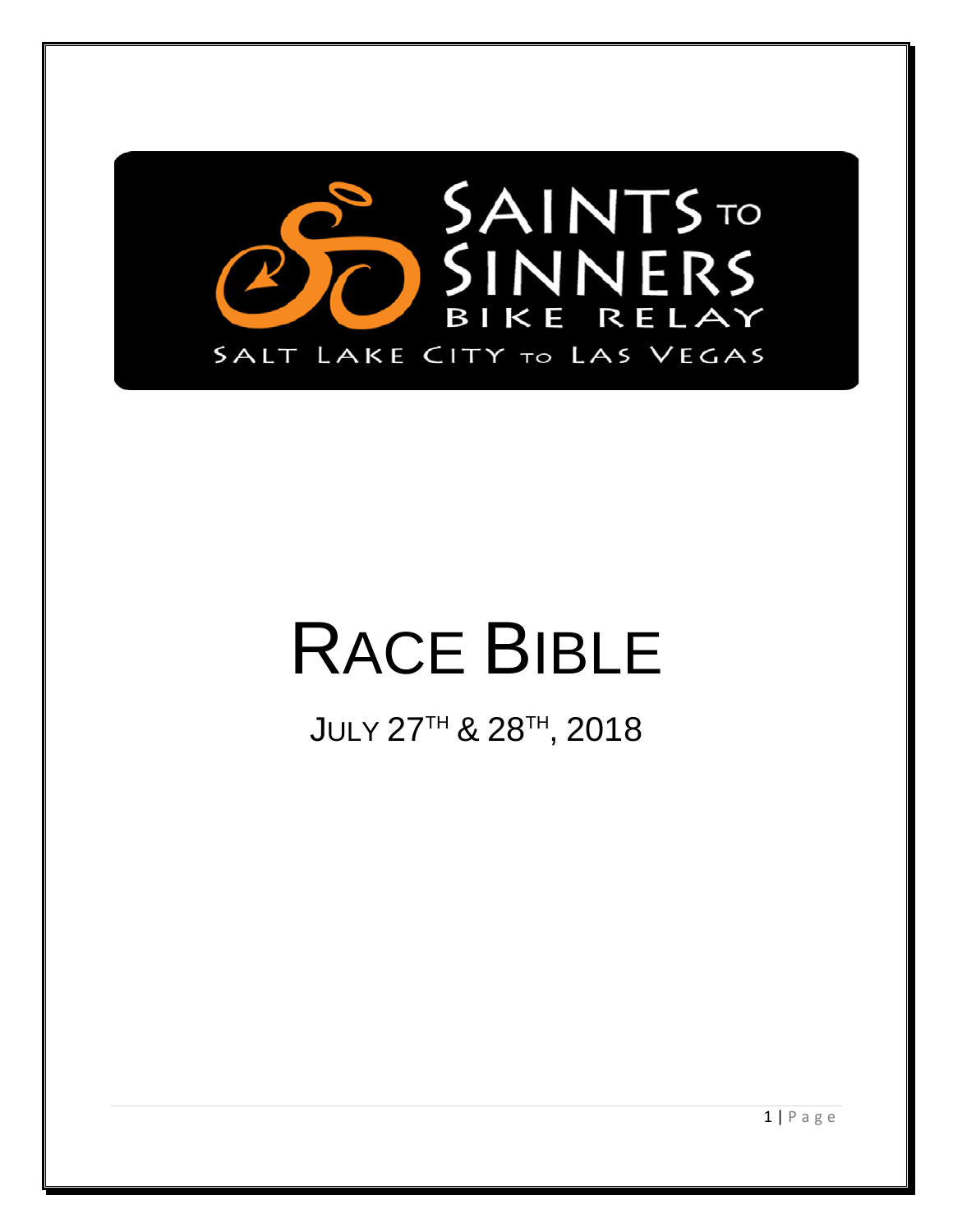TABLE OF CONTENTS

- 1. INTRODUCTION . . . . 4
- 2. BEFORE THE RACE . . . . 4
	- a. TO DO LIST . . . . 4
	- b. ORGANIZING A TEAM . . . . 5
	- c. FINDING A TEAM . . . . 6
	- d. GETTING READY . . . . 6
	- e. STARTING TIMES . . . . 7
	- f. TRAINING . . . . 7
	- g. WHAT TO WEAR . . . . 7
- 3. REGISTRATION . . . . 7
	- a. FULL VS HALF DISTANCES (NEW THIS YEAR) . . . . 7
	- b. TEAM REGISTRATION . . . . 8
	- c. ADDITIONAL TEAM MEMBER REGISTRATION . . . . 9
	- d. PARTICIPANT AGE RESTRICTION . . . . 9
	- e. TEAM ROSTER (MEMBERS AND ORDER) . . . . 9
	- f. REFUND POLICY . . . . 9
- 4. REGISTRATION DEADLINES . . . . 10
	- a. OPEN REGISTRATION . . . . 10
- 5. STANDARD TEAM MAKE-UP . . . . 10
	- a. RIDER ORDER (FOR FULL DISTANCE TEAMS) . . . . 10
	- b. HALF RELAY RIDER ORDER (FOR TEAMS ENDING IN PANGUITCH) . . . . 10
	- c. DIVISIONS . . . . 11
	- d. VOLUNTEERS . . . . 11
- 6. TEAM CAPTAIN & VOLUNTEER MEETING . . . . 12
- 7. RACE DAY TEAM CHECK-IN . . . . 12
- 8. LOGISTICS . . . . 12
	- a. VEHICLE ROTATION . . . . 12
	- b. VEHICLE DRIVERS . . . . 15
	- c. RIDER ROTATION . . . . 15
	- d. PACERS . . . . 15
- 9. SAFETY . . . . 16
	- a. RIDING AT NIGHT . . . . 16
	- b. DRIVING . . . . 16
	- c. IN THE EVENT OF AN EMERGENCY . . . . 16
	- d. BAD WEATHER . . . . 17
	- e. LIGHTNING . . . . 17
- 10. RULES . . . . 18
	- a. PENALTIES . . . . 18

30 MINUTES

- 1. ONLY ONE RACE VEHICLE PER TRANSITION . . . . 18
- 2. NO PARKING ON ROADWAYS PRIOR TO THE TRANSITION . . . . 18
- 3. GETTING AHEAD OF YOUR PACE PROJECTIONS . . . . 18
- 4. RIDER DROP OFF . . . . 18
- 5. FOLLOWING RACERS . . . . 19
- 6. PACING . . . . 19
- 7. TEAM RACE NUMBERS/TIMING CHIPS . . . . 19
- 8. VEHICLE NUMBERS . . . . 19

60 MINUTES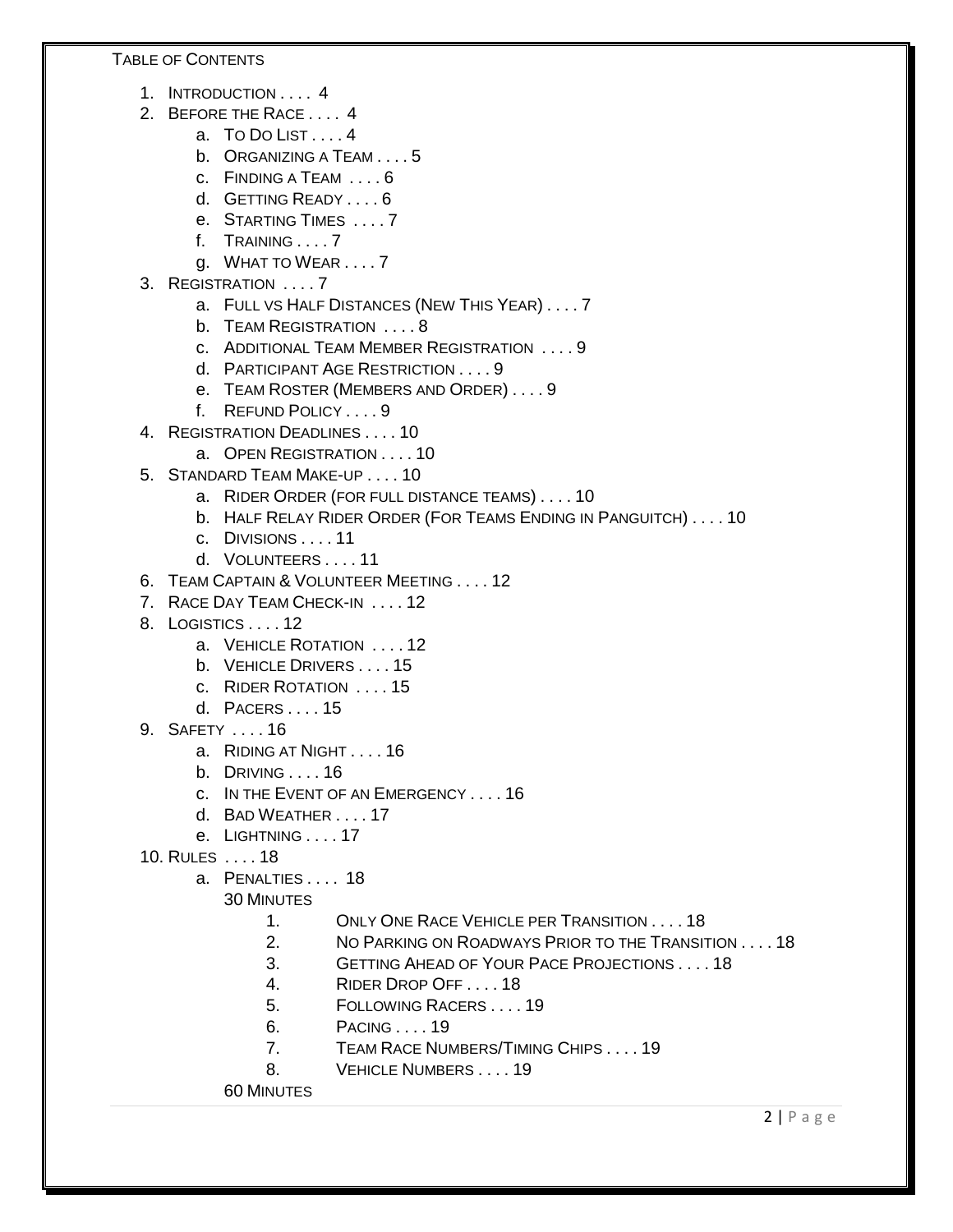9. RIDER ROTATION . . . . 19

10. DROPOUTS . . . . 20

11. TRAFFIC DIRECTION OF RIDERS . . . . 20

12. NUMBER OF RACE VEHICLES PER TEAM . . . . 20

13. NAVIGATION . . . .21

14. RACE OFFICIALS . . . . 21

**DISQUALIFICATION** 

15. REFLECTIVE VESTS/HEADLIGHTS/TAIL LIGHTS . . . . 21

16. RESPECT LOCAL RESIDENTS AND COMMUNITIES . . . . 21

17. LITTERING & PROPERTY DAMAGE . . . . 22

11. OTHER . . . . 22

a. VOLUNTEERS . . . . 22

1. VOLUNTEERS PREREQUISITES . . . . 22

b. VEHICLE SIZE . . . . 23

c. COMPLAINT FORMS . . . . 23

12. CONTEST & AWARDS . . . . 23

a. DIVISION WINNERS . . . . 23

b. KING & QUEEN OF THE MOUNTAIN AWARDS . . . . 23

13. TEAM CAPTAIN'S MEETING AND MINUTES . . . . 24

14. TURN-BY-TURN DIRECTIONS . . . . 24

a. FULL DISTANCE RELAY 5 PERSON TEAM . . . . 25

b. HALF RELAY 5 PERSON TEAM . . . . 36

c. 10 PERSON TEAM . . . . 41

1. VEHICLE 1 . . . . 41

2. VEHICLE 2 . . . . 49

15. UPDATES . . . . 56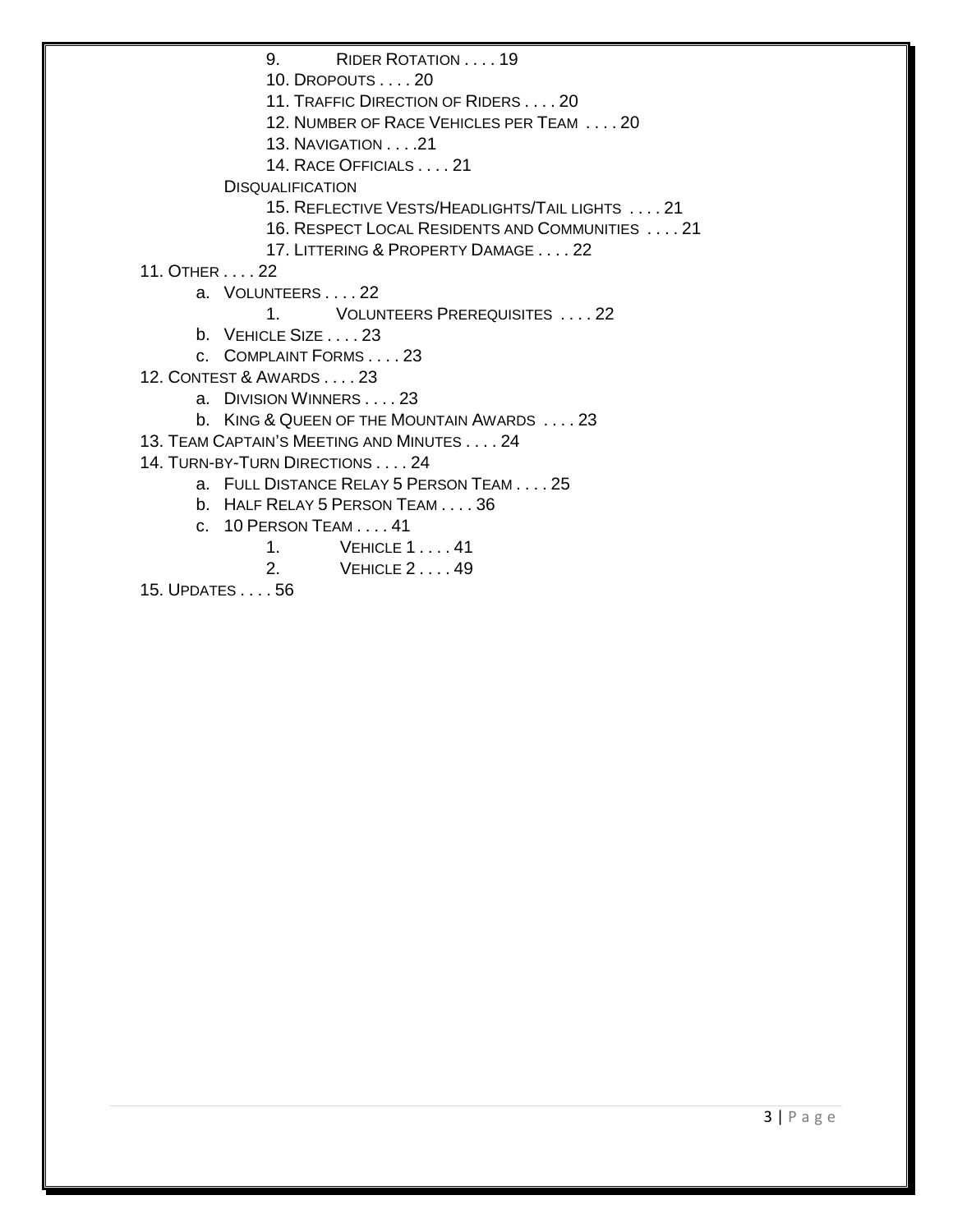#### **1. INTRODUCTION**

SO, YOU WANT TO RIDE YOUR BIKE FROM SALT LAKE CITY TO LAS VEGAS IN THE HEAT OF THE SUMMER – PEOPLE MIGHT SAY YOU ARE CRAZY! WE SAY – **YOU ARE AWESOME!**

ANYONE CAN SAY THAT THE RIDE DOESN'T FIT INTO THEIR SCHEDULE OR THAT YOU WOULD HAVE TO BE INSANE TO RIDE TO VEGAS. WHAT THEY ARE REALLY SAYING IS THAT THEY AREN'T WILLING TO HAVE THE BEST RIDE OF THE YEAR WITH A BUNCH OF OTHER AWESOME PEOPLE!

ANYONE WHO RIDES FROM SALT LAKE TO VEGAS IS AWESOME, ENOUGH SAID. NOW IT IS TIME TO GO THROUGH THE DETAILS IN GETTING THERE. THIS PACKET CONTAINS IMPORTANT INFORMATION FOR THE SAINTS TO SINNERS BIKE RELAY. YOUR TEAM CAPTAIN IS RESPONSIBLE TO BE FAMILIAR WITH EVERYTHING IN THIS PACKET AND TO PASS ON ANY RELEVANT INFORMATION TO THE REST OF THE TEAM – BUT WE RECOMMEND THAT EVERYONE AT LEAST READ THIS ONCE (PLUS IT PREVENTS YOU FROM HAVING TO WAIT FOR US TO RESPOND TO YOUR EMAILS).

#### **2. BEFORE THE RACE**

#### **a. TO DO LIST**

1. DECIDE WHAT SIZE TEAM YOU WANT TO RIDE ON AND WHETHER YOU ARE RIDING JUST FRIDAY IN OUR NEW "HALF RELAY" OR PROVING YOU ARE TOUGH AND GOING ALL THE WAY TO VEGAS TO FINISH ON SATURDAY WITH A FULL DISTANCE TEAM. THE COURSE TRANSITIONS ARE BASED ON TEAMS OF 5 OR 10 RIDERS. ALTHOUGH THESE TEAM SIZES ARE THE STANDARD, WE ALSO HAVE SOLO AND DOUBLES CATEGORIES (ALTHOUGH WE WOULD WARN YOU THAT THIS COURSE IS NOT THE EASIEST COURSE IN THE WORLD FOR SOLO AND DOUBLES – AND WE RECOMMEND SOME DEFINITE TRAINING IF YOU ARE CRAZY ENOUGH TO GO FOR IT IN ONE OF THOSE CATEGORIES).

#### **WE ENCOURAGE TEAM MEMBER PACING – SO IF YOU WANT TO GET SOME EXTRA MILEAGE ON YOUR RIDE THIS IS A GREAT OPPORTUNITY!**

2. REGISTER YOUR TEAM ONLINE USING THE LINK FOUND A[T WWW.SAINTSTOSINNERS.COM](http://www.saintstosinners.com/) BY MIDNIGHT ON JUNE 30<sup>TH</sup> (NORMAL REGISTRATION ENDS ON JUNE 1<sup>ST</sup>, 2018).

#### **FULL DISTANCE PRICING (ALL THE WAY TO VEGAS):**

NORMAL REGISTRATION FOR 10 PERSON TEAM = \$1,500 NORMAL REGISTRATION FOR 5 PERSON TEAM = \$875 NORMAL REGISTRATION FOR 2 PERSON TEAM = \$375 NORMAL REGISTRATION FOR SOLO = \$200

#### **HALF RELAY PRICING (END IN PANGUITCH - NEW THIS YEAR!):**

NORMAL REGISTRATION FOR 5 PERSON TEAM = \$625 NORMAL REGISTRATION FOR 2 PERSON TEAM = \$275 NORMAL REGISTRATION FOR SOLO = \$150

- REGISTER BEFORE JAN.  $31^{st}$ ,  $2018 = 15%$  OFF OF NORMAL REGISTRATION
- REGISTER BEFORE MAR,  $15^{th}$ ,  $2018 = 10\%$  OFF OF NORMAL REGISTRATION
- REGISTER AFTER JUNE  $1<sup>ST</sup>$ , 2018 = NORMAL REGISTRATION + 10% LATE FEE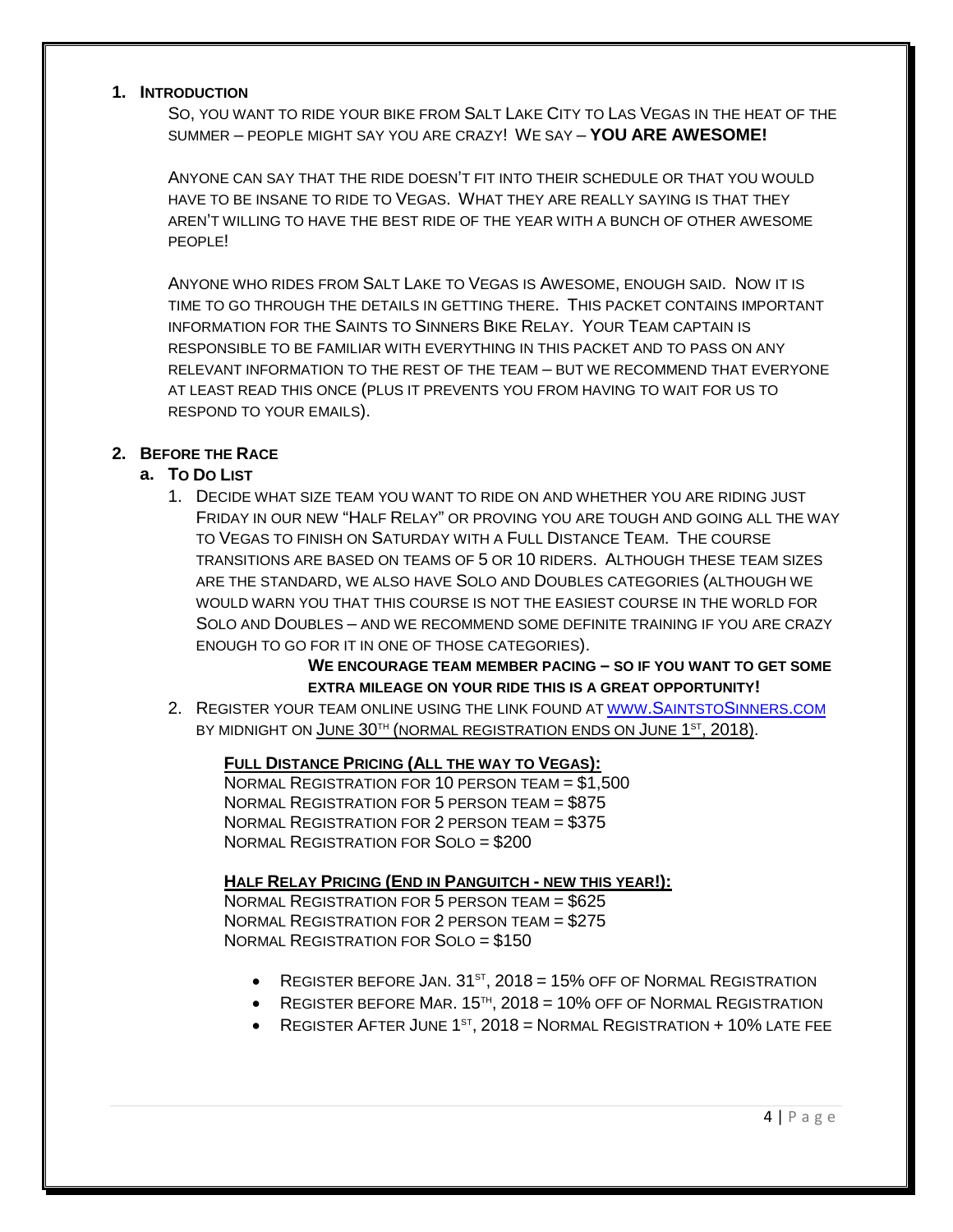3. ONCE YOUR TEAM IS REGISTERED YOU HAVE UNTIL MIDNIGHT ON JUNE 30TH, 2018 TO ADD THE REST OF YOUR TEAM MEMBERS. YOUR ABILITY TO ADD/ADJUST TEAM MEMBERS WILL BE CUT OFF AT MIDNIGHT ON THE 30TH.

#### **EVERY MEMBER OF THE TEAM WILL NEED TO REGISTER ONLINE BEFORE MIDNIGHT ON THE 30TH OF JUNE.**

4. COMPLETE VOLUNTEER REGISTRATION **OR** PAYMENT IN LIEU OF VOLUNTEERS ONLINE. THE DEADLINE TO REGISTER YOUR VOLUNTEERS IS ALSO JUNE 30TH, 2018. FOR THOSE TEAMS THAT DON'T HAVE VOLUNTEERS (OR CHOOSE NOT TO HAVE VOLUNTEERS), PAYMENTS IN LIEU OF VOLUNTEERS MUST BE SUBMITTED BY THE JUNE 30<sup>TH</sup> DEADLINE. THIS CAN BE SUBMITTED ONLINE THROUGH THE REGISTRATION PAGE OR VIA CASH OR CHECK (PLEASE COORDINATE WITH STEVEN, THE RACE DIRECTOR IF YOU PLAN TO PAY BY CASH OR CHECK).

#### **b. ORGANIZING A TEAM**

HERE ARE SOME TIPS THAT WILL MAKE ORGANIZING A TEAM EASY.

- 1. OPEN YOUR MOUTH! WHO WOULDN'T LIKE TO SAY THAT THEY HAVE RIDDEN FROM SALT LAKE TO VEGAS – NO ONE! IF YOU DON'T HAVE ENOUGH PEOPLE TO FILL A TEAM JUST START LETTING PEOPLE KNOW THAT YOU ARE GOING TO RIDE TO VEGAS. SOON ENOUGH YOU WILL HAVE TO TURN PEOPLE AWAY! GET ALL YOUR FRIENDS TALKING AND PRETTY SOON YOUR TEAM WILL BE FILLED!
- 2. FIND SOMEONE THAT IS A GOOD LEADER AND IS EXCITED ABOUT THE EVENT. THERE IS A LOT THAT GOES INTO PREPARING FOR A LONG DISTANCE RACE – THINGS LIKE RACE LEG ASSIGNMENTS, VEHICLES, TRAINING, LODGING, AND OF COURSE HOW MUCH FUN YOU ARE GOING TO HAVE!
- 3. IF YOU DON'T HAVE 10 RIDERS, OR DON'T WANT 10 RIDERS, NO PROBLEM, SHOW HOW TOUGH YOU ARE BY MAKING THE RIDE TO VEGAS IN A TEAM OF ONLY 5 RIDERS! JUST FOLLOW THE RULES LISTED IN THE FOLLOWING SECTIONS. IF YOU WANT TO RIDE IN A TEAM WITH NUMBERS OTHER THAN 1, 2, 5 OR 10 YOU WILL NEED TO CONTACT STEVEN (THE RACE DIRECTOR) FOR INSTRUCTIONS ON HOW TO REGISTER AND WHAT LOGISTICS WILL NEED TO BE DONE.
- 4. SET A DATE BY WHICH YOU WANT TO SUBMIT YOUR TEAM REGISTRATION (LOTS OF TEAMS LIKE TO MAKE PERSONALIZED JERSEYS SO PLAN AHEAD AND MAKE SURE YOU REGISTER IN TIME TO BE ABLE TO BE PREPARED – WE ARE HAPPY TO PROVIDE LOGO ARTWORK IF YOU WANT TO INCLUDE THE SAINTS TO SINNERS LOGO ON YOUR OWN TEAM JERSEY – WE JUST HAVE TO GIVE APPROVAL ON HOW THE LOGO IS USED PRIOR TO HAVING THE JERSEY MADE (OUR WAY OF SEEING ALL THE COOL JERSEYS THAT ARE BEING CREATED!). YOUR COMPLETE TEAM REGISTRATION FEE IS DUE AT INITIAL REGISTRATION VIA CREDIT CARD OR PRIOR ARRANGEMENT FOR CASH OR CHECK (TOUCH BASE WITH STEVEN IF YOU WANT TO USE THE CASH OR CHECK OPTION – HE WILL GIVE YOU A SPECIAL REGISTRATION CODE ONCE HE GETS YOUR MONEY). NOW START GETTING YOUR FRIENDS TO COUGH UP THEIR PORTION OF THE ENTRY FEE SO THAT YOU DON'T GET STUCK WITH THE WHOLE EXPENSE! JUST LIKE WITH ANYTHING YOU HAVE PAID FOR, IF YOUR FRIENDS HAVE PUT THEIR MONEY INTO THE RACE THEY ARE MUCH MORE COMMITTED TO RIDING IN IT. MANY TEAMS COMMIT FRIENDS, BUT SINCE THE FRIENDS NEVER PAY ANYTHING OR FILL ANYTHING OUT, THEY DON'T FEEL COMMITTED. WHEN IT COMES TIME TO RIDE - THEY HAVEN'T TRAINED AND THEY BACK OUT. **GET THEIR MONEY AND YOU HAVE THEM ON YOUR TEAM**!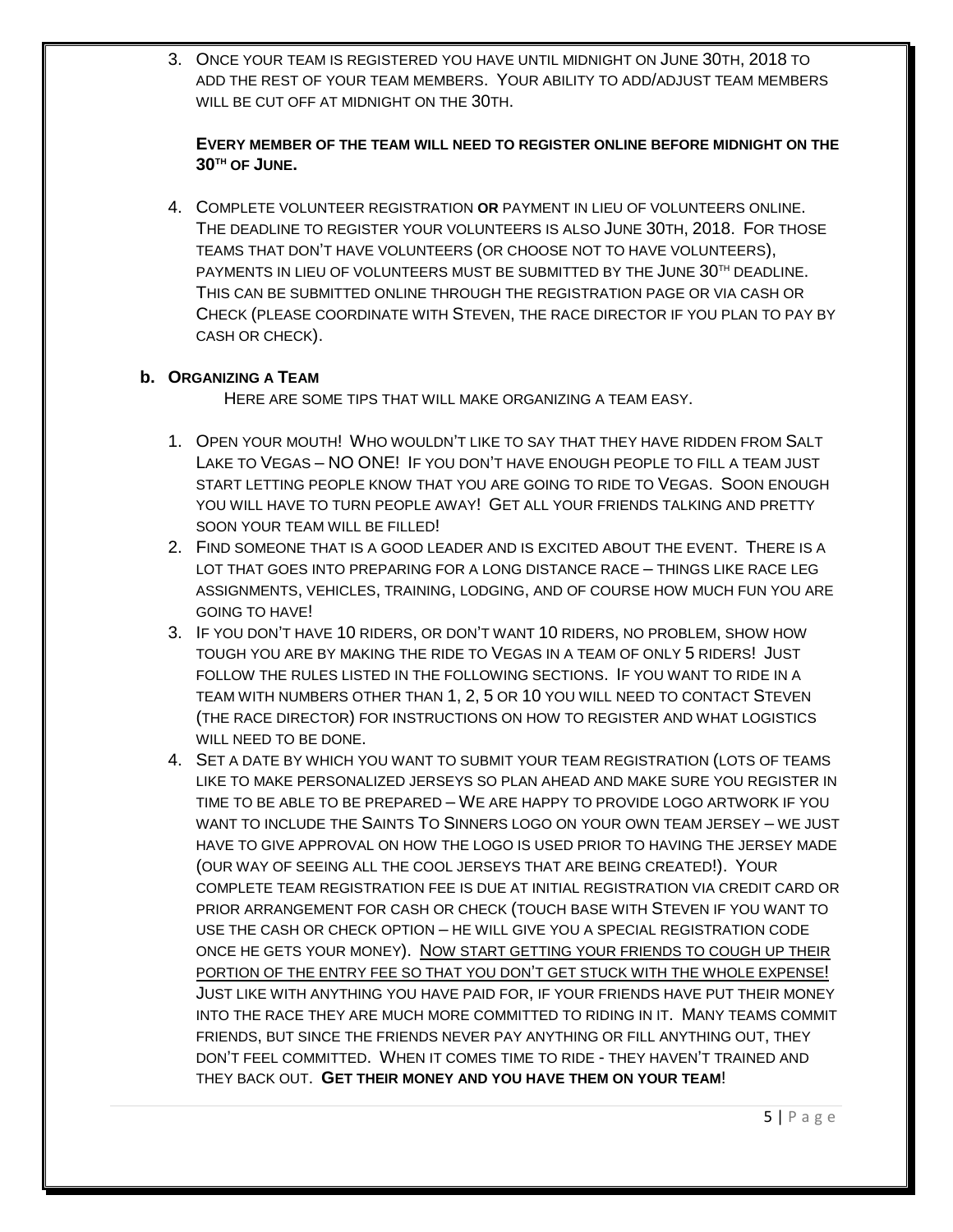5. ONCE YOU HAVE A FEW FIRM COMMITMENTS REGISTER THE TEAM. AGAIN, THIS WILL MAKE THE TEAM FEEL MORE COMMITTED. YOU SHOULDN'T HAVE A HARD TIME FINDING THE REST OF YOUR RIDERS. IF WORSE COMES TO WORST, THERE ARE ALWAYS LAST MINUTE RIDERS LOOKING FOR TEAMS ON THE SAINTSTOSINNERS FACEBOOK PAGE.

NOTE: TO KEEP YOUR TEAM ON SCHEDULE DURING THE RACE, YOUR AVERAGE TEAM PACE SHOULD BE BETWEEN 15 TO 25 MILES PER HOUR. IF YOUR TEAM IS COLLECTIVELY SLOWER OR FASTER THAN THAT PACE DON'T WORRY, PLEASE JUST CONTACT US SO WE CAN MAKE SURE YOUR SCHEDULE WILL RESULT IN A FUN RACE!

#### **c. FINDING A TEAM**

TO HELP YOU PUT TOGETHER A TEAM, POST A MESSAGE ON OUR FACEBOOK PAGE WHERE THOUSANDS OF PEOPLE WILL BE ABLE TO SEE IT.

#### **d. GETTING READY**

JUST LIKE ANY OTHER IMPORTANT EVENT, PREPARATION IS VERY IMPORTANT. YOU SHOULD MAKE SURE THAT YOU HAVE A TEAM MEETING AT LEAST ONCE WELL IN ADVANCE OF THE RACE DAY SO THAT EVERYONE ON THE TEAM IS ON THE SAME PAGE. IT MAY BE HELPFUL TO DISCUSS THE FOLLOWING THINGS AT YOUR MEETING.

- 1. COMMUNICATION BETWEEN VEHICLES (FOR 10 PERSON TEAMS WITH TWO VEHICLES). THIS RACE GOES THROUGH DESERT, HIGH MOUNTAIN FORESTS, RED ROCK, AND EVERYWHERE IN BETWEEN. BECAUSE OF THAT, CELL PHONE COVERAGE ISN'T PERFECT IN ALL LOCATIONS. WE RECOMMEND YOU BRING A COUPLE OF CELL PHONES (PREFERABLY OF DIFFERENT CARRIERS) TO MAKE SURE YOU CAN KEEP IN TOUCH WITH THE REST OF THE WORLD. TWO WAY RADIOS ARE ALSO A GOOD TOOL IF THE CELL PHONES AREN'T WORKING. MAKE A LIST OF ALL THE NUMBERS AND BE SURE THAT THE BATTERIES ARE FULLY CHARGED. ALL MAJOR TRANSITIONS (STARTING LINE, 5, 10, 15, 20, 25 & FINISH LINE) HAVE CELL COVERAGE – BUT NOT ALL THE OTHERS.
- 2. WHAT TO DO IF CYCLISTS GET TO AN EXCHANGE AND THE NEXT CYCLIST ISN'T THERE (DON'T JUST KEEP GOING UNLESS YOU WANT TO DISQUALIFY YOUR TEAMMATE – EVERYONE NEEDS TO RIDE THEIR OWN ASSIGNED LEGS EVEN IF THEY HAVE BEEN PACING OTHERS).
- 3. WHAT TO DO IF A CYCLIST AND/OR VEHICLE GETS LOST.
- 4. WHERE TO GET GAS. THERE ARE PLENTY OF PLACES TO GET GAS ALONG THE ROUTE BUT THERE ARE ALSO LONG STRETCHES WITHOUT GAS. MAKE SURE YOU DON'T RUN OUT OF GAS (OTHERWISE THE ENTIRE TEAM WILL BE RIDING THEIR BIKES ALL AT THE SAME TIME!).
- 5. WHERE TO EAT AND WHERE TO STOP. WHAT TYPES OF FOOD AND DRINK TO BRING ALONG FOR CAR TREATS AND WHERE IT WOULD BE FUN TO SIT DOWN AND EAT SOME LOCAL GRUB. THERE WILL BE FOOD AND RESTROOM FACILITIES AT EACH OF THE MAJOR TRANSITIONS (**THE MAJORITY OF THE OTHER TRANSITIONS WILL ALSO HAVE RESTROOM FACILITIES BUT NOT ALL – THE MAPS WILL INDICATE WHETHER OR NOT RESTROOM FACILITIES ARE AVAILABLE – TRY TO PLAN ACCORDINGLY!)** AND PLENTY OF OPPORTUNITY TO SUPPORT THE ECONOMY OF THE LOCAL COMMUNITIES THROUGH EATING AT THEIR RESTAURANTS. HAVE FUN AND MAKE THIS A RACE TO REMEMBER.
- 6. WHAT TYPES OF CLOTHING AND EQUIPMENT EVERYONE SHOULD BRING (TEMPERATURES WILL LIKELY RANGE FROM THE HIGH 50'S TO OVER 100 DEGREES).
- 7. RESTING FOR THE "OFF" VEHICLE (FOR TEAMS WITH TWO VEHICLES).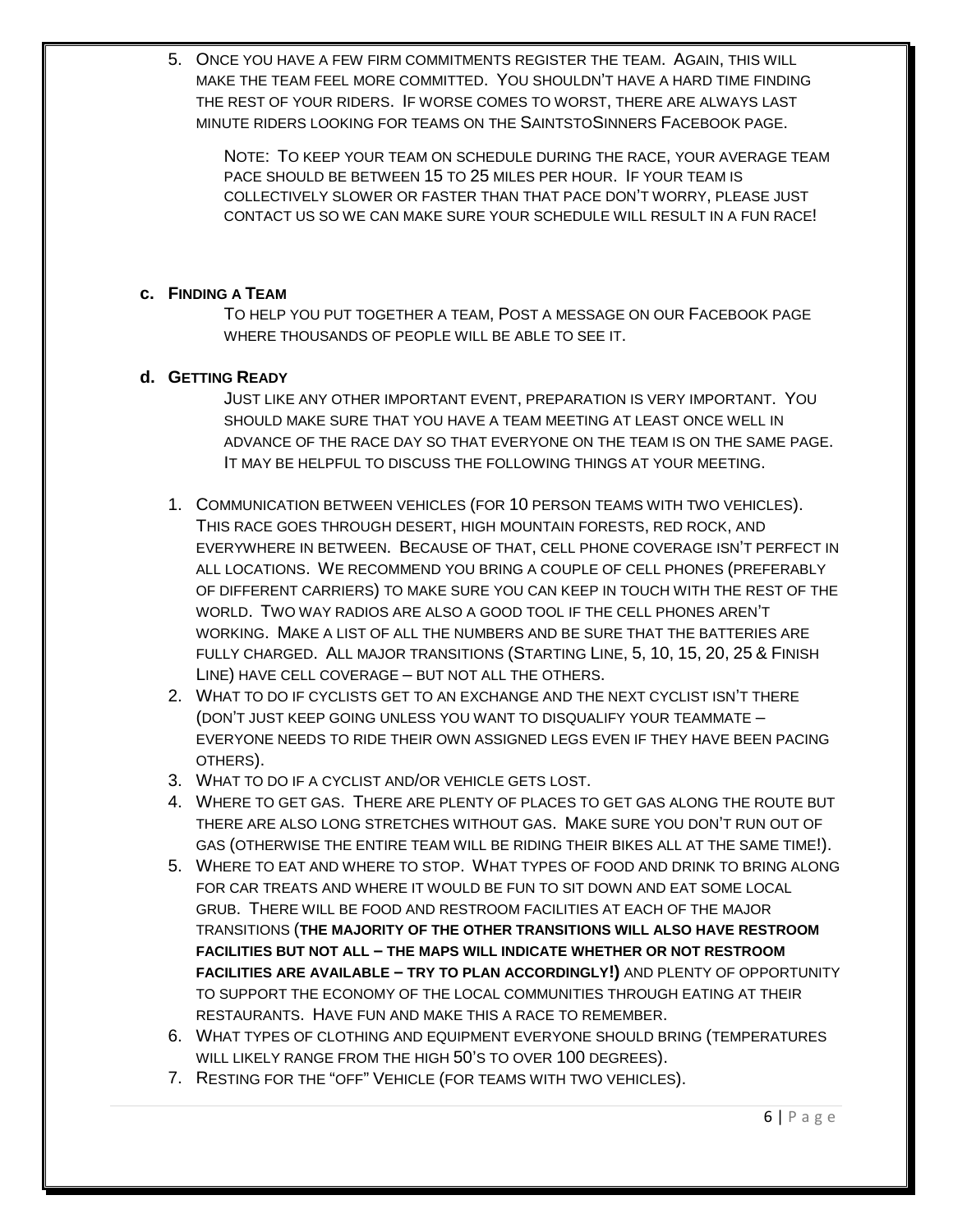- 8. WHAT TO DO IN THE EVENT OF AN EMERGENCY.
- 9. CYCLING AT NIGHT.

#### **e. STARTING TIMES**

STARTING TIMES ARE BASED ON ACCURATE PACE PREDICTIONS. THESE PREDICTIONS ARE CRITICAL TO A SUCCESSFUL EVENT AND WILL ALLOW US TO PLACE TEAMS IN STARTING SLOTS THAT PRODUCE THE LEAST AMOUNT OF CONFUSION ON THE COURSE. WE WANT YOUR AVERAGE PACE ON A NORMAL, FAIRLY FLAT RIDE - PLEASE JUST SUBMIT YOUR AVERAGES (WE WILL TAKE CARE OF ADJUSTING THEM FOR THE TERRAIN). TO ASSIGN STARTING TIMES, WE TAKE EACH TEAM'S WEIGHTED AVERAGE MPH. THIS TAKES INTO ACCOUNT THE TERRAIN FOR THE LEGS AND WHO IS RIDING THEM (SO MAKE SURE YOUR ROSTER ORDER & AVERAGE SPEEDS ARE ACCURATE ON THE WEBSITE). WE THEN ASSIGN A STARTING TIME THAT WILL CREATE THE BEST ORDER POSSIBLE. TEAMS WILL BE STARTED OUT IN GROUPS. THE FIRST TEAM IS PLANNED TO ROLL OUT AT 4:30 A.M. AND THE LAST TEAM WILL LIKELY TAKE OFF AT 9 A.M. **KEEP IN MIND THAT IT IS EXTREMELY IMPORTANT THAT THE PACE YOU SUBMIT FOR YOUR RIDERS IS ACCURATE**. ALL RIDERS MUST LEAVE DURING THE APPROVED START TIMES, INCLUDING SOLO AND DOUBLE RIDERS.

IF YOU DON'T KNOW WHAT YOUR AVERAGE SPEED IS – GET ON YOUR BIKE AND TIME YOURSELF ON HOW LONG IT TAKES TO RIDE 25 MILES (PREFERABLY ON A FAIRLY LEVEL COURSE). YOU CAN DO THAT ON YOUR OWN OR YOU CAN GET YOUR TEAM TOGETHER AND HAVE A BIT MORE FUN TIMING YOURSELF OVER THAT SAME DISTANCE.

#### **f. TRAINING**

EVEN THOUGH WE DON'T REQUIRE THAT YOU TRAIN FOR THIS RIDE – IT WILL MAKE IT MUCH MORE FUN AND WILL HELP TO PREVENT INJURY. GET OUT THERE AND RIDE!

#### **g. WHAT TO WEAR**

WE HAVE SELECTED A TIME OF YEAR THAT SHOULD PROVIDE US WITH DRY WEATHER (ALTHOUGH IT HAS BEEN KNOWN TO RAIN A DROP OR TWO!) AND PLENTY OF HEAT (AFTER ALL, BEING A SINNER COULD BE HOT!). HOWEVER, WEATHER IS UNCERTAIN. BE PREPARED FOR HOT AND COOL WEATHER EXTREMES AS WELL AS RAINY WEATHER. WE HAVE TIMED THE RACE SO THAT YOU WILL BE RIDING IN THE HOTTEST AREAS OF THE RACE COURSE DURING THE NIGHT OR EARLY MORNING BUT BE SURE TO BRING PLENTY OF LIQUID – DEHYDRATION IS THE PITS!

#### **3. REGISTRATION**

#### **a. FULL VS. HALF DISTANCES**

**NEW THIS YEAR – HALF RELAY OPTION FOR 5 PERSON TEAMS!** AS A WAY TO MAKE SAINTS TO SINNERS MORE ACCESSIBLE WE ARE HAVING A "HALF RELAY" OPTION. THIS OPTION STARTS ALONGSIDE THOSE GOING ALL THE WAY TO VEGAS AND FOLLOWS THE SAME COURSE BUT ENDS IN PANGUITCH ON FRIDAY EVENING RATHER THAN CONTINUING ALL THE WAY TO VEGAS. TEAMS CHOOSING THIS OPTION WILL ROTATE EVERY TRANSITION SO RATHER THAN RIDING TWO CONSECUTIVE LEGS LIKE THE 5 PERSON TEAMS DOING THE FULL COURSE, HALF RELAY TEAMS WILL ROTATE EVERY TRANSITION LIKE THE 10 PERSON TEAMS DOING THE FULL COURSE – RESULTING IN TWO ASSIGNED LEGS FOR EACH RIDER ON THE HALF RELAY TEAM. TEAMS IN THIS CATEGORY WILL HAVE DISTINCT RIDER PLATES THAT WILL DISTINGUISH THEM AS HALF RELAY PARTICIPANTS.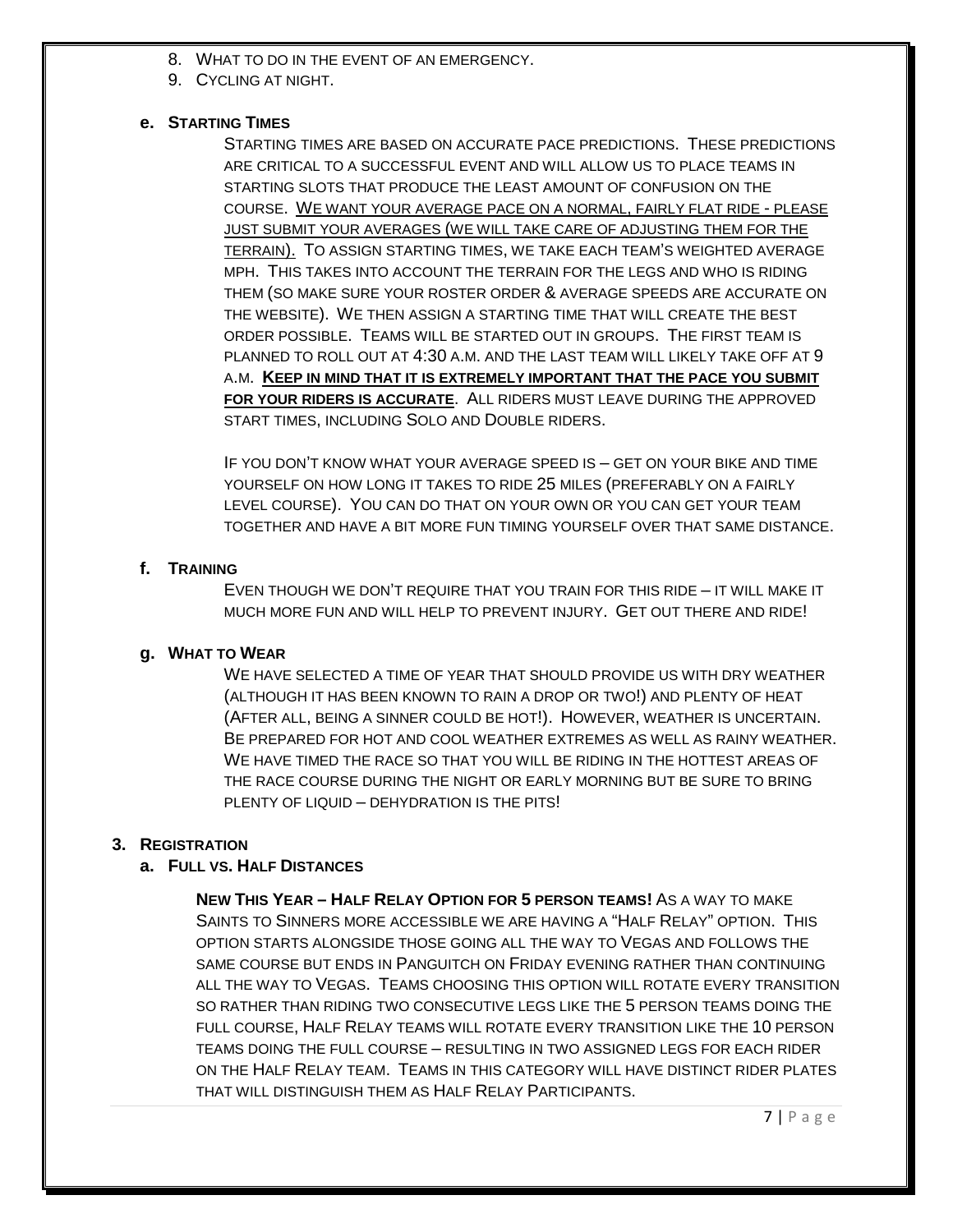#### **b. TEAM REGISTRATION**

REGISTRATION IS AVAILABLE VIA A LINK ONLINE A[T WWW.SAINTSTOSINNERS.COM.](http://www.saintstosinners.com/) SIMPLY SELECT THE REGISTRATION LINK AND FOLLOW THE INSTRUCTIONS. THIS WILL REGISTER THE TEAM – INDIVIDUAL TEAM MEMBERS WILL NEED TO JOIN THE TEAM AFTER YOUR TEAM HAS BEEN CREATED. COMPLETE PAYMENT IS REQUIRED TO REGISTER A TEAM. TEAM CAPTAINS CAN MAKE THEIR TEAM PRIVATE BY SUBMITTING THEIR OWN UNIQUE CODE WHEN THEY REGISTER THE TEAM. TEAM MEMBERS WILL NEED THAT CODE TO BE ABLE TO JOIN (NO ADDITIONAL PAYMENTS ARE REQUIRED TO REGISTER TEAM MEMBERS TO AN EXISTING TEAM). INDIVIDUALS REGISTERING FOR THE TEAM WILL USE THE SAME LINK O[N WWW.SAINTSTOSINNERS.COM](http://www.saintstosinners.com/) AND WILL JUST CHOOSE THE "JOIN AN EXISTING TEAM" OPTION.

REGISTRATION GOES UNTIL MIDNIGHT ON **JUNE 30TH, 2018**, HOWEVER, PRICING AMOUNTS ARE AS FOLLOWS:

#### **FULL DISTANCE PRICING (ALL THE WAY TO VEGAS):**

NORMAL REGISTRATION FOR 10 PERSON TEAM = \$1,500 NORMAL REGISTRATION FOR 5 PERSON TEAM = \$875 NORMAL REGISTRATION FOR 2 PERSON TEAM = \$375 NORMAL REGISTRATION FOR SOLO = \$200

#### **HALF RELAY PRICING (END IN PANGUITCH - NEW THIS YEAR!):**

NORMAL REGISTRATION FOR 5 PERSON TEAM = \$625 NORMAL REGISTRATION FOR 2 PERSON TEAM = \$275 NORMAL REGISTRATION FOR SOLO = \$150

- REGISTER BEFORE JAN.  $31^{st}$ , 2018 = 15% OFF OF NORMAL REGISTRATION
- REGISTER BEFORE MAR.  $15^{th}$ ,  $2018 = 10\%$  OFF OF NORMAL REGISTRATION
- REGISTER AFTER JUNE  $1^{st}$ , 2018 = NORMAL REGISTRATION + 10% LATE FEE

ONCE THE TEAM IS CREATED, TEAM MEMBERS HAVE UNTIL JUNE 30<sup>TH</sup> TO JOIN THE TEAM. REMEMBER, IT DOESN'T COST ANYTHING ADDITIONAL TO JOIN AN EXISTING TEAM BUT ALL MEMBERS NEED TO JOIN BY THE JUNE 30TH DEADLINE.

ONCE A TEAM IS REGISTERED THERE ARE NO REFUNDS (REMEMBER - WE ARE TRYING TO RAISE MONEY FOR ALS RESEARCH) BUT IF YOUR TEAM DOESN'T PARTICIPATE THE REGISTRATION FEE WILL GO DIRECTLY TO HELP FIGHT ALS. THAT WAY YOU CAN STILL FEEL GOOD ABOUT BAILING OUT ON THE RIDE OF A LIFETIME!

#### **c. ADDITIONAL TEAM MEMBER REGISTRATION**

ONCE A TEAM HAS BEEN CREATED, THE REMAINING TEAM MEMBERS HAVE UNTIL MIDNIGHT ON JUNE 30TH, 2018 TO REGISTER ONLINE (YOU WILL NEED YOUR TEAM CODE IF YOUR CAPTAIN HAS MADE YOUR TEAM PRIVATE). **EACH RIDER WILL NEED TO REGISTER INDIVIDUALLY SO THAT THE REQUIRED PARTICIPATION RELEASES GET SIGNED.** EACH RIDER MUST HAVE HIS/HER INFORMATION REGISTERED THROUGH THE WEBSITE BEFORE THEIR NAME WILL APPEAR ON THE TEAM ROSTER. YOU WILL BE ABLE TO SUBMIT YOUR INDIVIDUAL RACE ORDER WHEN YOU REGISTER AS PART OF A TEAM. RACE ORDER NEEDS TO BE FINALIZED BY THE JUNE 30TH DEADLINE AS WELL.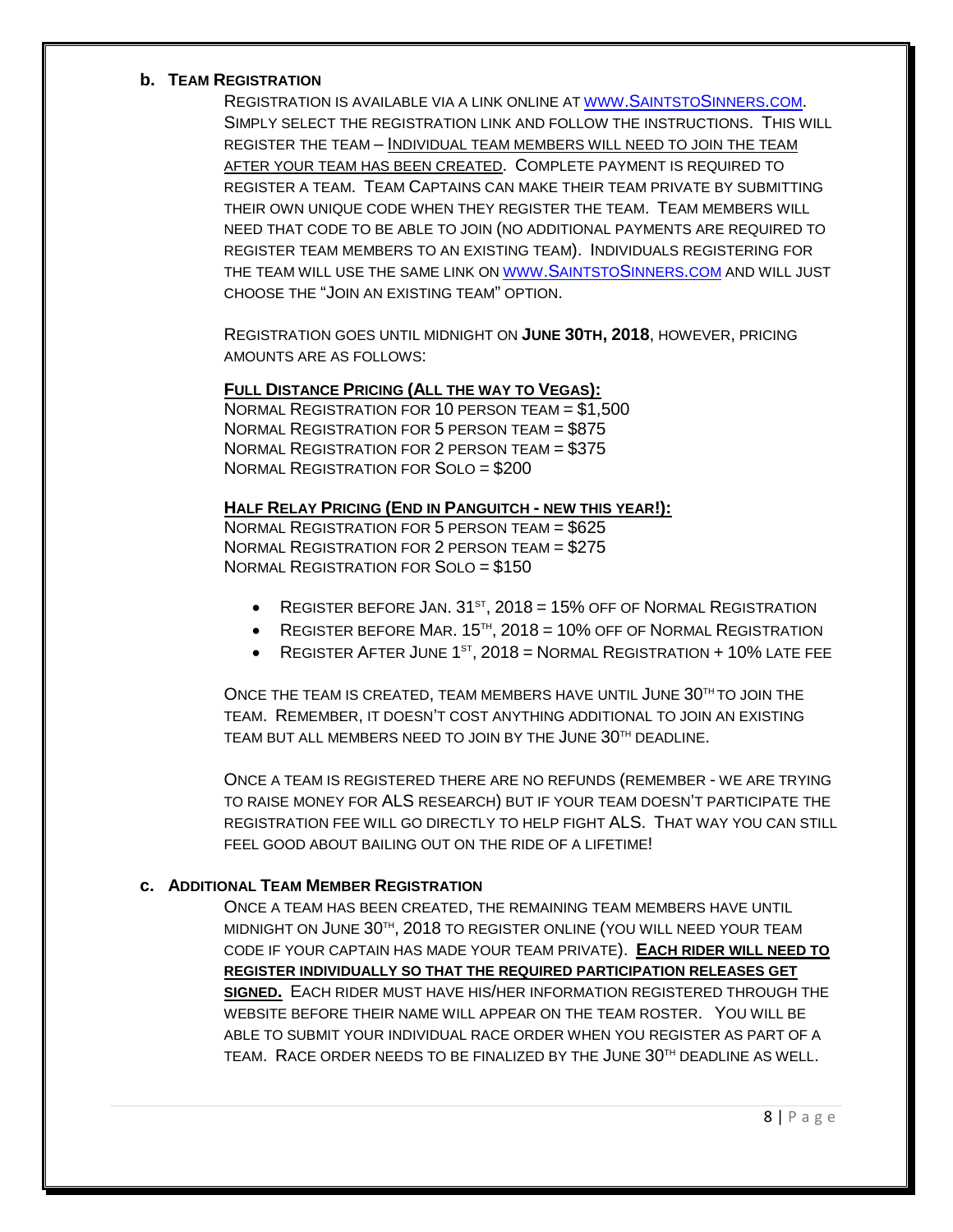#### **d. PARTICIPANT AGE RESTRICTIONS**

PARTICIPANTS MUST BE 12 YEARS OLD OR OLDER. REGISTRATION REQUIRES THAT PARTICIPANTS AGREE TO THE WAIVER FORMS IN CONJUNCTION WITH THE RACE. ANY PARTICIPANT UNDER THE AGE OF 18 MUST CONTACT STEVEN (THE RACE DIRECTOR) TO GET A PAPER COPY OF THE WAIVER SO THAT A PARENT OR LEGAL GUARDIAN CAN SIGN THE WAIVER.

#### **e. TEAM ROSTER (MEMBERS AND ORDER)**

ALL REGISTERED TEAMS WILL HAVE A TEAM ROSTER PAGE (USE YOUR TEAM CODE TO LOGIN). ONLY TEAM MEMBERS WHO HAVE REGISTERED WILL SHOW UP AS OPTIONS ON THE TEAM ROSTER. PLEASE FILL OUT THE ROSTER BY SELECTING THE ORDER THE TEAM MEMBERS WILL RIDE (THIS WILL BE DONE BY USING THE DROP DOWN OPTION). IF YOU NEED TO ADJUST THE AVERAGE MPH OF ANY RIDERS IT CAN BE DONE ON THIS PAGE AS WELL.

IF A TEAM MEMBER DROPS OFF OF THE TEAM THEY CAN DELETE THEMSELVES FROM THE TEAM IN THEIR ACTIVE.COM ACCOUNT (OR YOU CAN CONTACT THE RACE DIRECTOR VIA EMAIL AT [STEVEN@SAINTSTOSINNERS.COM](mailto:Steven@saintstosinners.com) AND HAVE HIM REMOVE THE RIDER). ONCE A TEAM MEMBER IS DELETED THEY WILL BE REMOVED FROM THE ROSTER. IF THEY DECIDE TO JOIN THE TEAM AGAIN THEY WILL NEED TO RE-REGISTER AS A MEMBER OF THE TEAM (WHICH NEEDS TO BE DONE BEFORE THE MIDNIGHT DEADLINE ON JUNE 30TH, 2018). IF YOU NEED TO MAKE A LAST MINUTE SUBSTITUTION AFTER JUNE 30TH THERE WILL BE A \$20 PER SUBSTITUTION FEE (SOUNDS STEEP BUT BELIEVE US, IT IS A PAIN REORGANIZING THINGS EVERY TIME). SUBSTITUTIONS CAN BE MADE AT THE STARTING LINE BUT THE RIDER HAS TO BE PRESENT TO SIGN THE WAIVER (ALONG WITH A \$20 BILL).

#### **f. REFUND POLICY**

THERE ARE NO REFUNDS. (A PRETTY SIMPLE POLICY, HUH) IF YOU CAN'T PARTICIPATE IN THE RACE YOUR ENTRY FEE WILL GO DIRECTLY TO HELP RAISE AWARENESS AND RESEARCH A CURE FOR ALS. THAT WAY YOU CAN STILL SLEEP AT NIGHT KNOWING THAT YOU BAILED OUT ON AN AWESOME EVENT. SO, IN OFFICIAL SOUNDING TERMS - ALL REGISTRATIONS ARE FINAL AND ARE NON-TRANSFERABLE (THAT MEANS YOU CAN'T SAVE IT FOR NEXT YEAR OR GIVE IT TO A FRIEND – UNLESS THEY WANT TO RACE ON YOUR TEAM IN YOUR PLACE!). YOU MUST LET US KNOW IN WRITING AT LEAST 30 DAYS IN ADVANCE IF YOU DO NOT PLAN ON PARTICIPATING (THAT WAY WE WON'T SPEND MONEY ON YOUR TEAM, INSTEAD THE MONEY WILL BE USED FOR FIGHTING ALS). YOU MAY NOT TRANSFER YOUR ENTRY TO ANOTHER TEAM OR TO ANOTHER YEAR BUT YOU MAY SUBSTITUTE OUT YOUR POSITION WITH SOMEONE ELSE – THE LATE SUBSTITUTION FEE WILL APPLY IF IT IS AFTER JUNE 30TH, 2018.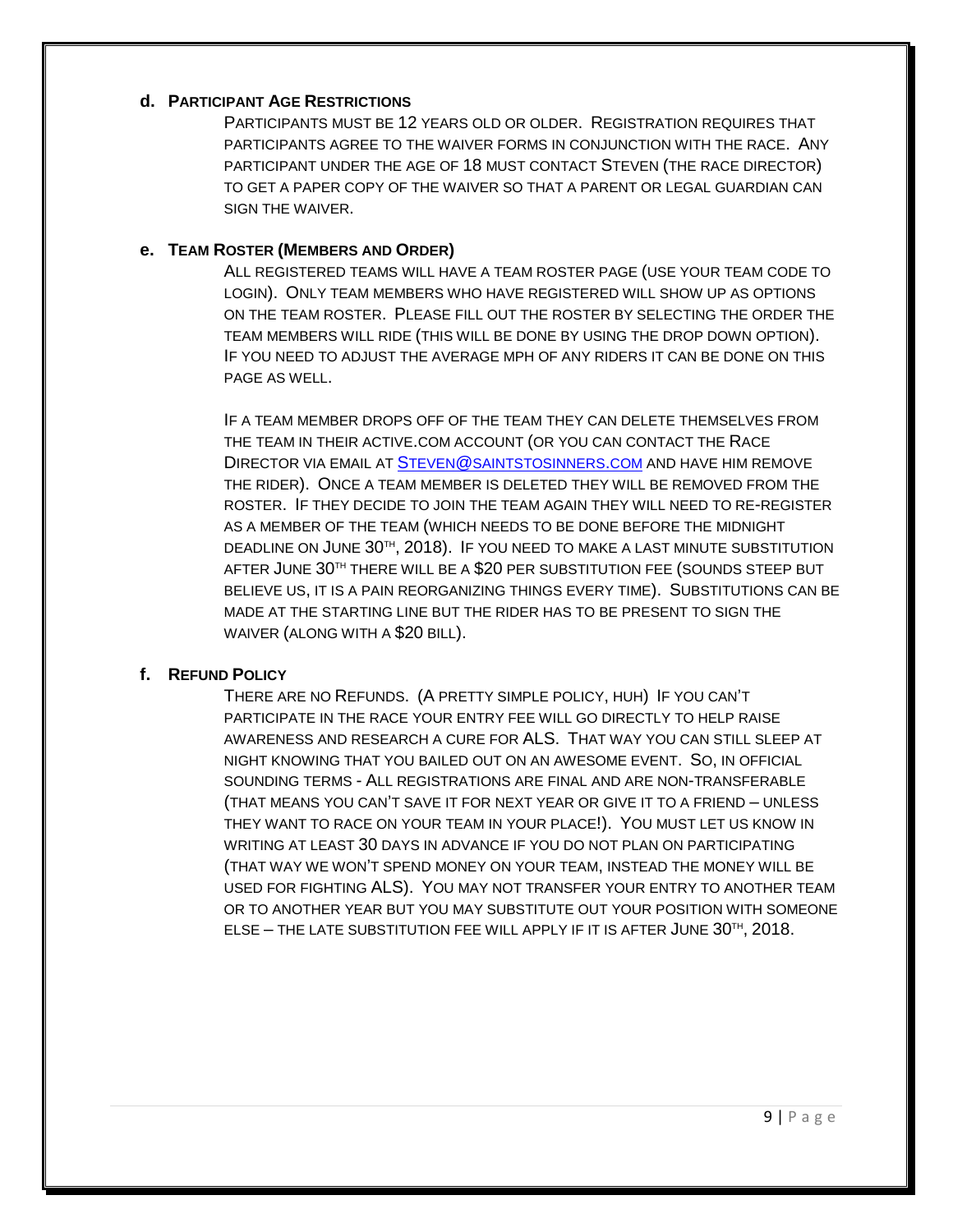#### **4. REGISTRATION DEADLINES**

#### **a. OPEN REGISTRATION**

#### **FULL DISTANCE PRICING (ALL THE WAY TO VEGAS):**

NORMAL REGISTRATION FOR 10 PERSON TEAM = \$1,500 NORMAL REGISTRATION FOR 5 PERSON TEAM = \$875 NORMAL REGISTRATION FOR 2 PERSON TEAM = \$375 NORMAL REGISTRATION FOR SOLO = \$200

#### **HALF RELAY PRICING (END IN PANGUITCH - NEW THIS YEAR!):**

NORMAL REGISTRATION FOR 5 PERSON TEAM = \$625 NORMAL REGISTRATION FOR 2 PERSON TEAM = \$275 NORMAL REGISTRATION FOR SOLO = \$150

- REGISTER BEFORE JAN.  $31^{st}$ ,  $2018 = 15%$  OFF OF NORMAL REGISTRATION
- REGISTER BEFORE MAR.  $15<sup>TH</sup>$ ,  $2018 = 10%$  OFF OF NORMAL REGISTRATION
- REGISTER AFTER JUNE  $1<sup>ST</sup>$ , 2018 = NORMAL REGISTRATION + 10% LATE FEE

#### **5. STANDARD TEAM MAKE-UP**

#### **a. RIDER ORDER (FOR FULL DISTANCE TEAMS)**

THE RACE IS DESIGNED FOR TEAMS OF 5 AND 10 RIDERS WITH MAJOR TRANSITIONS FOCUSED ON THE 10 RIDER TEAMS. EACH MEMBER OF THE TEAM (FOR BOTH 5 AND 10 RIDER TEAMS) WILL BE ASSIGNED THREE DIFFERENT LEGS DURING THE SAINTS TO SINNERS BIKE RELAY. RIDERS WILL RIDE THEIR ASSIGNED LEGS OF THE COURSE IN SEQUENTIAL ORDER (I.E. THE FIRST RIDER OF A 10 PERSON TEAM WOULD RIDE LEGS 1, 11, 21 AND THE SECOND RIDER WOULD RIDE LEGS 2, 12, AND 22 ETC.).

TEAMS WITH ONLY 5 RIDERS WILL DOUBLE UP THE LEGS AND STILL RIDE THREE SEPARATE TIMES IN SEQUENTIAL ORDER (I.E. THE FIRST RIDER OF A 5 PERSON TEAM WOULD RIDE LEGS 1-2, 11-12, 21-22 AND THE SECOND RIDER WOULD RIDE LEGS 3-4, 13-14, 23-24 ETC.). ANY OTHER METHOD OF BREAKING UP THE COURSE WILL RESULT IN IMMEDIATE DISQUALIFICATION (EXCLUDING ADJUSTMENTS DUE TO INJURY).

**TEAM MEMBER PACING IS ENCOURAGED AS A WAY TO IMPROVE TIMES AND SAFETY.**

RULES REGARDING WHO AND WHEN INDIVIDUAL TEAM MEMBERS ARE ALLOWED TO PACE ARE DISCUSSED FURTHER ON IN THE RACE BIBLE.

FOR TEAMS WITH RIDER AMOUNTS OTHER THAN 5 OR 10 PLEASE CONTACT STEVEN (THE RACE DIRECTOR) TO DISCUSS THE RIDING ORDER.

#### **b. HALF RELAY RIDER ORDER (FOR TEAMS ENDING IN PANGUITCH)**

TEAMS PARTICIPATING IN THE NEW HALF RELAY OPTION THAT ENDS IN PANGUITCH WILL ROTATE AT EVERY TRANSITION. EACH RIDER WILL BE ASSIGNED TWO LEGS AND THE TEAM WILL ROTATE IN ASCENDING SEQUENCE (RIDER 1 RIDES LEGS 1 & 6, RIDER 2 RIDES LEGS 2 & 7, ETC.).

**TEAM MEMBER PACING IS ENCOURAGED AS A WAY TO IMPROVE TIMES AND SAFETY.** RULES REGARDING WHO AND WHEN INDIVIDUAL TEAM MEMBERS ARE ALLOWED TO PACE ARE DISCUSSED FURTHER ON IN THE RACE BIBLE.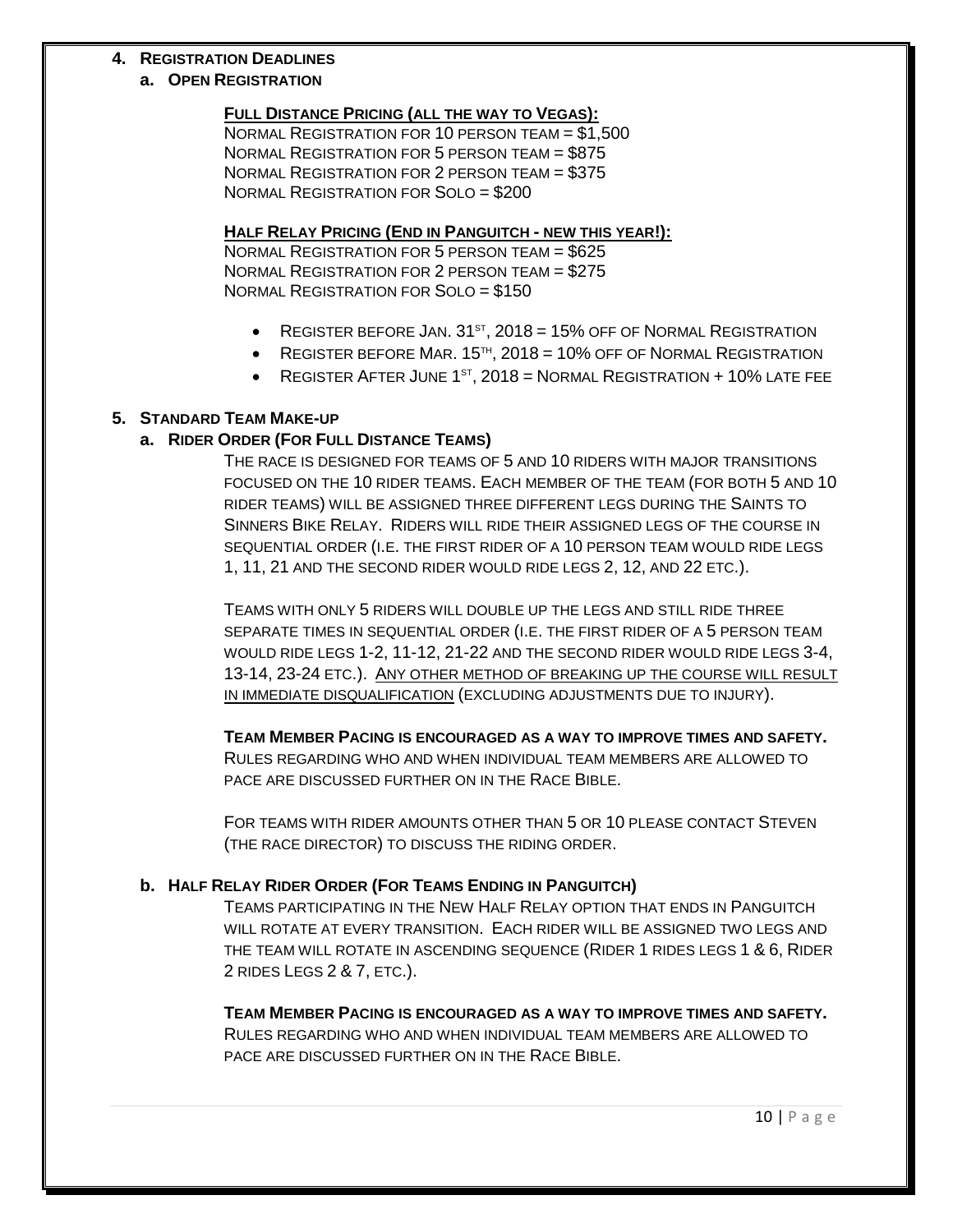#### **c. DIVISIONS**

THERE ARE THREE DIFFERENT DIVISIONS (WOMEN, COMBINED, & MEN) WITHIN EACH OF THE CATEGORIES. THE DIVISIONS ARE AS FOLLOWS:

- WOMEN ALL TEAM MEMBERS MUST BE WOMEN
- COMBINED:
	- o DOUBLE ONE MUST BE A WOMAN
	- o 5 PERSON TEAM AT LEAST 2 MEMBERS MUST BE WOMEN
	- o 10 PERSON TEAM AT LEAST 5 MEMBERS MUST BE WOMEN
- MEN ANY OTHER COMPOSITION OF TEAM MEMBERS NOT MENTIONED ABOVE

#### **d. VOLUNTEERS**

VOLUNTEERS ARE WHAT MAKE THIS RACE POSSIBLE! WE HAVE HAD WONDERFUL VOLUNTEERS IN THE PAST AND HOPE TO CONTINUE WITH MORE GREAT VOLUNTEERS MOVING FORWARD. EACH TEAM IS REQUIRED TO PROVIDE A VOLUNTEER(S) THAT CAN HELP FOR AT LEAST 8 CONSECUTIVE HOURS. TEAMS OF 10 ARE REQUIRED TO HAVE TWO VOLUNTEERS (OR THE EQUIVALENT OF AT LEAST 16 HOURS – WHICH COULD BE MANNED BY ONE PERSON IF NEEDED) AND ALL OTHER TEAMS ARE REQUIRED TO HAVE AT LEAST ONE VOLUNTEER (THE EQUIVALENT OF AT LEAST 8 HOURS). THIS REQUIREMENT ALSO APPLIES FOR HALF RELAY TEAMS. WE TYPICALLY DON'T EVER TURN ANYONE AWAY SO IF YOU KNOW OF OTHERS WHO WANT TO VOLUNTEER – HAVE THEM SIGN UP! THEY WILL GET A COVETED VOLUNTEER SHIRT AND ALL THE JUNK FOOD THEY CAN EAT AT THEIR TRANSITION!

VOLUNTEERS WILL SIGN UP ONLINE BY FILLING OUT THE VOLUNTEER FORM. JUST CLICK ON THE VOLUNTEER LINK ON THE RACE INFO PAGE OF THE WEBSITE. FOR TEAMS TO GET CREDIT FOR THEIR VOLUNTEERS, VOLUNTEERS WILL NEED TO KNOW THEIR TEAM'S NAME WHEN THEY REGISTER.

VOLUNTEERS WILL BE USED TO STAFF THE STARTING AND FINISH LINES, AS WELL AS THE DIFFERENT EXCHANGE POINTS. THEY WILL BE USED FOR THINGS RANGING FROM RACE DAY CHECK-IN TO RACE TIMING AND CROWD CONTROL. THEY MUST BE ABLE TO TRAVEL TO THEIR ASSIGNED LOCATIONS (WE TRY TO ASSIGN VOLUNTEERS AS CLOSE TO THEIR HOMES AS POSSIBLE BUT FLEXIBILITY MAY BE REQUIRED). VOLUNTEER LOCATIONS ARE GIVEN OUT ON A FIRST SIGN UP – FIRST CHOICE BASIS. WE CAN'T GUARANTEE THAT VOLUNTEERS FOR HALF RELAY TEAMS WILL BE ASSIGNED IN THE FIRST 10 TRANSITIONS SO HAVE YOUR VOLUNTEERS SIGN UP EARLY! WE WILL PROVIDE RACE SHIRTS FOR ALL VOLUNTEERS. THEY WILL NOT NEED TO TRANSPORT ANY EQUIPMENT BUT MAY BE ASKED TO HELP SET-UP OR TAKE-DOWN LIGHT EQUIPMENT DURING THEIR SHIFT.

**VOLUNTEER LOCATIONS WILL BE GIVEN OUT ON A FIRST COME FIRST CHOICE STATUS SO THE EARLIER YOUR VOLUNTEER(S) SIGNS UP THE BETTER THE SELECTION OF WHERE TO HELP.**

TEAMS THAT DON'T PROVIDE A VOLUNTEER(S) WILL NEED TO PAY \$175 PER VOLUNTEER THAT THEY DON'T PROVIDE (I.E. \$350 FOR A TEAM OF 10 WITH NO VOLUNTEERS AND \$175 FOR ALL OTHER TEAMS WITH NO VOLUNTEERS). PAYMENT FROM TEAMS NOT PROVIDING A VOLUNTEER(S) NEEDS TO BE RECEIVED PRIOR TO THE JUNE 30<sup>TH</sup> DEADLINE OR COORDINATED WITH STEVEN (THE RACE DIRECTOR). TEAMS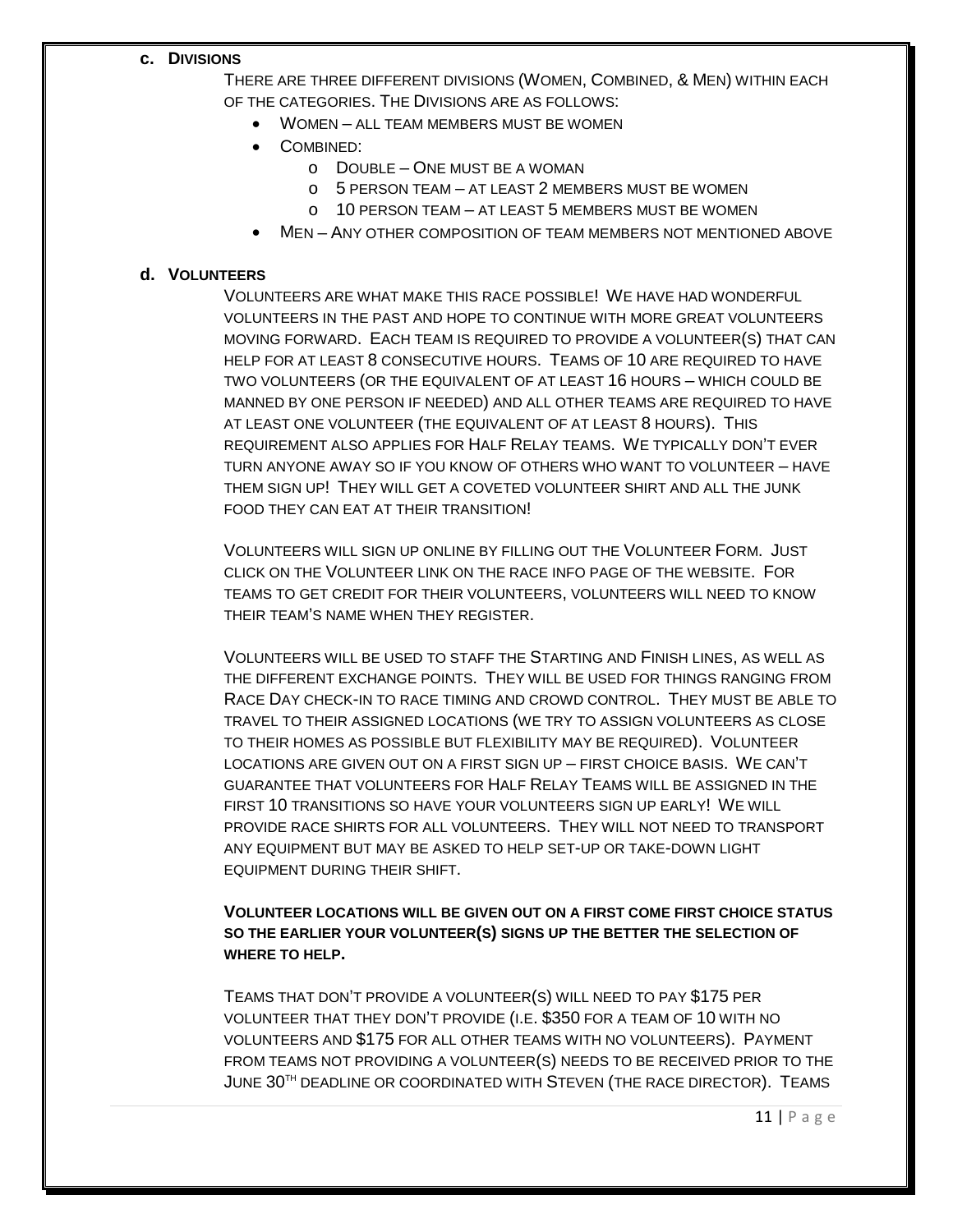#### THAT HAVE EITHER NOT PROVIDED A VOLUNTEER(S) OR PAYMENT IN LIEU OF VOLUNTEERS WILL NOT RECEIVE THEIR RACE PACKETS.

#### **6. TEAM CAPTAIN & VOLUNTEER MEETING**

THERE WILL BE A MEETING FOR ALL TEAM CAPTAINS AND VOLUNTEERS THE WEEK BEFORE THE RACE (FINAL DATE AND LOCATION TBD). WE WILL GO OVER THE RULES OF THE RACE AS WELL AS ANY LOGISTICS THAT NEED TO BE REVIEWED. PAYMENT FROM TEAMS NOT PROVIDING A VOLUNTEER(S) THAT HAVE BEEN COORDINATED WITH STEVEN (THE RACE DIRECTOR) IS REQUIRED AT OR BEFORE THIS MEETING. WE CAN ACCEPT CREDIT CARD, CASH OR CHECK.

THIS MEETING IS A GREAT WAY TO MEET OTHER PEOPLE AND GET PSYCHED FOR THE RACE!

#### **7. RACE DAY TEAM CHECK-IN**

TEAM CAPTAINS MUST CHECK IN AT LEAST 45 MINUTES BEFORE THEIR OFFICIAL START TIME. WHEN THEY CHECK IN THEY WILL NEED TO SHOW THE FOLLOWING ITEMS TO RECEIVE THEIR RACE GEAR AND TIMING CHIP:

- **a.** TWO HEADLIGHTS (CAN BE FIXED ON BIKES OR SIMPLE HEADLAMPS ON THEIR HELMETS)
- **b.** TWO LED "TAIL LIGHTS"
- **c.** TWO REFLECTIVE VESTS OR JACKETS

TEAMS WILL NOT BE ALLOWED TO START UNTIL THEY SHOW THESE ITEMS. IF TEAMS ARRIVE WITHOUT THESE ITEMS THEY WILL BE ABLE TO PURCHASE THEM AT THE CHECK-IN FOR \$40 PER VEST AND \$45 PER LIGHT SET. THE TEAM CAPTAIN WILL RECEIVE THE FOLLOWING ITEMS AT CHECK-IN:

- RIDER BIKE NUMBERS
- **VEHICLE NUMBER(S)**
- A TIMING CHIP (THE RACE WILL HAVE BOTH ELECTRONIC AS WELL AS MANUAL TIMING – SEE TIMING SECTION FOR DETAILS)
- PARTICIPANT SHIRTS

IF THE TEAM CAPTAIN IS IN VEHICLE 2 HE/SHE IS NOT REQUIRED TO BE AT THE START BUT MUST HAVE A REPRESENTATIVE FROM THE TEAM SHOW UP TO CHECK IN.

#### **8. LOGISTICS**

#### **a. VEHICLE ROTATION**

EACH TEAM IS ALLOWED ONE VEHICLE PER 5 RIDERS (SOLO, DOUBLES, & 5 PERSON TEAMS = 1 VEHICLE, 10 PERSON TEAM = 2 VEHICLES). TEAMS MUST PROVIDE THEIR OWN VEHICLES AND MUST BE ABLE TO TRANSPORT ALL BIKES REQUIRED FOR THE RACE. ADDITIONAL VEHICLES MAY BE APPROVED BY THE RACE DIRECTOR IF PRIOR PERMISSION HAS BEEN GRANTED. ALL VEHICLES MUST BE ABLE TO PULL COMPLETELY OFF THE SIDE OF THE ROAD AND NOT FORCE RIDERS TO ENTER INTO THE LANE OF TRAFFIC. **MOTORHOMES ALWAYS SEEM TO BE A BIG HIT!** VEHICLES MAY NOT MAKE U-TURNS ON THE HIGHWAY UNLESS THEY USE DESIGNATED PULL-OUTS TO DO SO (IT'S NOT SAFE AND NO ONE WANTS TO GET A TICKET!). GPS COORDINATES AND ADDRESSES OF ALL THE EXCHANGE POINTS ARE ON THE RACE MAPS ALONG WITH DETAILS ON WHERE TO PARK AT EACH OF THE EXCHANGE POINTS.

WE RESERVE THE RIGHT TO ADJUST THE COURSE AT ANY TIME UP UNTIL THE DAY OF THE RACE. IF THE COURSE IS ADJUSTED AFTER THE TEAM CAPTAIN AND VOLUNTEER MEETING, UPDATED MAPS WILL BE AVAILABLE AT THE RACE CHECK-IN ON THE DAY OF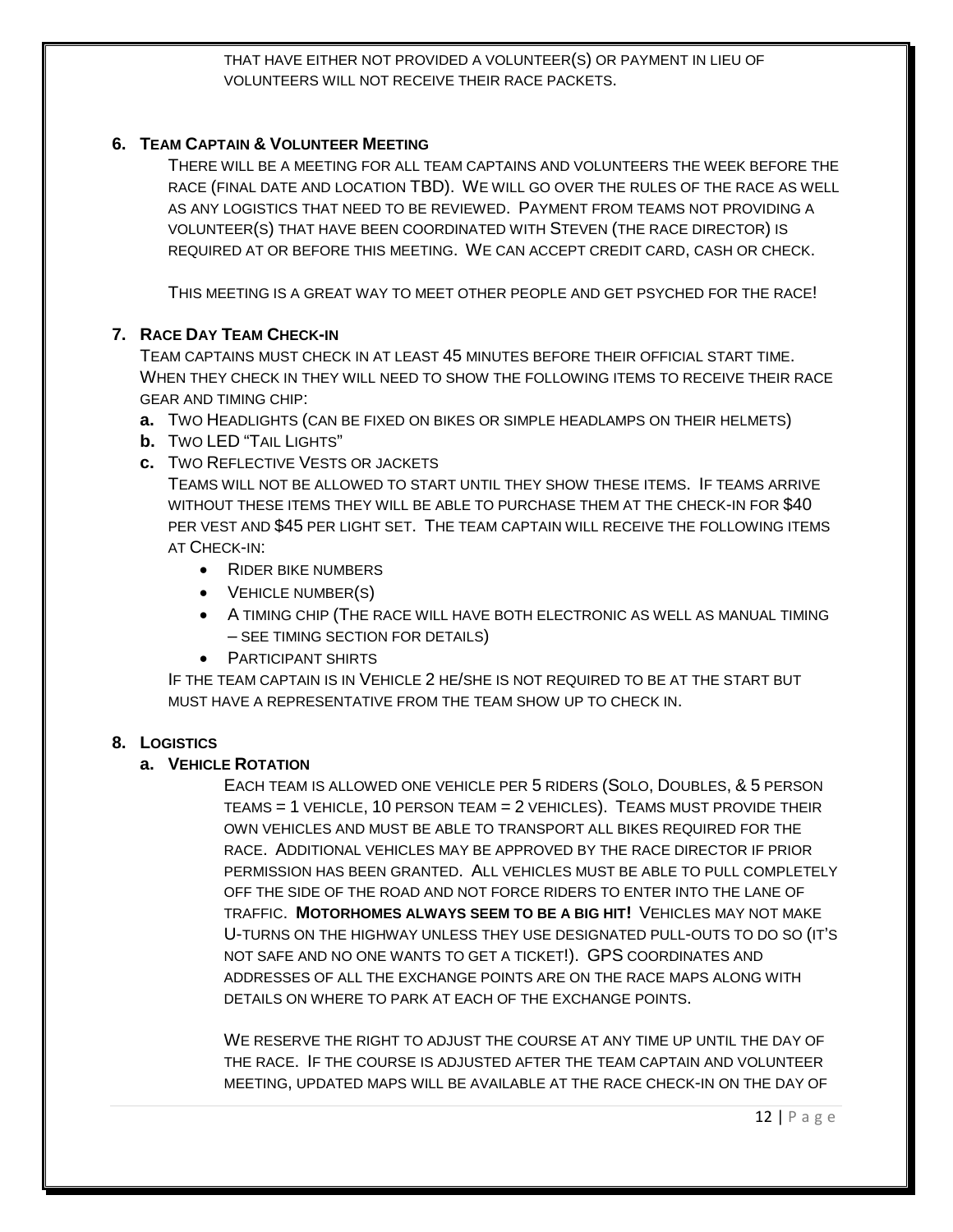THE RACE. WE WILL HAVE TURN BY TURN INSTRUCTIONS FOR THE VEHICLES AT THE END OF THE RACE BIBLE BUT HERE IS SOME INFORMATION ABOUT THE COURSE.

BECAUSE OF THE LARGE AMOUNT OF VEHICLES ALONG THE ROUTE AND THE CONGESTION THAT CAN BE CREATED AT THE TRANSITION POINTS, TEAMS MUST OBEY THE FOLLOWING VEHICLE ROTATION:

- **STARTING POINT (UOFU SOUTH JORDAN HEALTH CENTER - DAYBREAK)**: ALL VEHICLES ARE WELCOME! CHEER ON YOUR TEAM MEMBER AS HE/SHE STARTS THE RACE! VEHICLE 1 (RIDERS  $1-5$ ) WILL FOLLOW THE RACE COURSE  $-$ SWITCHING RIDERS AT THE DIFFERENT EXCHANGE POINTS – UNTIL THEY ARRIVE AT THE MAJOR TRANSITION IN GUNNISON, UT. VEHICLE 2 WILL LEAVE THE STARTING LINE AND PROCEED TO I-15. VEHICLE 2 WILL TRAVEL TO THE FIRST MAJOR TRANSITION IN GUNNISON TO WAIT FOR THE FIRST PART OF THEIR TEAM. THEY WILL BE ABLE TO DRIVE THE COURSE STARTING IN NEPHI (EXIT 222) BUT MAY NOT STOP AT OR AROUND THE LEVAN EXCHANGE POINT.
- **GUNNISON PARK (MAJOR EXCHANGE):** THIS IS THE FIRST MAJOR EXCHANGE POINT AND IS WHERE VEHICLE 2 WILL BE WAITING. WHEN THE RACER ASSIGNED TO LEG 5 ARRIVES (IN A 10 PERSON TEAM), VEHICLE 1 WILL LOAD HIM/HER INTO THE VEHICLE AND HEAD TO THE NEXT MAJOR EXCHANGE IN PANGUITCH. VEHICLE 1 WILL TRAVEL THE ROUTE BUT MAY NOT STOP AT OR AROUND ANY OF THE EXCHANGE POINTS BETWEEN GUNNISON AND PANGUITCH. VEHICLE 1 IS WELCOMED TO STOP ALONG THE ROUTE TO CHEER FOR THEIR TEAM MEMBER AS HE/SHE PASSES BUT THE VEHICLE MUST BE COMPLETELY OFF THE ROAD AND MAY NOT BE PARKED ILLEGALLY. VEHICLE 2 WILL BEGIN THE ROTATION AND WILL FOLLOW THE RACE COURSE, STOPPING AND EXCHANGING RIDERS AS APPLICABLE AT THE EXCHANGE POINTS ALONG THE WAY. VEHICLES IN A SOLO, DOUBLE, OR 5 PERSON TEAM WILL FOLLOW THE COURSE THE ENTIRE TIME.
- **PANGUITCH (MAJOR EXCHANGE):** VEHICLE 1 WILL BE WAITING FOR THEIR TEAM MEMBERS TO ARRIVE AND WILL BEGIN THEIR ROTATION ALONG THE COURSE UP OVER THE MOUNTAIN AND DOWN TO CEDAR CITY. VEHICLE 2 WILL COLLECT THEIR RACER AND WILL BACK-TRACK THE COURSE UNTIL THEY GET TO HIGHWAY 20 (APPROXIMATELY 9.2 MILES). THEY WILL TAKE HIGHWAY 20 WEST AND CONNECT WITH I-15 TO MAKE THEIR WAY TO THE CEDAR CITY PARK (EXCHANGE 15) TO WAIT FOR THE REST OF THEIR TEAM.
	- o **NOTE:** IF THE RIDERS IN VEHICLE 2 FOR A 10 PERSON TEAM HAVEN'T ARRIVED TO THE PANGUITCH EXCHANGE WITHIN 14 HOURS OF STARTING THE RACE (I.E. TEAMS STARTING AT 5 AM NEED TO ARRIVE AT EXCHANGE 10 IN PANGUITCH BY 7 PM – TEAMS STARTING AT 6 AM NEED TO ARRIVE AT EXCHANGE 10 IN PANGUITCH BY 8 PM ETC.) THEN RIDER 1 IN VEHICLE 1 WILL START RIDING UP THE MOUNTAIN TO MAKE UP TIME. THE RACE OFFICIALS WILL RECORD WHEN RIDER 1 LEAVES AND WHEN RIDER 10 ARRIVES. VEHICLE 2 WILL RETAIN THE TIMING CHIP AND MANUAL TIMING WILL BE DONE FOR THOSE IN VEHICLE 1 GOING UP AND OVER THE MOUNTAIN.
- **CEDAR CITY PARK (MAJOR EXCHANGE):** VEHICLE 2 WILL BE WAITING AND WILL BEGIN THEIR ROTATION ON THE COURSE. VEHICLE 1 WILL HEAD TO THE SANTA CLARA EXCHANGE (EXCHANGE 20) VIA I-15.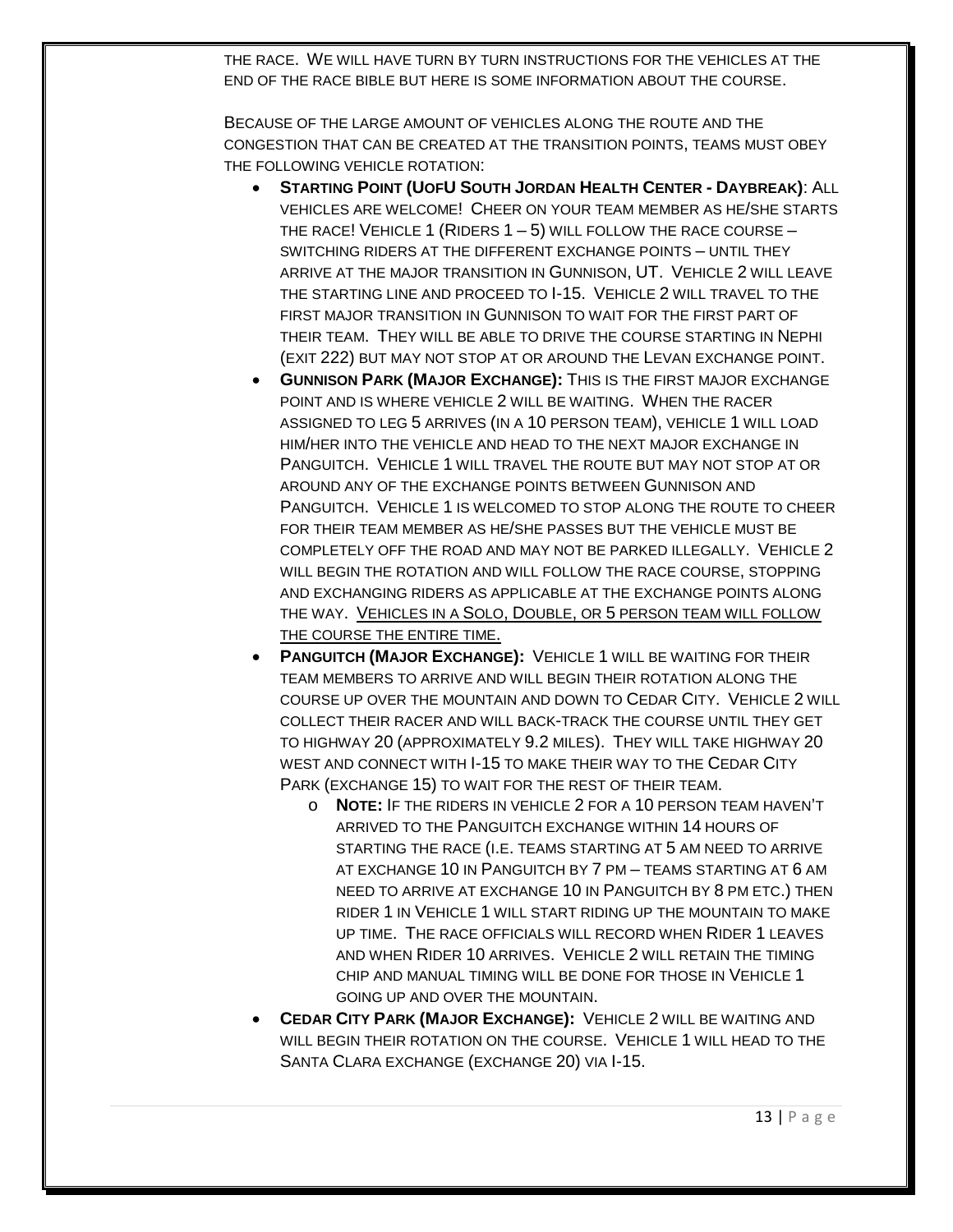- **SANTA CLARA PARK (MAJOR EXCHANGE):** VEHICLE 1 WILL BE WAITING AT THE PARK AND WILL BEGIN THEIR ROTATION ON THE COURSE. VEHICLE 2 WILL PICK UP RIDER 10 ONCE HE/SHE HAS COMPLETED THE LEG AND WILL HEAD EAST THROUGH ST. GEORGE AND TAKE I-15 TO THE GRANT BOWLER PARK IN MOAPA VALLEY (EXCHANGE 25) TO WAIT FOR THEIR TEAM.
	- o **NOTE:** JUST LIKE AT THE PANGUITCH EXCHANGE, IF A TEAM HASN'T ARRIVED BY THE CUT-OFF TIME, RIDER 1 WILL BEGIN DOWN THE COURSE TO MAKE UP TIME. THE CUT-OFF FOR RIDER 10 TO ARRIVE AT EXCHANGE 20 IS 23 HOURS FROM THE START TIME (I.E. A TEAM THAT STARTED AT 5 AM NEEDS TO ARRIVE AT EXCHANGE 25 BY 4 AM – A TEAM THAT STARTED AT 6 AM NEEDS TO ARRIVE AT EXCHANGE 20 BY 5 AM, ETC.). THE RACE OFFICIAL WILL RECORD WHEN RIDER 1 LEAVES EXCHANGE 20 AND WHEN RIDER 10 ARRIVES.
- **GRANT BOWLER PARK (MAJOR EXCHANGE):** VEHICLE 2 WILL BE WAITING AND READY TO START THE LAST ROTATION ON THE COURSE. VEHICLE 1 WILL BACKTRACK TO I-15 AND WILL HEAD INTO LAS VEGAS/HENDERSON VIA I-15 TO WAIT AT THE FINISH LINE FOR THE REST OF THEIR TEAM.
	- o **NOTE:** YOUR TEAM REGISTRATION SECURES ENTRY INTO THE PARK FOR VEHICLE 1 (FOR BOTH THE 5 PERSON AND 10 PERSON TEAMS). IF OTHERS WANT TO ENTER THE PARK THEY WILL NEED TO PAY AN ENTRANCE FEE. THE LAKE MEAD NATIONAL RECREATION AREA PARK RANGERS ARE STICKLERS ON WHO IS IN THE PARK. THEY WILL BE LOOKING FOR VEHICLE 1 ONLY – AND THEY WILL CHARGE FEES TO EVERYONE ELSE. IF OTHERS DECIDE TO ENTER THE PARK THEY ARE DOING THAT ON THEIR OWN AND ARE NOT PART OF THE EVENT (WE HAVE TO DO THAT FOR PERMITTING PURPOSES). (VOLUNTEERS HELPING IN THE PARK WILL HAVE THEIR ENTRY FEES TAKEN CARE OF BY THE RACE ORGANIZERS IN ADVANCE OF THE EVENT – PLEASE JUST LET THE RANGER STATION KNOW THAT YOU ARE VOLUNTEERING WITH THE SAINTS TO SINNERS BIKE RELAY).

**DUE TO PERMITTING REQUIREMENTS, ANY TEAMS THAT HAVEN'T PASSED EXCHANGES 26, 27, 28, OR 29 BY THE DIFFERENT CUT-OFF TIMES ARE REQUIRED TO STOP AND DRIVE (IN THEIR VEHICLE) TO THE NEXT LOCATION THAT IS STILL WITHIN THE CUT-OFF TIME FRAME. THE CUT-OFF TIMES ARE THE FOLLOWING (IN UTAH/MOUNTAIN STANDARD TIME):**

- **EXCHANGE 26 = ARRIVE BEFORE 11:00 AM**
- **EXCHANGE 27 = ARRIVE BEFORE 1:00 PM**
- **EXCHANGE 28 = ARRIVE BEFORE 1:45 PM**
- **EXCHANGE 29 = ARRIVE BEFORE 2:30 PM**

**THE RACE OFFICIALS WILL RECORD IF A TEAM DIDN'T MAKE THE CUT-OFF.**

NOTE: SOLO, DOUBLE & TEAMS WITH 5 RIDERS WILL CONTINUE ALONG THE ENTIRE COURSE AND WILL NOT LEAVE THE COURSE LIKE THOSE VEHICLES OF 10 PERSON TEAMS.

NOTE: VEHICLES CAN STOP TO CHEER ON TEAMMATES AT ANY LEGAL SPOT ALONG THE RACE ROUTE THAT DOES NOT OBSTRUCT RIDERS OR TRAFFIC. VEHICLE NUMBERS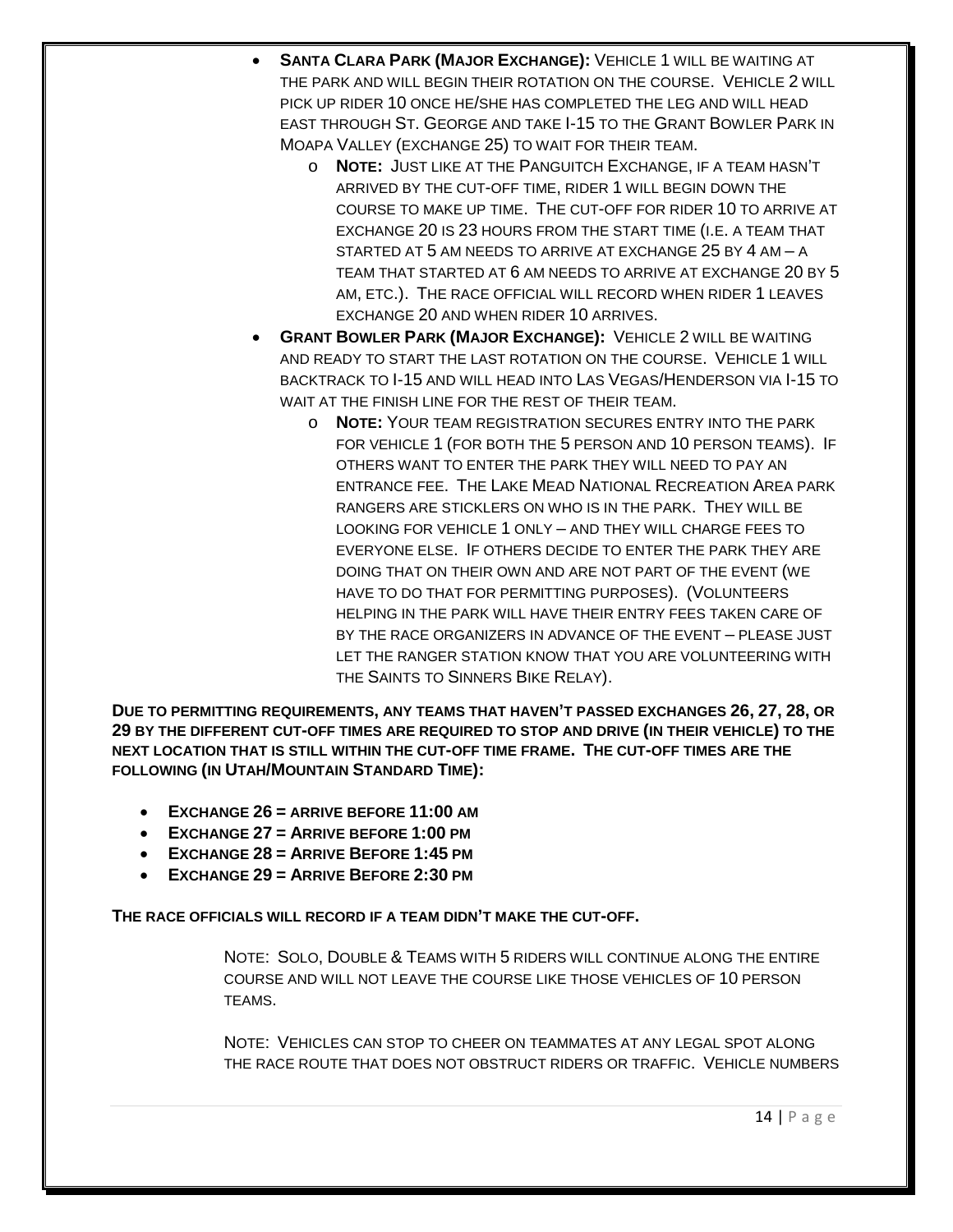WILL BE HANDED OUT AT CHECK-IN. THESE NUMBERS NEED TO BE VISIBLE IN THE FRONT AND REAR WINDOWS.

#### **b. VEHICLE DRIVERS**

THE VEHICLE DRIVER MAY BE A MEMBER OF THE RACE TEAM OR MAY ALSO BE SOMEONE NOT PARTICIPATING IN THE RACE. ANY OF THE RACERS CAN PERFORM THE DUTY OF VEHICLE DRIVER (ASSUMING THAT THEY HAVE A VALID DRIVER'S LICENSE – BUT THAT IS BETWEEN YOU AND HIGHWAY PATROL) OR ROTATE BETWEEN EVERYONE. THIS CAN BE NICE FOR SOME TEAMS BECAUSE IT CAN ALLOW ALL THE RACERS TO REST BETWEEN THEIR LEGS.

#### **c. RIDER ROTATION**

EACH RIDER WILL RIDE THREE DIFFERENT ASSIGNED TIMES DURING THE RACE (UNLESS INJURY NECESSITATES ADJUSTMENT). RIDERS MUST RIDE IN THEIR PRESET ORDER (THE ORDER THAT WAS SUBMITTED ON THE TEAM ROSTER. FOR EXAMPLE – IN A 10 PERSON TEAM RIDER 1 WILL RIDE LEGS 1, 11, AND 21, IN A 5 PERSON FULL DISTANCE TEAM RIDER 1 WILL RIDE LEGS 1-2, 11-12, AND 21-22. ANY ADJUSTMENT TO THE PRESET ORDER WILL RESULT IN DISQUALIFICATION UNLESS IT IS DUE TO INJURY.

IF AN INJURY OCCURS AND REQUIRES A RIDER TO NOT FINISH HIS/HER ASSIGNED RIDE, ANOTHER MEMBER OF THE TEAM MAY FINISH THE ASSIGNED LEG WITH THE STIPULATION THAT HE/SHE DOES NOT HAVE THE UPCOMING LEG (I.E. IF RIDER 3 GETS HURT THEN ANY RIDER EXCEPT RIDERS 4 CAN FINISH THE LEG). IF A RIDER IS INJURED AND DOES NOT FINISH THE LEG, HE/SHE IS DONE FOR THE RACE AND MAY NOT RE-ENTER AT A LATER POINT. THE REST OF THE TEAM MAY SHARE THE REMAINING LEGS OF THE INJURED TEAM MATE BUT THEY MUST OBEY THE RULE THAT DOES NOT ALLOW THE RIDER OF THE UPCOMING LEG TO RIDE.

IF INJURY NECESSITATES AN ADJUSTMENT IN RIDER ORDER, THAT ADJUSTMENT MUST BE COMMUNICATED TO THE VOLUNTEERS AT THE NEXT EXCHANGE POINT.

#### **d. PACERS**

YOU ARE ALLOWED (AND ENCOURAGED) TO PACE EACH OTHER. THERE ARE, HOWEVER, A FEW RULES THAT YOU MUST FOLLOW TO PACE YOUR TEAMMATES. YOU CAN PACE AT ANY GIVEN TIME TO HELP "PULL" YOUR RACER ALONG THE COURSE. HOWEVER, YOU MAY NOT PACE THE LEG IMMEDIATELY BEFORE YOUR ASSIGNED LEG (I.E. IF THE LEG IS ASSIGNED TO RIDER 3, ANYONE EXCEPT RIDER 4 MAY ACT AS PACERS). PACERS MUST BE IN THE VEHICLE THAT IS ASSIGNED TO THAT PORTION OF THE COURSE (FOR 10 PERSON TEAMS – I.E. YOU CAN'T HAVE SOMEONE FROM VEHICLE 2 PACING RIDERS IN VEHICLE 1 UP THE MOUNTAIN BECAUSE VEHICLE 2 CAN'T BE ON THAT STRETCH OF THE COURSE). YOU CAN SWITCH OUT PACERS AS OFTEN AS YOU WOULD LIKE ALONG THE ROUTE BUT PLEASE OBEY ALL TRAFFIC LAWS AS YOU LOAD/UNLOAD YOUR PACERS (IT IS PREFERRED TO LOAD AND UNLOAD YOUR PACERS OFF OF THE HIGHWAY). YOU CAN HAVE AS MANY PACERS ON THE ROAD AS YOU WOULD LIKE – PROVIDING YOU ARE FOLLOWING THE PREVIOUS RULES.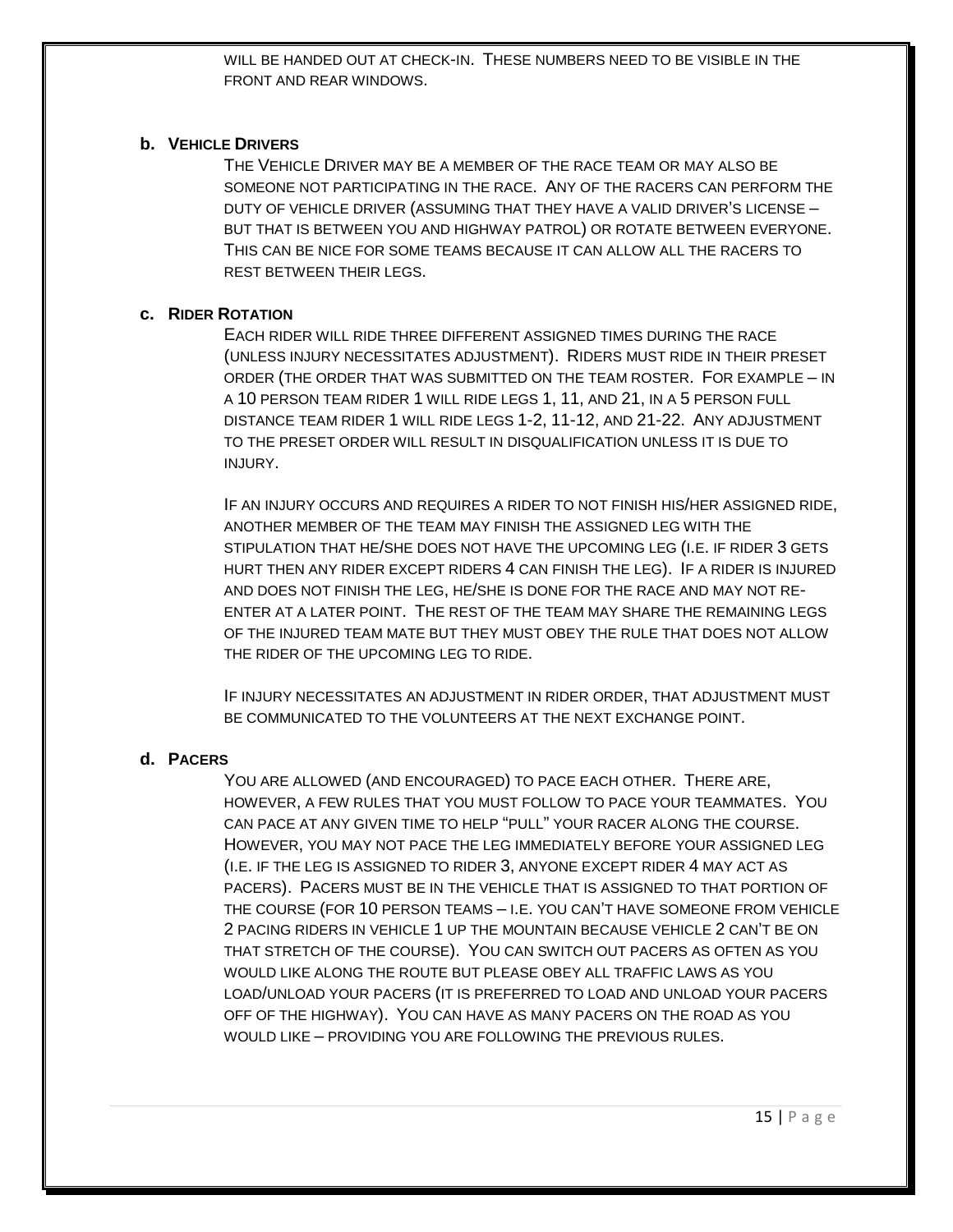#### **9. SAFETY**

NO ONE WANTS TO GET HURT ON THE RACE SO LET'S BE CAREFUL AND WATCH OUT FOR OTHERS. THERE ARE MANY POTENTIAL HAZARDS IN A ROAD RACE LIKE THIS INCLUDING, BUT NOT LIMITED TO: AUTOMOBILE TRAFFIC, ROAD CONDITIONS, WILDLIFE AND WEATHER. WE ASK THAT ALL TEAMS PLEASE TAKE APPROPRIATE PRECAUTIONS TO INSURE A FUN AND SAFE EVENT.

#### **a. RIDING AT NIGHT**

RIDERS MAY BE ALONE ON THE COURSE AT TIMES (ANOTHER GOOD REASON TO USE PACERS). THE FOLLOWING RULES AND SUGGESTIONS HAVE BEEN DEVELOPED TO HELP INSURE THE SAFETY OF ALL PARTICIPANTS.

- 1. TO HELP INSURE THE SAFETY OF RIDERS WE ENCOURAGE TEAM VEHICLES TO STOP SOMEWHERE ALONG EACH LEG TO WATCH FOR THEIR RIDER (BUT THE VEHICLE MUST BE COMPLETELY OFF THE ROAD).
- 2. IT IS PERMITTED FOR VEHICLES TO "LEAP FROG" RIDERS. "LEAP FROG" MEANS THAT A VEHICLE PARKS A MILE OR SO AHEAD OF THEIR RIDER, ONCE THE RIDER PASSES, THE VEHICLE WAITS A COUPLE OF MINUTES AND THEN DRIVES AHEAD OF THE RIDER AGAIN AND STOPS. ALL VEHICLES THAT ARE "LEAP FROGGING" THEIR RIDERS MUST OBEY TRAFFIC LAWS. WHEN PARKED, PLEASE TURN OFF YOUR HEADLIGHTS SO THAT YOU DON'T BLIND THE ONCOMING TRAFFIC BUT LEAVE YOUR PARK LIGHTS ON SO THAT OTHERS CAN SEE YOU. PLEASE DO NOT STOP OR SLOW DOWN IN PLACES THAT WILL IMPEDE TRAFFIC OR RIDERS AND DON'T TURN YOUR HAZARD LIGHTS ON.

#### **IT IS NOT PERMITTED FOR VEHICLES TO FOLLOW BEHIND RIDERS AT THE RIDER'S PACE (UNLESS YOUR RIDER IS GOING THE SPEED LIMIT!).**

3. WE ALSO ENCOURAGE NIGHTTIME RIDERS TO RIDE WITH A PACER, HOWEVER, THE PACER MAY NOT BE ASSIGNED TO THE NEXT LEG TO BE RIDDEN. PACERS RIDING AT NIGHT MUST ALSO HAVE THE REQUIRED NIGHTTIME GEAR ON WHILE PACING (HEADLIGHT, TAILLIGHT AND REFLECTIVE VEST). **ANYONE STARTING A LEG BETWEEN THE HOURS OF 9:15 PM AND 5:30 AM MUST HAVE LIGHTS AND A VEST ON (EVEN IF IT DOESN'T REALLY LOOK DARK).**

#### **b. DRIVING**

WE ASK THAT ALL DRIVERS BE ALERT AND DRIVE AT OR BELOW THE POSTED SPEED LIMITS. BE SURE TO LEAVE ADEQUATE TIME TO ARRIVE AT EXCHANGE POINTS SO THAT THERE IS NO TEMPTATION TO SPEED. **YOU KNOW THAT THE ROUTE IS FULL OF BIKERS SO PLEASE LOOK OUT FOR THEM!** PLEASE BE COURTEOUS OF RIDERS ON THE ROAD. BE CAREFUL NOT TO BLIND THEM WITH HIGH BEAM LIGHTS, AND MOVE OVER WHILE PASSING THEM. HONKING IS FINE IN NON-RESIDENTIAL AREAS. IF DRIVERS PULL OFF TO THE SIDE OF THE ROAD, PLEASE TURN OFF YOUR LIGHTS AS THERE WILL BE SOME ONCOMING TRAFFIC. LEAVE YOUR PARK LIGHTS ON SO THAT OTHERS CAN SEE YOU.

#### **c. IN THE EVENT OF AN EMERGENCY**

WE WILL HAVE LIMITED MEDICAL STAFF ON HAND. WE WILL HAVE BASIC FIRST AID AT ALL EXCHANGES AND PERIODIC AMBULANCE SERVICE WAITING IN CASE OF MAJOR EMERGENCIES. THE VOLUNTEERS WILL BE EQUIPPED TO HANDLE ONLY MINOR SPORTS INJURIES IN AREAS WITHOUT AMBULANCE SERVICE. PLEASE BE AWARE OF THIS AND PLAN AHEAD FOR HOW YOU WILL HANDLE ANY EMERGENCIES IN CASE YOU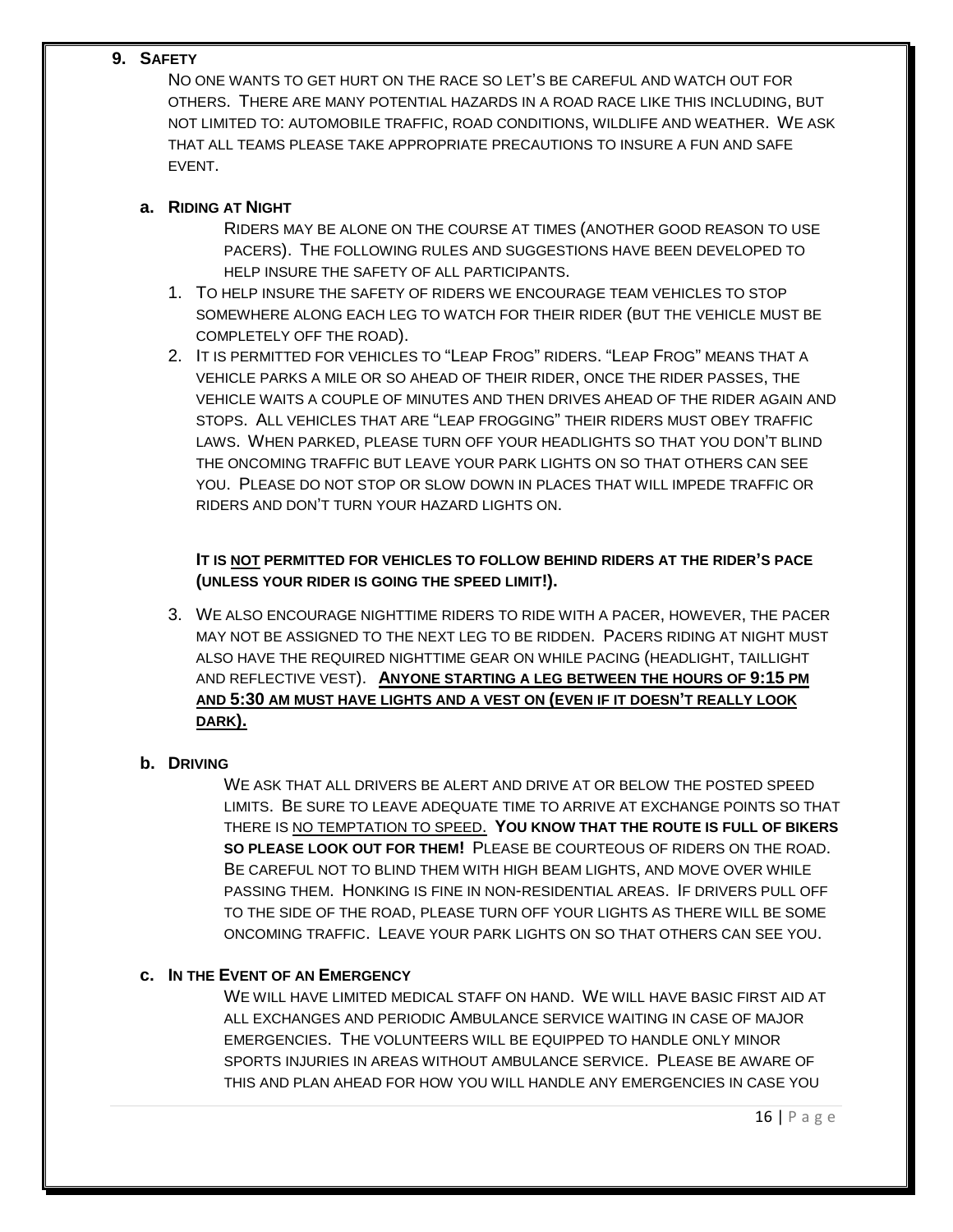ARE NOT NEAR AN AMBULANCE. IT IS THE RESPONSIBILITY OF EACH TEAM TO BE AWARE OF THE LOCATION OF HOSPITALS AND OTHER MEDICAL FACILITIES AND THEIR HOURS OF OPERATION. FOR REFERENCE: THERE ARE HOSPITALS IN SALT LAKE CITY, SOUTH UTAH COUNTY/PAYSON, GUNNISON, RICHFIELD, PANGUITCH, CEDAR CITY, ST. GEORGE, MESQUITE, AND HENDERSON. MOAPA VALLEY HAS A MEDICAL CLINIC BUT IT MAY BE CLOSED DUE TO THE HOUR. **WE WILL ALSO HAVE ROAMING PARAMEDICS WHO WILL HAVE ADVANCED FIRST AID CAPABILITIES BUT WILL NOT BE IN AN AMBULANCE.**

WE WILL HAVE A SUPPORT VEHICLE THAT WILL FOLLOW THE LAST RIDERS AND CLEAN UP THE COURSE.

IN THE EVENT OF AN EMERGENCY NOTIFY THE NEAREST RACE OFFICIAL AS THEY WILL BE ABLE TO COMMUNICATE WITH THE NEAREST MEDICAL PERSONNEL OR CALL FOR AN AMBULANCE IF THE EMERGENCY IS SEVERE ENOUGH. IF YOU ARE NOT NEAR ANY RACE OFFICIALS, PLEASE CALL THE RACE DIRECTOR 801-822-4870. IF THE EMERGENCY IS SEVERE CALL 911 THEN CALL THE RACE DIRECTOR.

#### **d. BAD WEATHER**

THE RACE WILL OCCUR RAIN OR SHINE. HOWEVER, UNDER CERTAIN SEVERE WEATHER CONDITIONS WHERE SIGNIFICANT DAMAGE OR ALTERCATIONS TO THE RACE COURSE OCCURS, (THINGS LIKE HURRICANES AND EARTHQUAKES – BECAUSE WHO REALLY WANTS TO RIDE A BIKE IN A HURRICANE!), WE RESERVE THE RIGHT TO CANCEL THE EVENT. THERE WILL BE NO REFUNDS GIVEN IF THE RACE IS CANCELED DUE TO WEATHER. CONDITIONS THAT MAY RESULT IN A RACE BEING CANCELED INCLUDE BUT ARE NOT LIMITED TO THE FOLLOWING: SEVERE ELECTRICAL STORM, SNOWFALL, TORNADOES, EARTHQUAKES, HURRICANES, FLOODING, ETC. WE HAVE YET TO CANCEL A RACE, EVEN THOUGH WE HAVE HAD SOME PRETTY INTERESTING WEATHER – BUT WE ALWAYS RESERVE THE RIGHT TO.

#### **e. LIGHTNING**

IF THERE IS LIGHTNING AT THE START OF THE RACE WE RESERVE THE RIGHT TO DELAY STARTS UNTIL THE LIGHTNING CLEARS. IF YOU SEE LIGHTNING ON THE COURSE AFTER THE RACE HAS STARTED GET YOUR RIDER OFF THE ROAD AND INTO THE SUPPORT VEHICLE. MAKE A NOTE OF THE TIME AND THE LOCATION WHERE YOU EXITED THE COURSE. IF LIGHTNING CLEARS WITHIN 1 HOUR PUT YOUR RIDER BACK ON THE ROAD WHERE THEY LEFT AND MAKE A NOTE OF THE TIME. IF LIGHTNING PERSISTS LONGER THAN AN HOUR, MOVE AHEAD TO THE NEXT EXCHANGE POINT AND LET THE VOLUNTEER KNOW. FOR EVERY HOUR OF LIGHTNING, YOU MAY MOVE AHEAD ONE TRANSITION. KEEP CLOSE TRACK OF WHERE AND WHEN YOU LEFT THE COURSE AND WHERE AND WHEN YOU RETURNED TO THE COURSE. AT THE END OF THE RACE WE WILL HAVE A FORM AVAILABLE FOR YOU TO REPORT THESE LOCATIONS AND TIMES. WE WILL THEN CALCULATE YOUR AVERAGE PACE AND APPLY THIS PACE TO THE SEGMENT OF THE COURSE THAT YOU MISSED. IN THIS WAY WE WILL ADJUST ALL OVERALL RACE TIMES. IF YOU DON'T FILL OUT AN OFFICIAL FORM THEN YOUR DELAY WILL NOT BE FACTORED INTO YOUR OVERALL TIMING.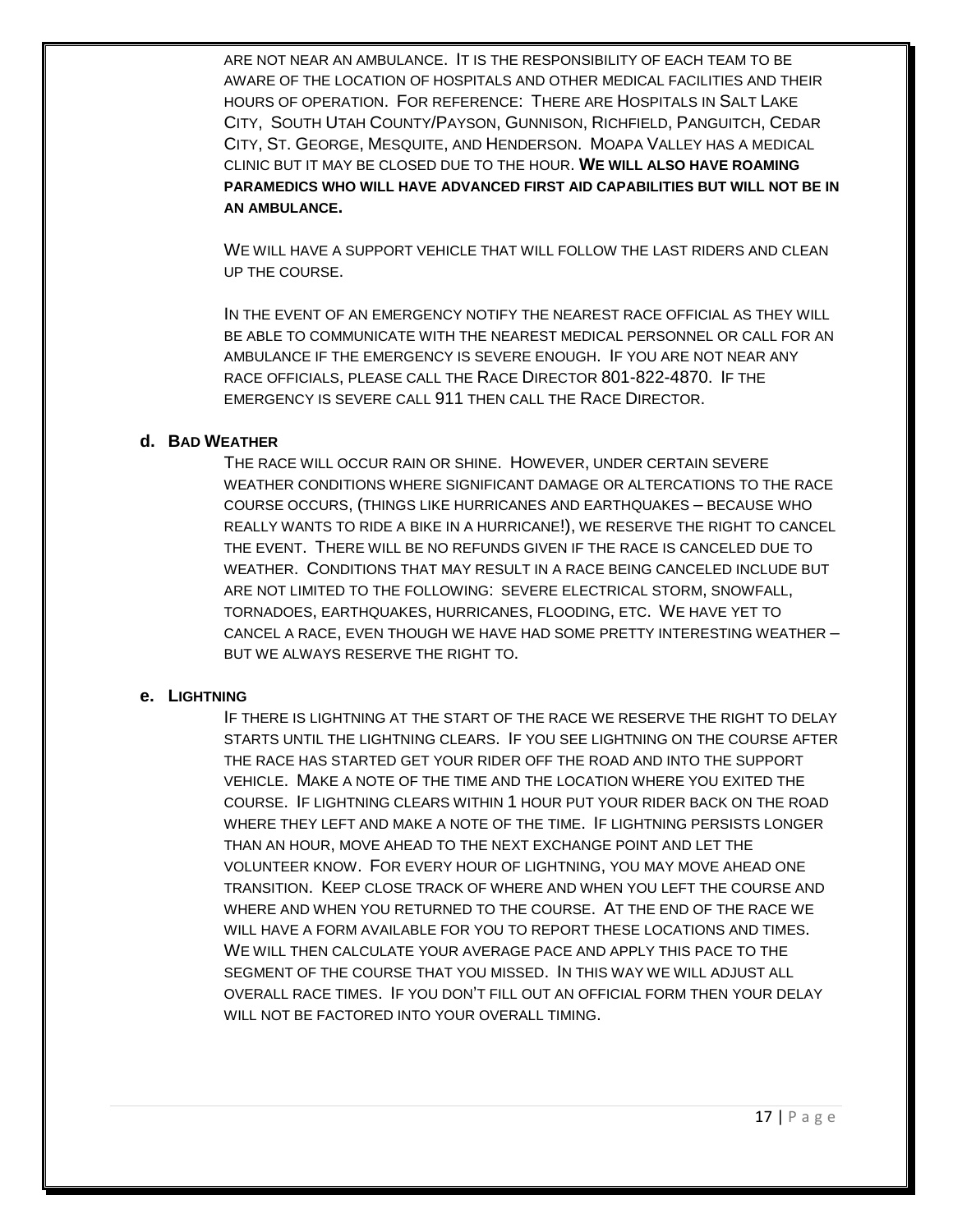#### **10. RULES**

#### **a. PENALTIES**

VIOLATION OF ANY OF THE FOLLOWING RULES COULD RESULT IN DISQUALIFICATION OR 30 TO 60 MINUTES BEING ADDED TO YOUR TEAM'S RACE TIME. SEVERITY OF THE PENALTY WILL DEPEND ON THE SEVERITY OF THE INFRACTION. ANY RACE OFFICIAL CAN DECIDE IF AND TO WHAT DEGREE A TEAM HAS VIOLATED ANY OF THESE RULES. RACE OFFICIALS ALSO RESERVE THE RIGHT TO INCREASE OR DECREASE PENALTY TIMES BASED ON A CASE-BY-CASE BASIS. ALL DECISIONS BY RACE OFFICIALS ARE FINAL.

#### **30 MINUTE PENALTIES**

- **1. ONLY ONE RACE VEHICLE PER EXCHANGE POINT (EXCLUDING MAJOR EXCHANGES)** ONLY ONE RACE VEHICLE IS ALLOWED TO PARK AT EACH EXCHANGE POINT. VEHICLE ONE IS ALLOWED AT EXCHANGE POINTS 1-4, 11-14, AND 21-24. VEHICLE TWO IS ALLOWED AT EXCHANGE POINTS 6-9, 16-19, AND 26-29. BOTH VEHICLES ARE ALLOWED AT EVERY FIFTH TRANSITION POINT (MAJOR EXCHANGES 5, 10, 15, 20, AND 25). ALL VEHICLES ARE WELCOME AT THE START AND FINISH LINES. IF FOR SOME REASON TEAM VEHICLES NEED TO MEET, WE ASK THAT YOU PLEASE MEET AT A LOCATION OTHER THAN AT EXCHANGE POINTS SO THE TRANSITIONS DON'T BECOME TOO CROWDED.
- **2. NO PARKING ON ROADWAYS PRIOR TO OR IMMEDIATELY AFTER THE EXCHANGE** THERE IS NO PARKING ALLOWED ALONG THE ROAD FOR 300 FEET PRIOR TO OR 100 FEET AFTER THE EXCHANGE POINTS. AFTER 100 FEET PAST THE EXCHANGE POINT, VEHICLES MAY PARK AT ANY LEGAL ROADSIDE THAT DOES NOT IMPEDE RACERS OR TRAFFIC. THERE ARE ALSO PARKING LOTS AT MANY OF THE EXCHANGE POINTS THAT CAN BE USED.

#### **3. GETTING AHEAD OF YOUR PACE PROJECTIONS**

IF YOUR TEAM GETS TOO FAR AHEAD OF PROJECTIONS WE MAY BE FORCED TO HOLD YOUR TEAM AT ONE OF THE EXCHANGES FOR A COUPLE OF HOURS. WE BASE THE STAFFING OF OUR EXCHANGE TIMES ON THE AVERAGE TIMES SUBMITTED IN YOUR REGISTRATION AND ALLOW FOR SOME EXTRA TIME ON TOP OF THAT IN CASE YOUR TEAM IS REALLY GOING FAST. IF YOU COMPLETELY MISREPORT YOUR AVERAGE TIMES AND GET AHEAD OF OUR VOLUNTEERS WE WILL HOLD YOU BACK. IF YOUR TEAM IS HELD WE WILL SUBTRACT THE TOTAL TIME THAT YOU WERE HELD FROM YOUR OVERALL TIME BUT, WE WILL ADD A 30 MINUTE PENALTY TO YOUR OVERALL TIME FOR EACH TIME YOU HAVE TO BE HELD BACK.

#### **4. RIDER DROP OFF**

VEHICLES MAY DROP OFF RIDERS AT THE EXCHANGE POINTS BUT WE ASK THAT YOU BE BRIEF AND THAT YOU STAY BACK AT LEAST 100 FEET FROM THE EXCHANGE SO THAT OTHER TEAMS CAN WATCH AND PREPARE FOR THEIR RIDERS AS WELL. PLEASE PARK YOUR VEHICLES AWAY FROM THE ACTUAL EXCHANGE LOCATION SO THAT THE RIDERS MAKING THE EXCHANGE AREN'T TOO CONGESTED.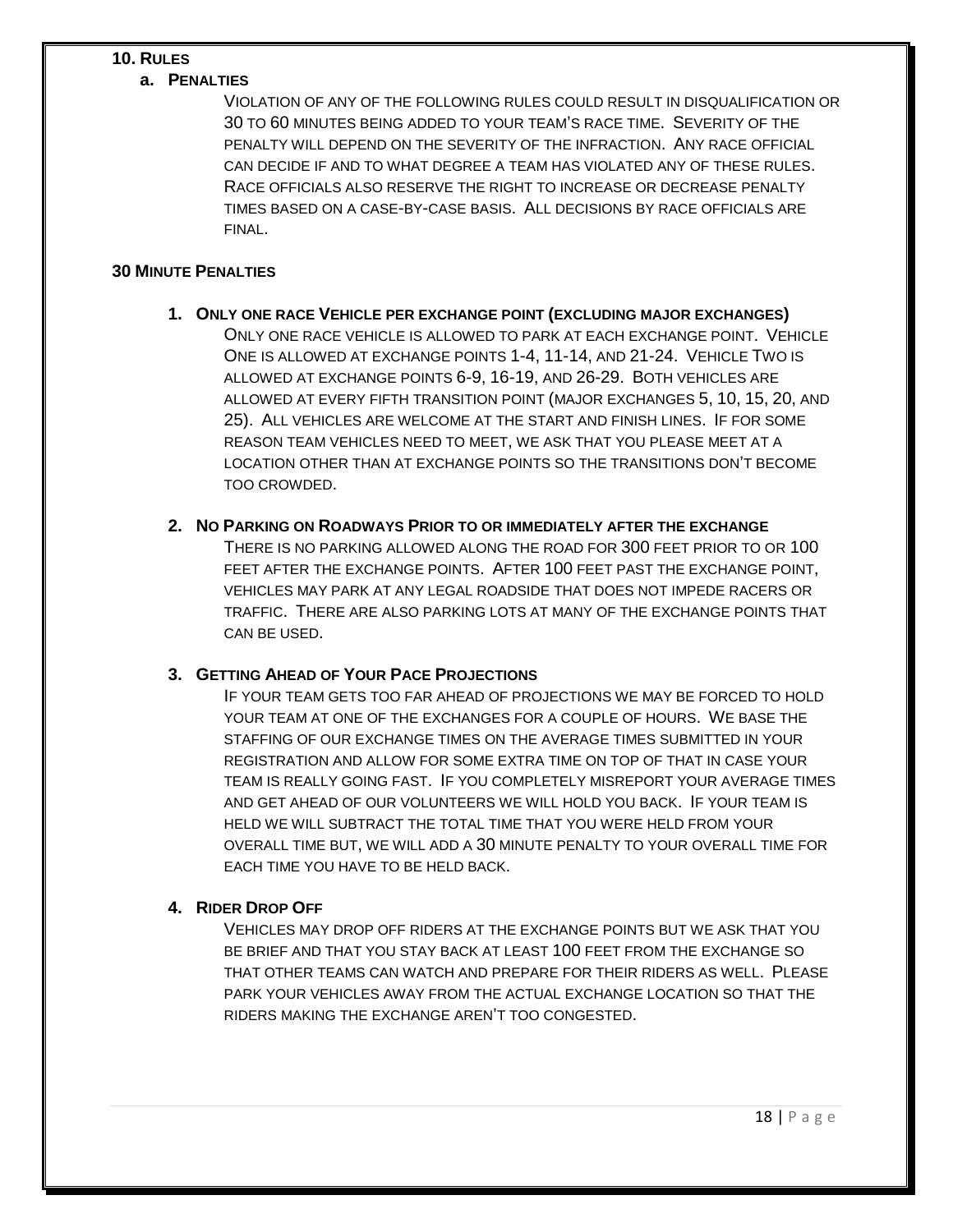TEAMS CAN DROP OFF AND PICK UP PACER RIDERS ANYWHERE ALONG THE COURSE (AS LONG AS IT IS IN A LEGAL AREA). WE RECOMMEND THAT THESE TRANSITIONS HAPPEN OFF THE MAIN COURSE ON SIDE ROADS OR PULL OUTS.

#### **5. FOLLOWING RACERS**

VEHICLES ARE NOT TO FOLLOW RACERS TO ILLUMINATE THE ROAD FOR THEM, OR TO PACE THEM.

#### **6. PACING**

PACING IS ALLOWED AND ENCOURAGED ON THE ENTIRE RACE COURSE, HOWEVER, PACING WITH A VEHICLE IS PROHIBITED. THE PACER MAY NOT BE THE NEXT ASSIGNED RIDER. TEAMS PACING WITH A VEHICLE OR NOT FOLLOWING PACING GUIDELINES MAY BE SUBJECT TO A TIME PENALTY.

#### **7. TEAM RACE NUMBER/TIMING CHIP**

TEAM RACE NUMBERS MUST BE ON ALL BIKES AND MUST BE VISIBLE AT ALL TIMES WHILE ON THE ROAD. FAILURE TO HAVE A VISIBLE NUMBER MAY RESULT IN A 30 MINUTE PENALTY. ALL RIDERS WILL HAVE THE SAME TEAM NUMBERS SO IF ONE BICYCLE HAS PROBLEMS YOU MAY SWAP IT OUT WITH ANOTHER BIKE BUT ALL BIKES BEING RIDDEN DURING THE RACE MUST HAVE THE TEAM NUMBER VISIBLE.

THE RACE WILL BE TIMED BOTH ELECTRONICALLY AS WELL AS MANUALLY. THE TIMING CHIP WILL NEED TO BE PASSED FROM ONE RIDER TO THE NEXT. WE WILL HAVE LOCATIONS THROUGHOUT THE RACE WITH SENSORS TO RECORD YOUR TIME. IT IS IMPORTANT THAT RIDERS PASS WITHIN 10 FEET OF THE SENSORS (FOR THOSE RIDING THROUGH THE TRANSITION PLEASE RIDE CLOSE TO THE CONES SO THAT YOUR CHIP IS READ). WE WILL ALSO BE WRITING DOWN THE TIMES AT EACH TRANSITION. PLEASE YELL OUT YOUR TEAM NAME AS YOU PASS SO THAT THE VOLUNTEERS CAN KNOW THAT YOU HAVE GONE BY (FOR SAFETY AND FOR TIMES). ALSO, PLEASE MAKE SURE THE CHIP IS SECURELY FASTENED BECAUSE IF IT IS LOST YOUR TEAM MAY BE DISQUALIFIED AND MAY HAVE TO PURCHASE IT.

#### **8. VEHICLE NUMBERS**

TEAMS MUST CLEARLY DISPLAY TEAM NUMBERS IN ALL VEHICLES – IN THE FRONT WINDSHIELD AS WELL AS BACK WINDOW OR ANOTHER VISIBLE SPOT. VEHICLES NOT DISPLAYING THEIR TEAM NUMBER MAY RESULT IN A TIME PENALTY.

#### **60 MINUTE PENALTIES**

#### **9. RIDER ROTATION**

RIDERS MUST RIDE IN THE SAME SEQUENCE FOR EACH SEGMENT OF THE RACE. FOR EXAMPLE, IF A RIDER IS ASSIGNED LEG 3, HE MUST ALSO RIDE LEG 13 AND LEG 23. THE RIDER ORDER NEEDS TO FOLLOW THE ORDER SUBMITTED ONLINE (THE ORDER THAT HAS TO BE SUBMITTED BEFORE MIDNIGHT ON JUNE 30<sup>TH</sup>, 2018).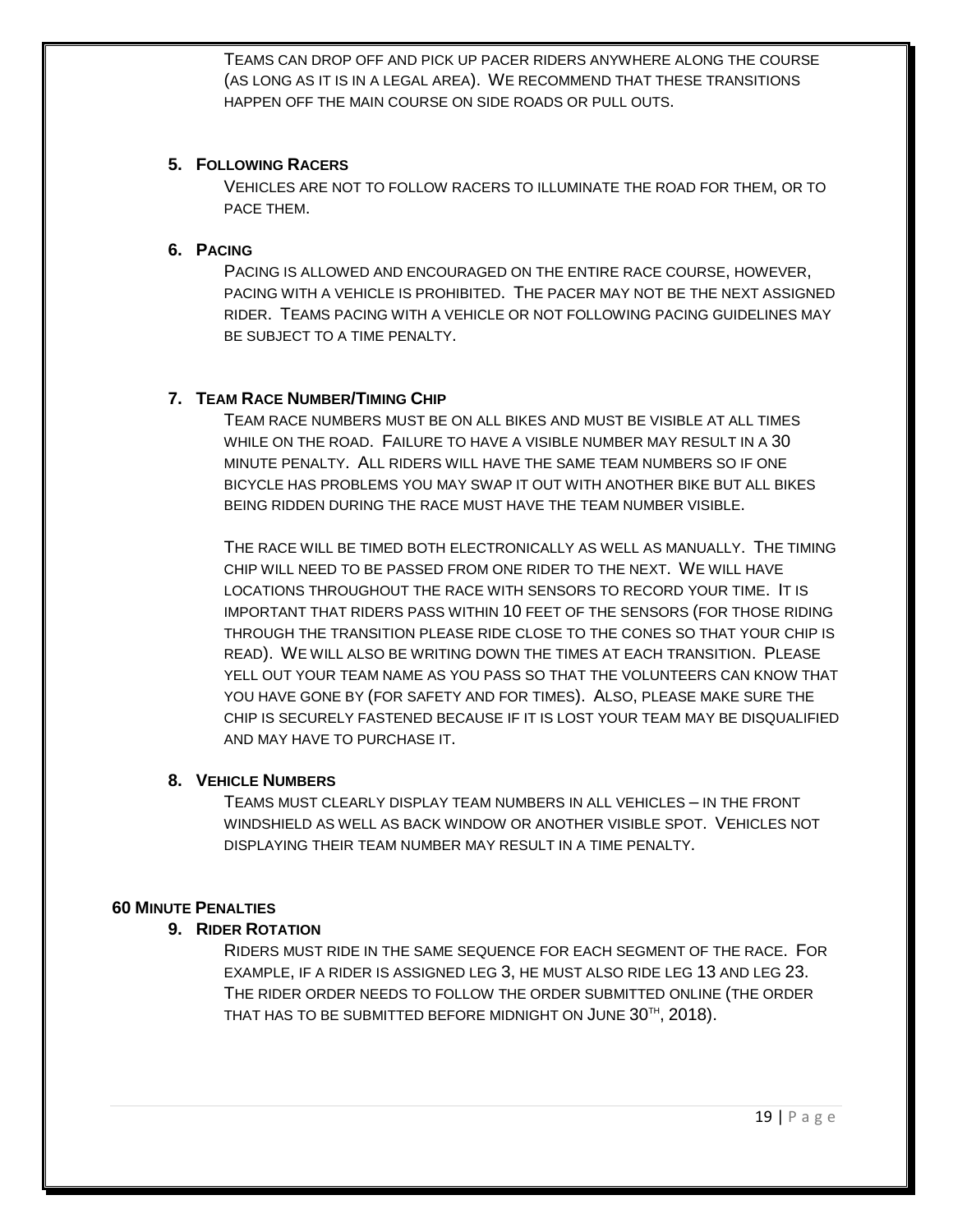#### **10. DROPOUTS**

IF A RIDER DROPS OUT BECAUSE HE/SHE IS "TIRED" OR "CAN'T HANDLE IT" – A PENALTY MAY BE ASSIGNED. IF THE DROP OUT IS DUE TO A LEGITIMATE INJURY THEN NO PENALTY WILL BE ASSIGNED. IN THE EVENT OF AN INJURY ANY OF THE REMAINING RIDERS CAN REPLACE THE INJURED RIDER. YOU ARE NOT ALLOWED TO BRING AN ADDITIONAL MEMBER TO THE TEAM (THAT WASN'T PART OF THE TEAM WHEN THE RACE BEGAN) TO RIDE THE REMAINING LEGS. WITH THE EXCEPTION OF THE LEG IN WHICH THE RIDER WAS INJURED, LEGS CANNOT BE SPLIT IN PIECES. SO, IF A RIDER IS INJURED HALF WAY THROUGH HIS/HER FIRST LEG, ANY MEMBER OF THE TEAM MAY COMPLETE THE LEG FOR HIM OR HER. WHEN HIS/HER NEXT LEG COMES AROUND ANY MEMBER OF THE TEAM MAY RIDE IT AS LONG AS THE RIDER DOES NOT IMMEDIATELY FOLLOW THE LEG BEING RIDDEN. ONCE A RIDER DROPS OUT OF THE RACE THEY CANNOT RETURN TO RIDE A LATER LEG.

#### **(1) COMBINED DIVISION RIDER DROPOUTS**

IF A RIDER FROM A COMBINED DIVISION DROPS OUT OF THE RACE, RIDERS ADJUST IN THE SAME WAY DESCRIBED ABOVE. IF THE RIDER IS FEMALE AND HER DROPPING OUT CAUSES THERE TO BE LESS THAN 2 FEMALES ON THE TEAM (FOR A TEAM OF 5) OR 5 FEMALES (FOR A TEAM OF 10) THEN ONLY FEMALE RIDERS MAY FINISH HER LEGS FOR HER. IF, HOWEVER, IT IS NOT POSSIBLE FOR THE REPLACEMENT RIDER TO BE A FEMALE DUE TO RIDER ORDER, ANY OTHER RIDER (EXCLUDING THE RIDERS IMMEDIATELY AFTER) MAY RIDE HER LEG AND THE TEAM WILL SIMPLY BE CATEGORIZED IN THE MEN'S DIVISION.

#### **11. TRAFFIC DIRECTION OF RIDERS**

ALL RIDERS ARE TO RIDE AS FAR TO THE SHOULDER AS POSSIBLE IN THE SAME DIRECTION OF TRAFFIC UNLESS DIRECTED OTHERWISE. YOU HAVE TO FOLLOW THE RULES OF THE ROAD SO DON'T TAKE CHANCES GOING THROUGH INTERSECTIONS JUST BECAUSE YOU ARE IN A RACE. THAT ALSO MEANS ONLY TWO RIDERS ABREAST (IT IS BETTER TO DRAFT IN A LINE ANYWAY!). **IN NEVADA, WHEN PASSING THROUGH LAKE MEAD NATIONAL RECREATION AREA, RIDERS MAY NOT RIDE TWO ABREAST. NATIONAL PARK RULES DICTATE THAT RIDERS MUST BE SINGLE FILE UNLESS PASSING ANOTHER RIDER.** PLEASE OBSERVE THIS RULE SO THAT WE DON'T RUN INTO PROBLEMS WITH THE NATIONAL PARK SERVICE (THEY WILL BE WATCHING).

#### **12. NUMBER OF RACE VEHICLES PER TEAM**

EACH TEAM IS ALLOWED ONE VEHICLE PER 5 RIDERS (10 RIDERS = TWO VEHICLES). IF YOU HAVE FAMILY OR FRIENDS THAT WANT TO OBSERVE THE RACE, THEY MAY PARK AT ANY LEGAL SPOT ALONG THE RACE COURSE OR AT THE MAJOR EXCHANGE POINTS. THEY ARE NOT ALLOWED TO PARK AT REGULAR EXCHANGE POINTS AS PARKING WILL BE LIMITED. RIDERS ARE NOT ALLOWED TO RIDE IN THE CAR OF A FAMILY MEMBER AT ANY TIME DURING THE RACE, EXCEPT TO RUN BRIEF ERRANDS AT MAJOR EXCHANGE POINTS. IF A RIDER DOES CATCH A RIDE IN A VEHICLE OTHER THAN A TEAM SUPPORT VEHICLE AT A MAJOR EXCHANGE POINT THEY MUST BE RETURNED TO THE SAME MAJOR EXCHANGE POINT TO CONTINUE WITH THEIR TEAM.

TEAMS WITH MORE THAN TWO VEHICLES MAY RECEIVE A TIME PENALTY.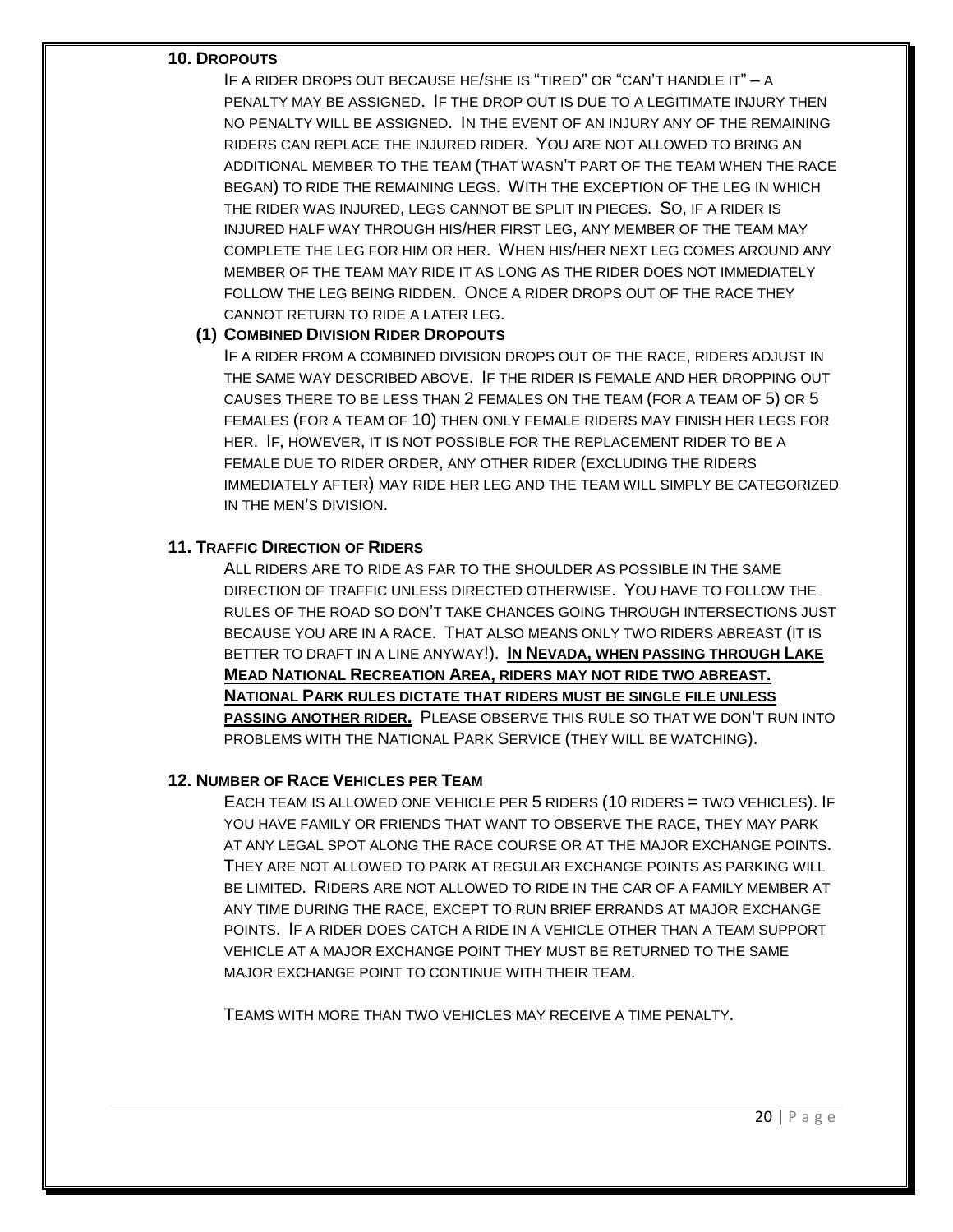#### **13. NAVIGATION**

TEAMS ARE RESPONSIBLE TO MAKE SURE THAT THEIR RIDERS STAY ON THE COURSE. GPS COORDINATES AS WELL AS ADDRESSES FOR ALL EXCHANGES ARE AVAILABLE ON THE RACE MAPS. VEHICLES MAY WAIT FOR THEIR RIDERS AT CRITICAL POINTS TO DIRECT THEM WHICH WAY TO GO. IF A RIDER GETS OFF COURSE, THEY ARE TO RETURN ON BIKE OR IN THEIR SUPPORT VEHICLE TO THE POINT WHERE THEY WENT OFF COURSE AND CONTINUE FROM THERE. DO NOT DRIVE AHEAD TO MAKE UP FOR THE MILEAGE THAT THEY MAY HAVE ADDED. THE COURSE WILL CONTAIN DIRECTIONAL SIGNS ALL ALONG THE WAY. AT NIGHT THE SIGNS WILL HAVE BLINKING LIGHTS TO ALERT YOU. PLEASE PAY ATTENTION FOR SIGNS WHEN COMING UP TO AREAS THAT MAY BE CONFUSING. SKIPPING AHEAD WILL RESULT IN A 60 MINUTE TIME PENALTY.

#### **14. RACE OFFICIALS**

COURSE VOLUNTEERS AT EXCHANGE POINTS ARE CONSIDERED RACE OFFICIALS. THEY HAVE AUTHORITY TO DISQUALIFY A TEAM FOR RULE VIOLATIONS, ABUSIVE BEHAVIOR OR A TEAM'S FAILURE TO FOLLOW INSTRUCTIONS GIVEN BY VOLUNTEERS. ABUSIVE TREATMENT OR DISREGARD FOR THEIR AUTHORITY WILL RESULT IN AT LEAST A 60-MINUTE PENALTY OR DISQUALIFICATION.

**DISQUALIFICATION** (VIOLATION OF ANY OF THE FOLLOWING RULES WILL RESULT IN IMMEDIATE DISQUALIFICATION).

#### **15. REFLECTIVE VESTS / HEAD LIGHTS / TAIL LIGHTS**

EACH TEAM MUST HAVE AT LEAST TWO REFLECTIVE VESTS, TWO HEADLIGHTS, AND TWO RED LED TAILLIGHTS. THESE MUST BE PRESENTED AT THE TIME THAT THE TEAM CHECKS IN. IF A TEAM DOES NOT HAVE THESE ITEMS THEY WILL BE AVAILABLE FOR PURCHASE AT THE CHECK-IN DESK (\$40 PER VEST & \$45 PER LIGHT SET). **ANYONE STARTING A LEG BETWEEN THE HOURS OF 9:30 PM AND 5:30 AM MUST HAVE LIGHTS AND A VEST ON (EVEN IF IT DOESN'T REALLY LOOK DARK).** ANYONE OUT ON PUBLIC ROADS DURING THESE HOURS MUST HAVE A REFLECTIVE VEST ON. PLEASE USE NEW BATTERIES IN EACH HEADLIGHT AND TAILLIGHT. FAILURE TO USE THIS EQUIPMENT WILL RESULT IN IMMEDIATE DISQUALIFICATION.

#### **16. RESPECT LOCAL RESIDENTS & COMMUNITIES**

WHILE TRAVELING THROUGH THE LOCAL COMMUNITIES, PLEASE REMEMBER WE ARE GUESTS AND YOU SHOULD TREAT ALL RESIDENTS WITH COURTESY AND RESPECT. GOING OUT OF YOUR WAY TO THANK LOCALS WILL GO A LONG WAY IN SECURING OUR ABILITY TO RETURN EACH YEAR.

THE FOLLOWING "DO NOT'S" ARE NOT INTENDED TO COVER THE BROAD SPECTRUM OF ISSUES REGARDING RESPECT FOR LOCAL RESIDENTS AND BUSINESSES. THEREFORE, PLEASE USE COMMON SENSE WHILE IN RESIDENTIAL AREAS (AS IN ALL AREAS), WE RESERVE THE RIGHT TO PENALIZE OR DISQUALIFY ANY TEAM BASED ON A LACK OF RESPECT FOR THE COMMUNITIES WE TRAVEL THROUGH.

1. DO NOT HONK HORNS OR FLASH YOUR VEHICLE'S HIGH BEAMS DURING EVENING AND MORNING HOURS WHILE IN RESIDENTIAL AREAS.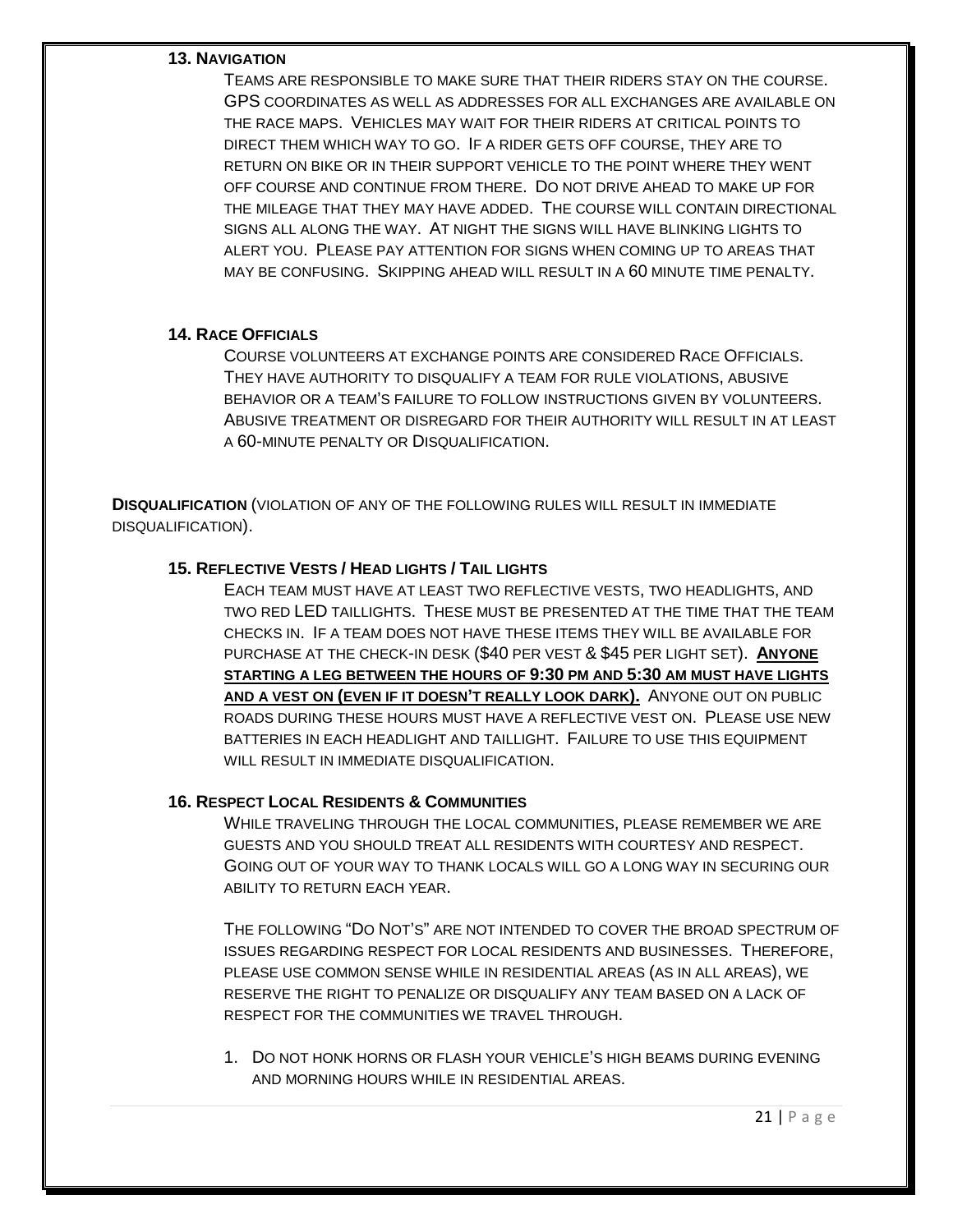- 2. DO NOT BLOCK ANY RESIDENTIAL OR BUSINESS DRIVEWAY.
- 3. DO NOT IMPEDE TRAFFIC BY DRIVING TOO SLOWLY OR BY NOT PROPERLY PULLING YOUR VEHICLE OVER TO THE SIDE OF THE ROAD WHEN STOPPING.

#### **17. LITTERING & PROPERTY DAMAGE**

ANY RACERS WHO ARE REPORTED TO HAVE DAMAGED PRIVATE OR PUBLIC PROPERTY OR TO HAVE LITTERED, URINATED OR DEFECATED ON PRIVATE OR PUBLIC PROPERTY WILL BE DISQUALIFIED AND WILL NOT BE INVITED BACK. TOILETS AND TRASH CANS WILL BE PROVIDED AT ALL MAJOR EXCHANGE POINTS AND AT MANY MINOR EXCHANGE POINTS. THERE ARE PLENTY OF TOWNS TO STOP IN ALONG THE WAY IF YOU CAN'T MAKE IT TO THE NEXT EXCHANGE POINT WHERE FACILITIES ARE AVAILABLE. PLEASE PLAN AHEAD AND DON'T RUIN IT FOR THE REST OF US.

#### **11. OTHER**

#### **a. VOLUNTEERS**

THE SUCCESS OF THIS RACE IS INFLUENCED GREATLY BY THE AMOUNT OF VOLUNTEERS THAT TEAMS PROVIDE. WE UNDERSTAND THAT RACING REQUIRES MORE THAN JUST THE RIDER AND SO WE REQUIRE THAT EACH TEAM PROVIDE AT LEAST 1 VOLUNTEER (WHO IS ABLE TO WORK A CONSECUTIVE 8 HOURS) PER 5 RIDERS (I.E. 5 PERSON TEAMS PROVIDE AT LEAST 1 VOLUNTEER, 10 PERSON TEAMS PROVIDE AT LEAST 2 VOLUNTEERS OR 1 VOLUNTEER THAT CAN WORK 16 HOURS).

IF A TEAM IS NOT ABLE TO PROVIDE A VOLUNTEER, A PAYMENT OF \$175 PER VOLUNTEER THAT IS LACKING IS REQUIRED. PAYMENT FOR TEAMS WITHOUT VOLUNTEERS MUST BE RECEIVED (OR ARRANGEMENTS MADE WITH STEVEN – THE RACE DIRECTOR) BY THE JUNE 30<sup>TH</sup> REGISTRATION CUTOFF. THIS FEE WILL HELP COVER SOME OF THE COSTS ASSOCIATED WITH FINDING OTHERS TO HELP MAN THE RACE. PLEASE CONTACT STEVEN VIA EMAIL [\(STEVEN@SAINTSTOSINNERS.COM\)](mailto:steven@saintstosinners.com) OR THE WEBSITE TO LET US KNOW WHAT OPTION YOUR TEAM WILL BE DOING. IF YOU HAVEN'T SIGNED UP A VOLUNTEER, AND WE HAVEN'T HEARD FROM YOU BEFORE THE MIDNIGHT CUTOFF ON JUNE 30TH WE WILL ASSUME THAT YOU WILL NOT HAVE THE REQUIRED VOLUNTEER(S) TO HELP MAN THE RACE AND WILL ASSESS THE CHARGE.

VOLUNTEERS WILL RECEIVE SHIRTS AND FOOD AS PART OF THEIR PARTICIPATION. VOLUNTEERS WILL BE USED TO HELP SUPPORT THE RACE EXCHANGES AND MUST BE AVAILABLE TO HELP FOR A PERIOD OF 8 HOURS DURING THE RACE. VOLUNTEERS MUST BE AT LEAST 16 YEARS OLD AND ABLE TO WORK ON ANY PART OF THE RACE COURSE (INCLUDING VOLUNTEERS FOR THE HALF RELAY TEAMS). SPECIFIC ASSIGNMENTS WILL BE GIVEN TO THE TEAM CAPTAINS AT THE PRE-RACE TEAM CAPTAIN & VOLUNTEER MEETING THE WEEK BEFORE THE RACE.

VOLUNTEER LOCATIONS ARE GIVEN OUT ON A FIRST REGISTERED FIRST CHOICE BASIS SO ENCOURAGE YOUR VOLUNTEERS TO REGISTER EARLY!

#### **1. VOLUNTEER PREREQUISITES**

- (a) BE AT LEAST 16 YEARS OLD AND HAVE A VALID DRIVER'S LICENSE.
- (b) PROVIDE OWN TRANSPORTATION TO AND FROM ASSIGNED LOCATION.
- (c) WEAR THEIR OFFICIAL VOLUNTEER T-SHIRT WHILE AT THEIR ASSIGNED LOCATION.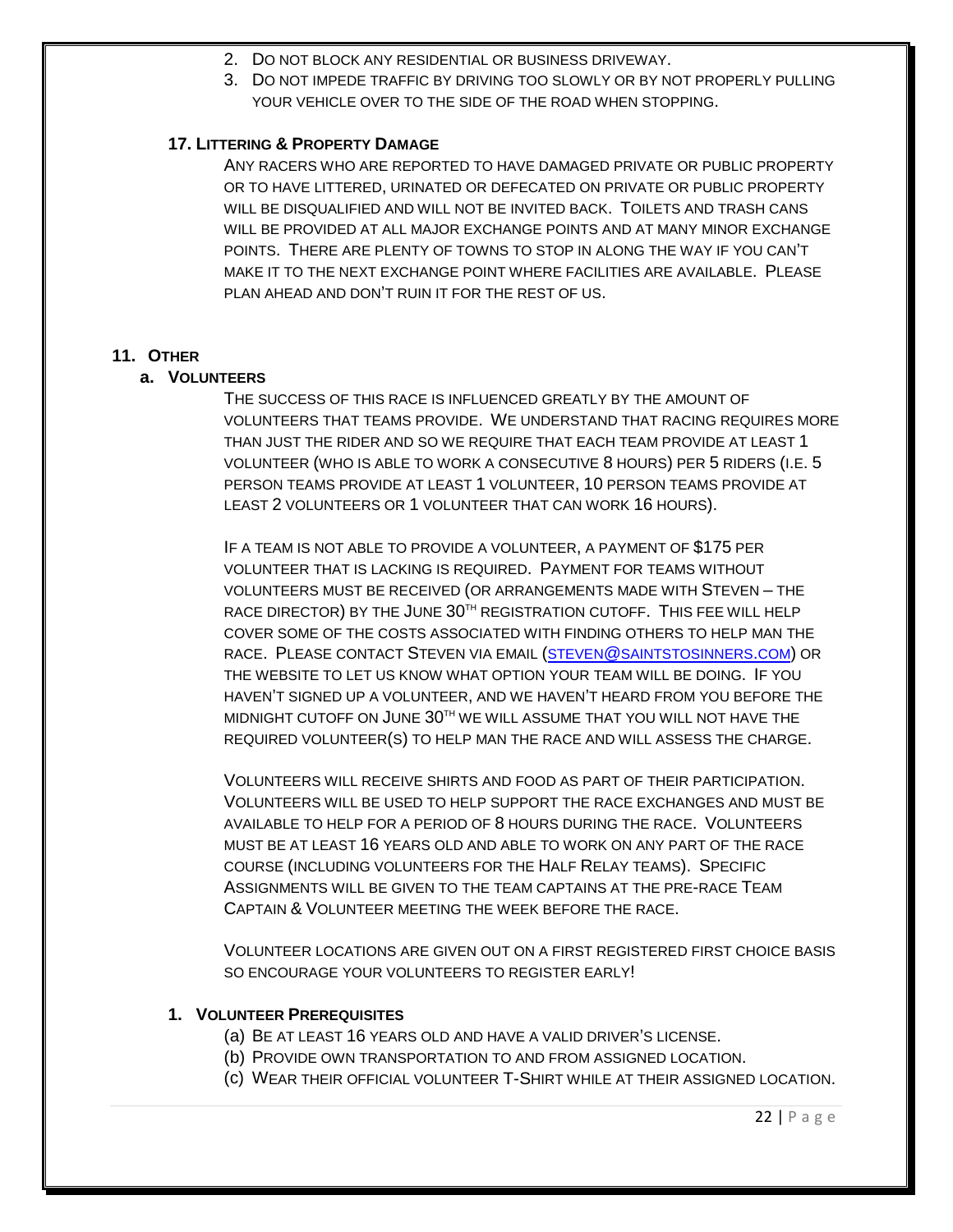- (d) BE PHYSICALLY ABLE TO PERFORM THEIR ASSIGNED DUTIES.
- (e) BE WILLING TO FULFILL ANY ASSIGNED VOLUNTEER TIME.
- (f) BE WILLING TO FULFILL THEIR ENTIRE SHIFT AT AN ASSIGNED LOCATION.

#### **b. VEHICLE SIZE**

THERE ARE NO RESTRICTIONS ON VEHICLE SIZE, AS LONG AS YOU CAN PULL YOUR VEHICLE COMPLETELY OFF THE SIDE OF THE ROAD. MOTORHOMES ALWAYS SEEM TO BE A HIT!

#### **c. COMPLAINT FORMS**

THERE WILL BE COMPLAINT FORMS AVAILABLE AT THE FINISH LINE FOR TEAMS TO VOICE GRIEVANCES OR COMPLAINTS ABOUT OTHER TEAMS. IF YOU HAVE COMPLAINTS ABOUT A TEAM BREAKING A RULE, PLEASE USE THIS FORM TO LET US KNOW. WE WILL REVIEW ALL COMPLAINTS AT THE END OF THE RACE. IF WE DETERMINE A TEAM WILL GET A PENALTY OR DISQUALIFICATION BECAUSE OF A COMPLAINT, THIS IS WHEN THOSE WILL BE DONE. WE WILL NOT PENALIZE OR DISQUALIFY A TEAM AFTER THE AWARDS CEREMONY IS HELD AT THE FINISH LINE. (PLEASE BE PREPARED TO PROVIDE TWO WITNESSES TO THE INCIDENT(S)).

#### **12. CONTEST & AWARDS**

#### **a. DIVISION WINNERS**

THE SAINTS TO SINNERS BIKE RELAY WILL PRESENT AWARDS TO THE TOP FINISHERS FROM EACH DIVISION WITHIN EACH CATEGORY. THE AWARDS CEREMONY WILL BE AT THE FINISH LINE AT APPROXIMATELY 3PM UTAH TIME. WE WILL SEND OUT THE AWARDS TO ALL THE TEAMS THAT ARE NOT PRESENT AT THE CEREMONY (IN CASE THEY HAVE HEADED INTO VEGAS TO CELEBRATE THEIR FINISH).

#### **b. KING & QUEEN OF THE MOUNTAIN AWARDS**

THE FASTEST MALE AND FEMALE UP LEGS 11 & 12 WILL BE GIVEN THE KING AND QUEEN OF THE MOUNTAIN AWARDS. IF YOU WANT TO PARTICIPATE IN THIS CONTEST YOU NEED TO PLAN YOUR RACE ORDER ACCORDINGLY. WE ARE REVOKING THE REQUIREMENT THAT STATES YOU THAT YOU CAN'T RIDE THE LEG IMMEDIATELY BEFORE YOUR LEG FOR THIS COMPETITION. THAT MEANS THAT ANYONE CAN COMPETE, HOWEVER, ONLY RACERS THAT RIDE UP THE MOUNTAIN IN VEHICLE 1 CAN PARTICIPATE. IF YOU ARE RACER 6-10 ON A 10 PERSON TEAM YOU WILL NEED TO HITCH A RIDE IN VEHICLE 1 TO BE ABLE TO PARTICIPATE. VEHICLE 2 MAY NOT DRIVE UP AND OVER THE MOUNTAIN. YOU WILL NEED TO REGISTER AT THE BEGINNING OF LEG 11 IN ORDER TO COMPETE (EVEN IF YOUR ASSIGNED LEG IS LEG 11). IF YOU DON'T SPECIFICALLY REGISTER FOR THE COMPETITION WE MAY NOT GET ACCURATE TIMES FOR YOU (YOU WILL BE GIVEN A SEPARATE TIMING CHIP FOR THE KING & QUEEN OF THE MOUNTAIN COMPETITION).

RIDERS ON HALF RELAY TEAMS WILL NOT PARTICIPATE IN THE KING & QUEEN OF THE MOUNTAIN CONTEST.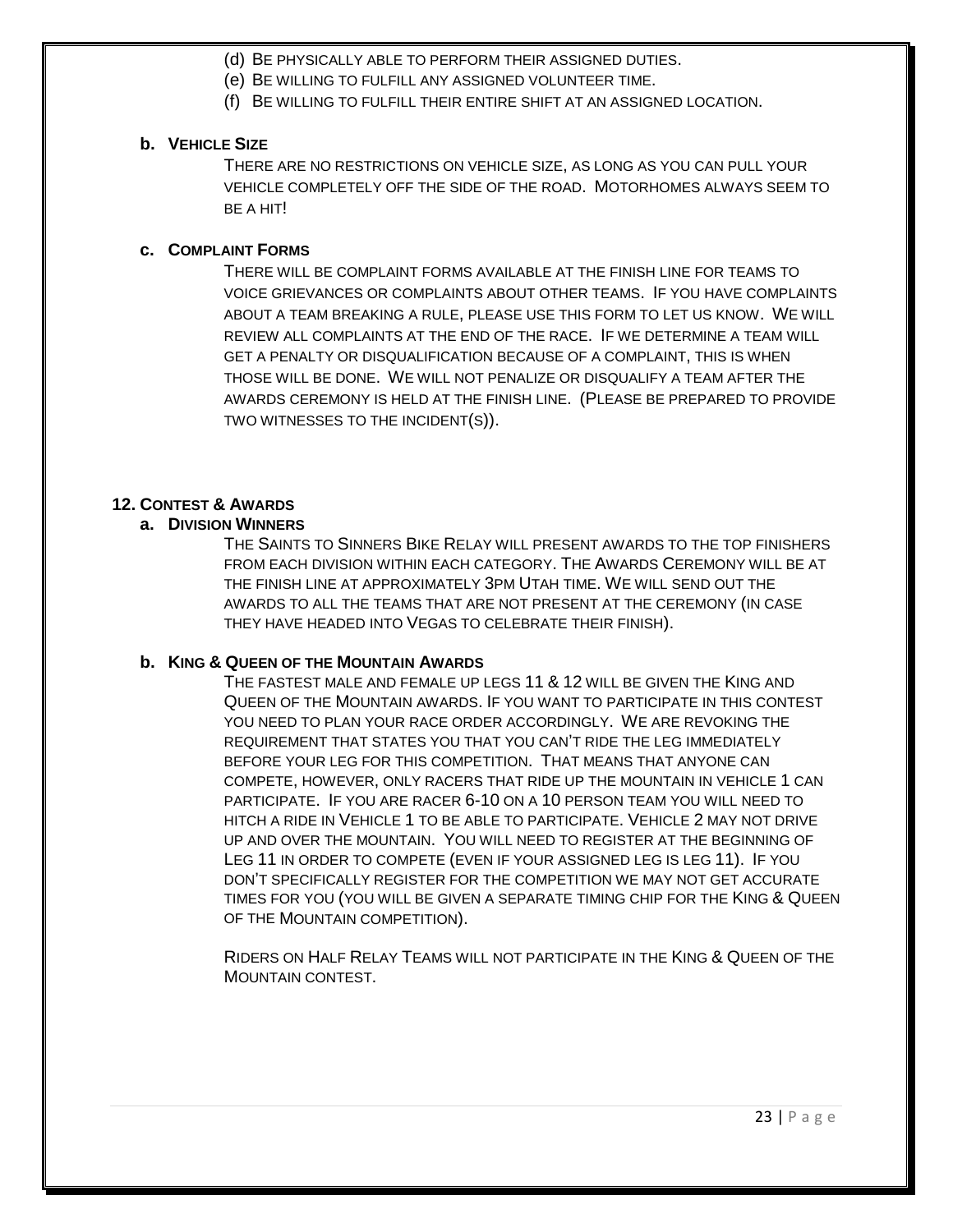#### **13. TEAM CAPTAIN'S & VOLUNTEER MEETING AND MINUTES:**

A WEEK BEFORE THE RACE THERE WILL BE A TEAM CAPTAIN & VOLUNTEER MEETING. DURING THE MEETING WE WILL DISCUSS THE RULES AND ANY CONCERNS OR COMMENTS THE TEAM CAPTAINS HAVE AS WELL AS LAST MINUTE CHANGES. WE WILL ALSO GO OVER THE RESPONSIBILITIES FOR THE VOLUNTEERS. IF YOUR TEAM IS NOT ABLE TO HAVE A REPRESENTATIVE AT THE MEETING, MINUTES WILL BE SENT OUT THE MONDAY BEFORE THE RACE.

#### **14. TURN-BY-TURN DIRECTIONS:**

FOLLOWING ARE TURN BY TURN DIRECTIONS FOR THE DIFFERENT VEHICLES: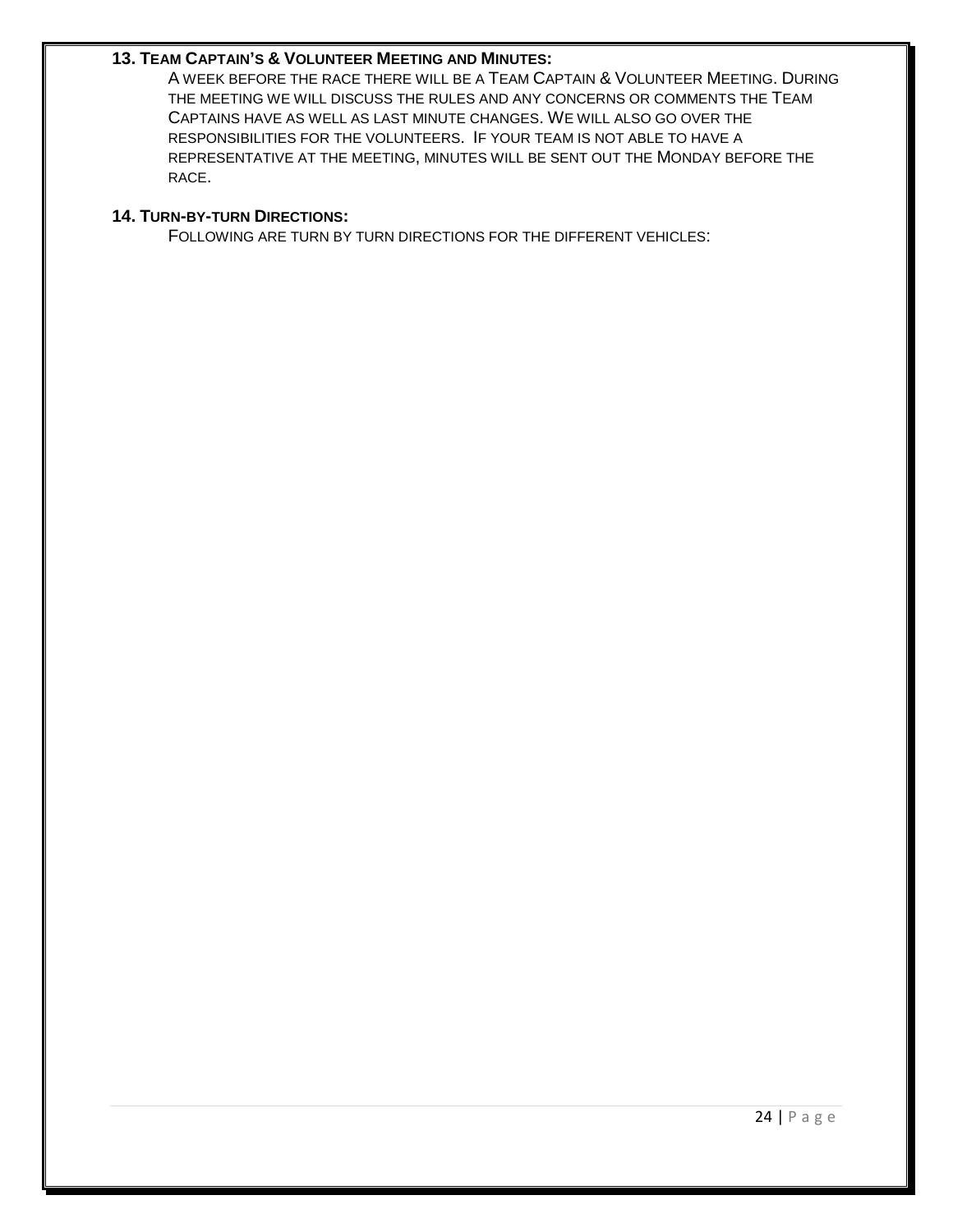| LEG 1:                                                                                                                                  |                                                                                                |                                 |
|-----------------------------------------------------------------------------------------------------------------------------------------|------------------------------------------------------------------------------------------------|---------------------------------|
|                                                                                                                                         | RIDER 1 LEAVES THE STARTING LINE AT THE UNIVERSITY OF<br><b>UTAH HEALTH CENTER IN DAYBREAK</b> |                                 |
| 1. HEAD WEST ON 11400 S/DAYBREAK PKWY                                                                                                   |                                                                                                | $0.3$ MI                        |
| 2. TURN LEFT ONTO UT-85<br>UT-85 BECOMES PORTER ROCKWELL BLVD                                                                           |                                                                                                | 6.8 MI                          |
| 3. TURN RIGHT ONTO UT-68/S REDWOOD ROAD                                                                                                 |                                                                                                |                                 |
|                                                                                                                                         | 4. CONTINUE SOUTH DOWN REDWOOD ROAD FOR 6.6 MI THEN TURN RIGHT ONTO W 400 N                    | 6.6 MI                          |
| 4. TAKE THE 1ST LEFT ONTO N THUNDER BLVD                                                                                                |                                                                                                | $0.4$ MI                        |
| <b>NUMBER AS YOU PASS</b>                                                                                                               | RIDER 1 PASSES THROUGH EXCHANGE #1 WITHOUT HANDING OFF TO ANYONE - PLEASE YELL YOUR TEAM       |                                 |
| <b>BLVD, SARATOGA SPRINGS, UT</b>                                                                                                       | EXCHANGE #1 GPS COORDINATES: 39.9527, -111.9563, ADDRESS: PONY EXPRESS PARKWAY AND THUNDER     |                                 |
|                                                                                                                                         |                                                                                                |                                 |
|                                                                                                                                         |                                                                                                |                                 |
|                                                                                                                                         | <b>RIDER 1 CONTINUES THE COURSE THROUGH EXCHANGE #1</b>                                        |                                 |
|                                                                                                                                         |                                                                                                |                                 |
| 1. HEAD SOUTH ON N THUNDER BLVD TOWARD PONY EXPRESS PKWY                                                                                |                                                                                                |                                 |
| <b>LEG 2:</b><br>2. TURN LEFT ONTO PONY EXPRESS PKWY<br>3. TURN RIGHT ONTO UT-68 S/N 10800 W/N REDWOOD RD<br>CONTINUE TO FOLLOW UT-68 S |                                                                                                |                                 |
| <b>DESTINATION WILL BE ON THE LEFT</b>                                                                                                  |                                                                                                | $0.1$ MI<br>$0.3$ MI<br>31.0 MI |
|                                                                                                                                         | RIDER 1 ARRIVES AT EXCHANGE #2 IN ELBERTA, UT AND HANDS OFF TO RIDER 2                         |                                 |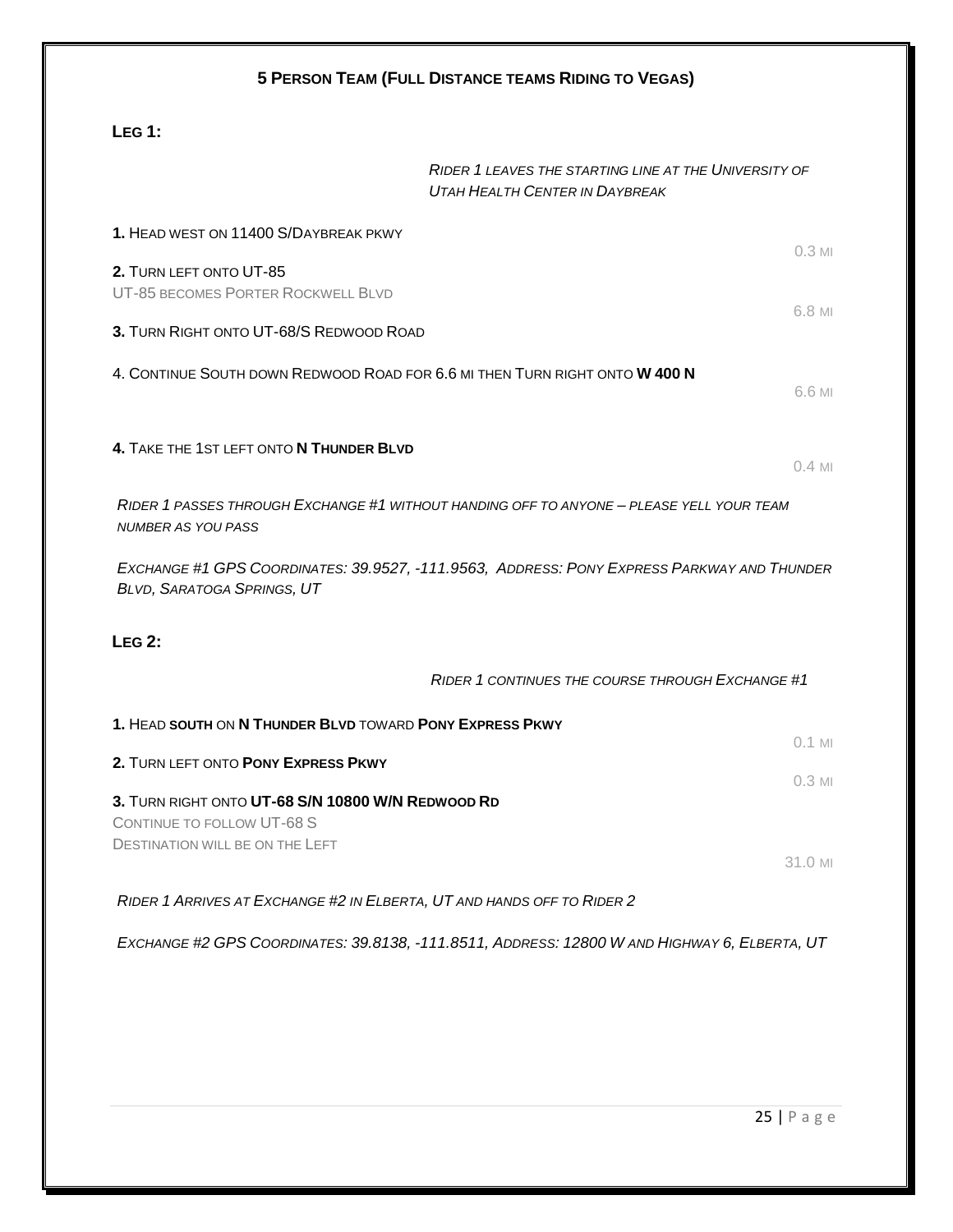#### **LEG 3:**

#### *RIDER 2 LEAVES EXCHANGE #2 IN ELBERTA, UT*

| 1. HEAD SOUTH ON S 12800 W ST TOWARD W 15200 S                                                                       | $3.1$ MI                                                         |
|----------------------------------------------------------------------------------------------------------------------|------------------------------------------------------------------|
| 2. TURN LEFT ONTO W 17600 S                                                                                          |                                                                  |
| 3. W 17600 S TURNS LEFT AND BECOMES GOSHEN SLANT RD/SANDHILL RD<br><b>CONTINUE TO FOLLOW SANDHILL RD</b>             | $1.2$ MI                                                         |
| 4. TURN RIGHT AT TRIANGLE RANCH RD                                                                                   | $1.7$ MI                                                         |
| 5. TURN RIGHT ONTO GOSHEN CANYON RD<br><b>CONTINUE TO FOLLOW GOSHEN CANYON RD</b>                                    | $1.2$ MI<br>8.0 MI                                               |
| 6. TURN RIGHT ONTO N MAIN ST/THE MONA RD<br><b>DESTINATION WILL BE ON THE RIGHT</b>                                  | $0.1$ MI                                                         |
| RIDER 2 CONTINUES THROUGH EXCHANGE #3 IN MONA - PLEASE YELL YOUR TEAM NUMBER AS YOU PASS THE<br><b>EXCHANGE</b>      |                                                                  |
| EXCHANGE #3 GPS COORDINATES: 39.8138, -111.8511, ADDRESS: 100 S MAIN ST., MONA, UT                                   |                                                                  |
| LEG 4:                                                                                                               |                                                                  |
|                                                                                                                      | RIDER 2 PASSES THROUGH EXCHANGE #3 AND HEADS<br>TOWARD LEVAN, UT |
| 1. HEAD SOUTH ON N MAIN ST/THE MONA RD TOWARD 00 NORTH-SOUTH ST/W CENTER ST<br><b>CONTINUE TO FOLLOW THE MONA RD</b> |                                                                  |
| 2. TURN RIGHT ONTO UT-28 S<br><b>DESTINATION WILL BE ON THE RIGHT</b>                                                | 5.2 MI                                                           |
|                                                                                                                      | $12.8$ MI                                                        |
| RIDER 2 ARRIVES AT EXCHANGE #4 IN LEVAN, UT AND HANDS OFF TO RIDER 3                                                 |                                                                  |

*EXCHANGE #4 GPS COORDINATES: 39.5632, -111.8620, ADDRESS: HIGHWAY UT-28 AS YOU ENTER LEVAN, UT*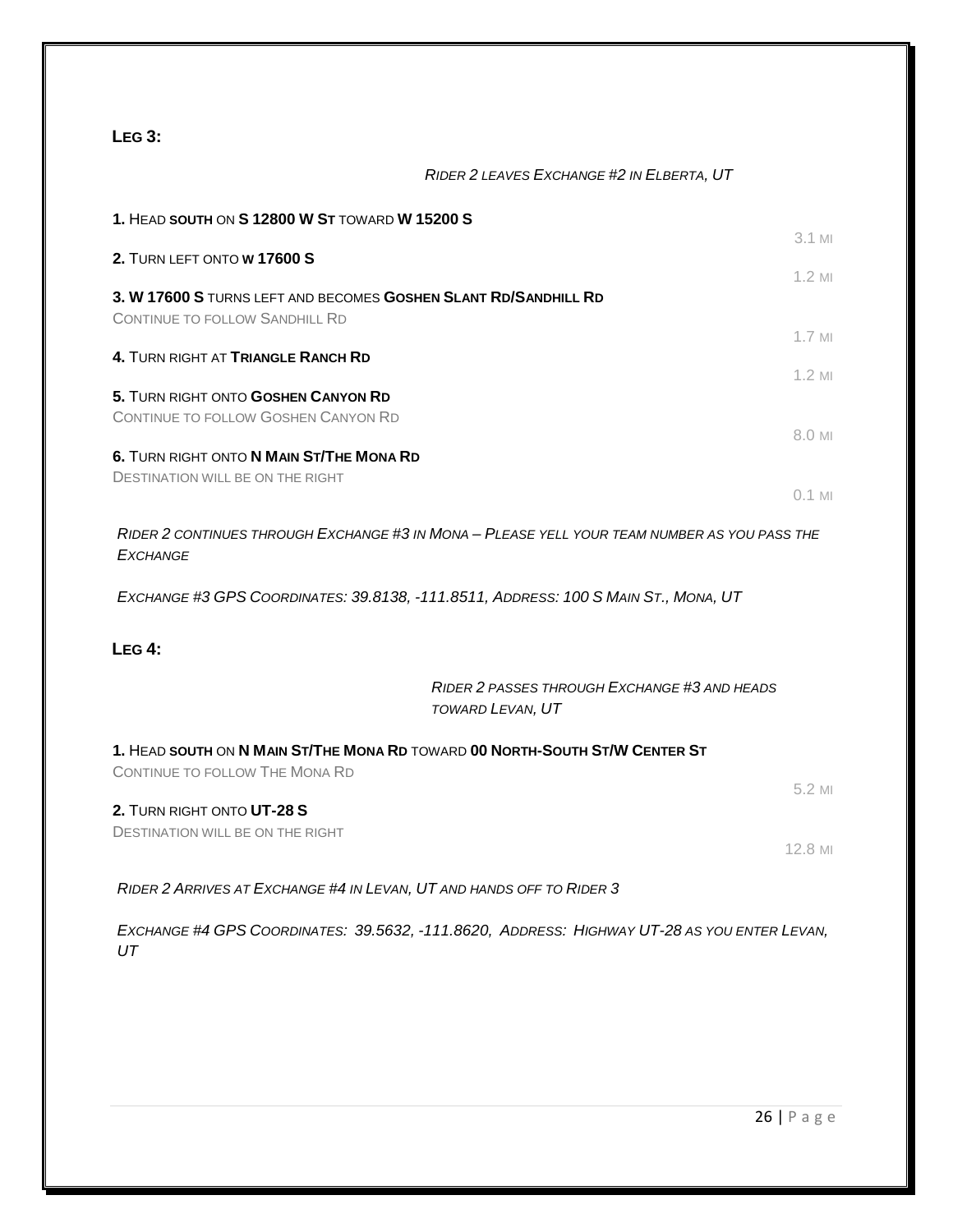## **LEG 5:**

|                                                                                   | RIDER 3 LEAVES EXCHANGE #4 AND HEADS TOWARDS<br>GUNNISON, UT                                   |          |
|-----------------------------------------------------------------------------------|------------------------------------------------------------------------------------------------|----------|
| 1. HEAD SOUTH ON UT-28 S TOWARD E 3RD ST N                                        |                                                                                                |          |
| 2. TURN LEFT ONTO UT-28 S/N MAIN ST TOWARD GUNNISON<br>CONTINUE TO FOLLOW UT-28 S |                                                                                                | $0.3$ MI |
|                                                                                   |                                                                                                | 30.0 MI  |
| 3. CONTINUE ONTO N MAIN ST                                                        |                                                                                                | 164 FT   |
| <b>NUMBER AS YOU PASS</b>                                                         | RIDER 3 CONTINUES THROUGH EXCHANGE #5 IN GUNNISON, UT WITHOUT STOPPING - PLEASE YELL OUT TEAM  |          |
|                                                                                   | EXCHANGE #5 GPS COORDINATES: 39.1597, -111.8181, ADDRESS: 300 N. MAIN ST., GUNNISON, UT        |          |
| <b>LEG 6:</b>                                                                     |                                                                                                |          |
|                                                                                   | RIDER 3 PASSES THROUGH EXCHANGE #5 AND CONTINUES<br>TO EXCHANGE #6 IN AURORA, UT               |          |
| 1. HEAD SOUTH ON US-89 S/N MAIN ST TOWARD W 200 N ST                              |                                                                                                |          |
| CONTINUE TO FOLLOW US-89 S                                                        |                                                                                                |          |
| 2. TURN RIGHT ONTO W MAIN ST                                                      |                                                                                                | 14.4 M   |
| 3. SLIGHT LEFT ONTO UT-24 E                                                       |                                                                                                | $0.7$ MI |
| 4. SLIGHT RIGHT ONTO E CENTER ST                                                  |                                                                                                | $3.7$ MI |
|                                                                                   |                                                                                                | $0.5$ MI |
| RIDER 3 ARRIVES AT EXCHANGE #6 IN AURORA, UT AND HANDS OFF TO RIDER 4             |                                                                                                |          |
|                                                                                   | EXCHANGE #6 GPS COORDINATES: 38.9209, -111.9327, ADDRESS: 150 E. CENTER ST., AURORA, UT        |          |
| <b>LEG 7:</b>                                                                     |                                                                                                |          |
|                                                                                   | RIDER 4 LEAVES EXCHANGE #6 IN AURORA, UT AND<br>CONTINUES TOWARDS EXCHANGE #7 IN RICHFIELD, UT |          |
| 1. HEAD WEST ON E CENTER ST TOWARD N 100 E                                        |                                                                                                |          |
| 2. TAKE THE 1ST LEFT ONTO UT-260 S/S MAIN ST                                      |                                                                                                | $0.1$ MI |
|                                                                                   |                                                                                                | 1.4 MI   |
| 3. TURN RIGHT ONTO UT-24 E                                                        |                                                                                                |          |

**4.** CONTINUE ONTO **UT-118 S** DESTINATION WILL BE ON THE RIGHT

9.4 MI

2.8 MI

27 | Page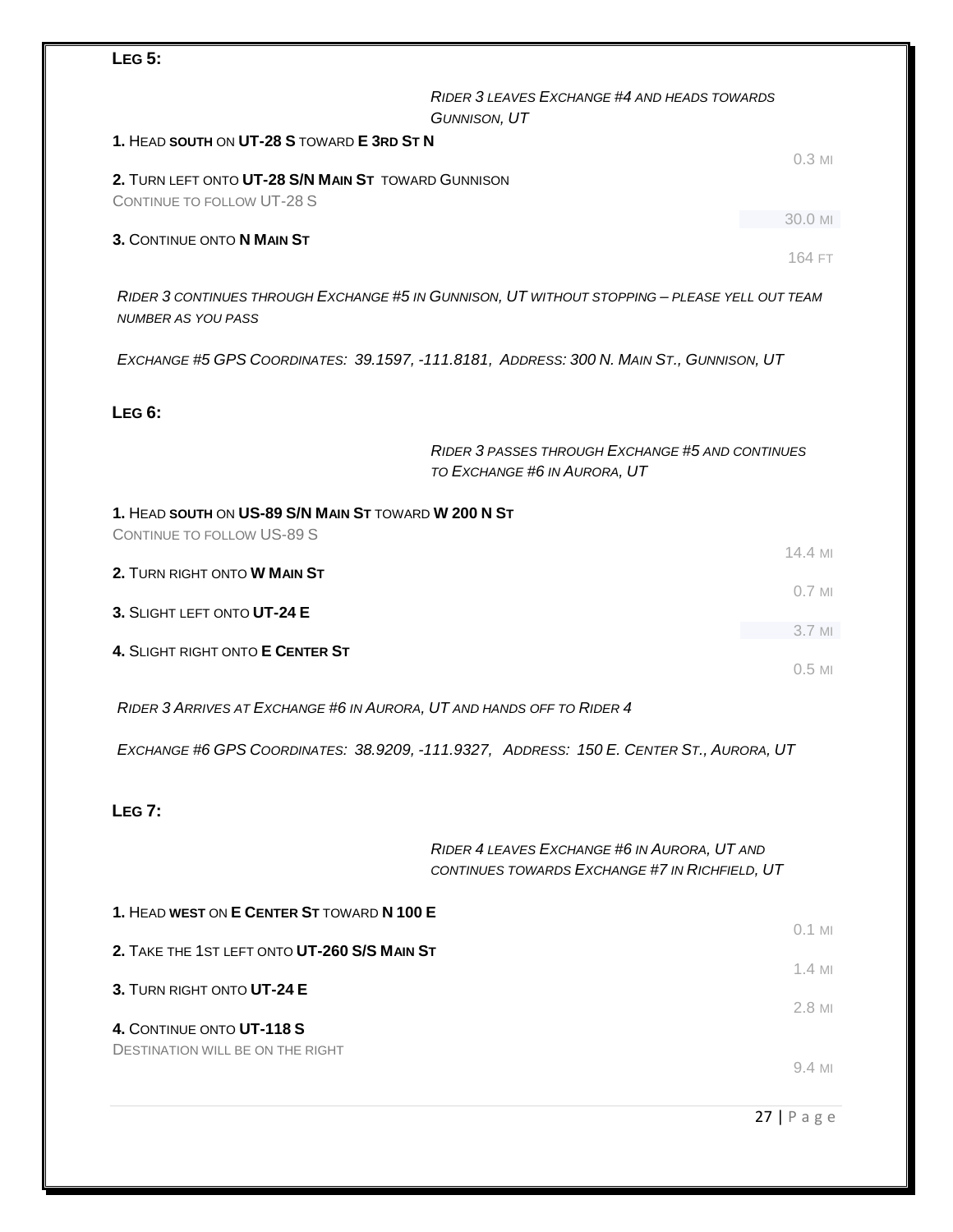*RIDER 4 DOES NOT STOP AT EXCHANGE #7 IN RICHFIELD, UT BUT CONTINUES ON TO EXCHANGE #8 NEAR BIG ROCK CANDY MOUNTAIN – PLEASE YELL OUT TEAM NUMBER AS YOU PASS EXCHANGE #7*

*EXCHANGE #7 GPS COORDINATES: 38.7723, -112.0832, ADDRESS: 100 E. 300 N., RICHFIELD, UT*

#### **LEG 8:**

*RIDER 4 PASSES THROUGH EXCHANGE #7 IN RICHFIELD, UT*

| 1. HEAD WEST ON E 300 N TOWARD N MAIN ST                                    | 459 FT                  |
|-----------------------------------------------------------------------------|-------------------------|
| 2. TAKE THE 1ST LEFT ONTO UT-118 S/N MAIN ST<br>CONTINUE TO FOLLOW UT-118 S |                         |
| 3. CONTINUE ONTO UT-258 W                                                   | 6.2 MI                  |
|                                                                             | $1.8$ MI                |
| 4. TURN LEFT ONTO S 300 W                                                   |                         |
| 5. CONTINUE ONTO SEVIER HWY                                                 | 384 FT                  |
| <b>6. CONTINUE ONTO N STATE ST</b>                                          | 5.3 MI                  |
|                                                                             | 1.0 <sub>Ml</sub>       |
| 7. CONTINUE ONTO SEVIER HWY                                                 |                         |
|                                                                             | $3.0 \text{ } \text{M}$ |
| 8. TURN LEFT ONTO US-89 S<br>DESTINATION WILL BE ON THE RIGHT               |                         |
|                                                                             |                         |

7.5 MI

*RIDER 4 ARRIVES AT EXCHANGE #8 JUST AFTER BIG ROCK CANDY MOUNTAIN AND PASSES OFF TO RIDER 5*

*EXCHANGE #8 GPS COORDINATES: 38.5037, -112.2585, ADDRESS: HIGHWAY 89 JUST PAST BIG ROCK CANDY MOUNTAIN*

#### **LEG 9:**

RIDER 5 LEAVES EXCHANGE #8 NEAR BIG ROCK CANDY MOUNTAIN AND HEADS TOWARD EXCHANGE #9 IN JUNCTION, UT

| 1. HEAD SOUTH ON US-89 S TOWARD W DEER CREEK RD |         |
|-------------------------------------------------|---------|
|                                                 | 19.0 mi |
| 2. TURN RIGHT ONTO 100 N ST                     |         |

0.2 MI

*RIDER 5 PASSES THROUGH EXCHANGE #9 IN JUNCTION AND HEADS TOWARDS EXCHANGE #10 IN PANGUITCH, UT*

*EXCHANGE #9 GPS COORDINATES: 38.2369, -112.2246, ADDRESS: 100 N. 200 W., JUNCTION, UT*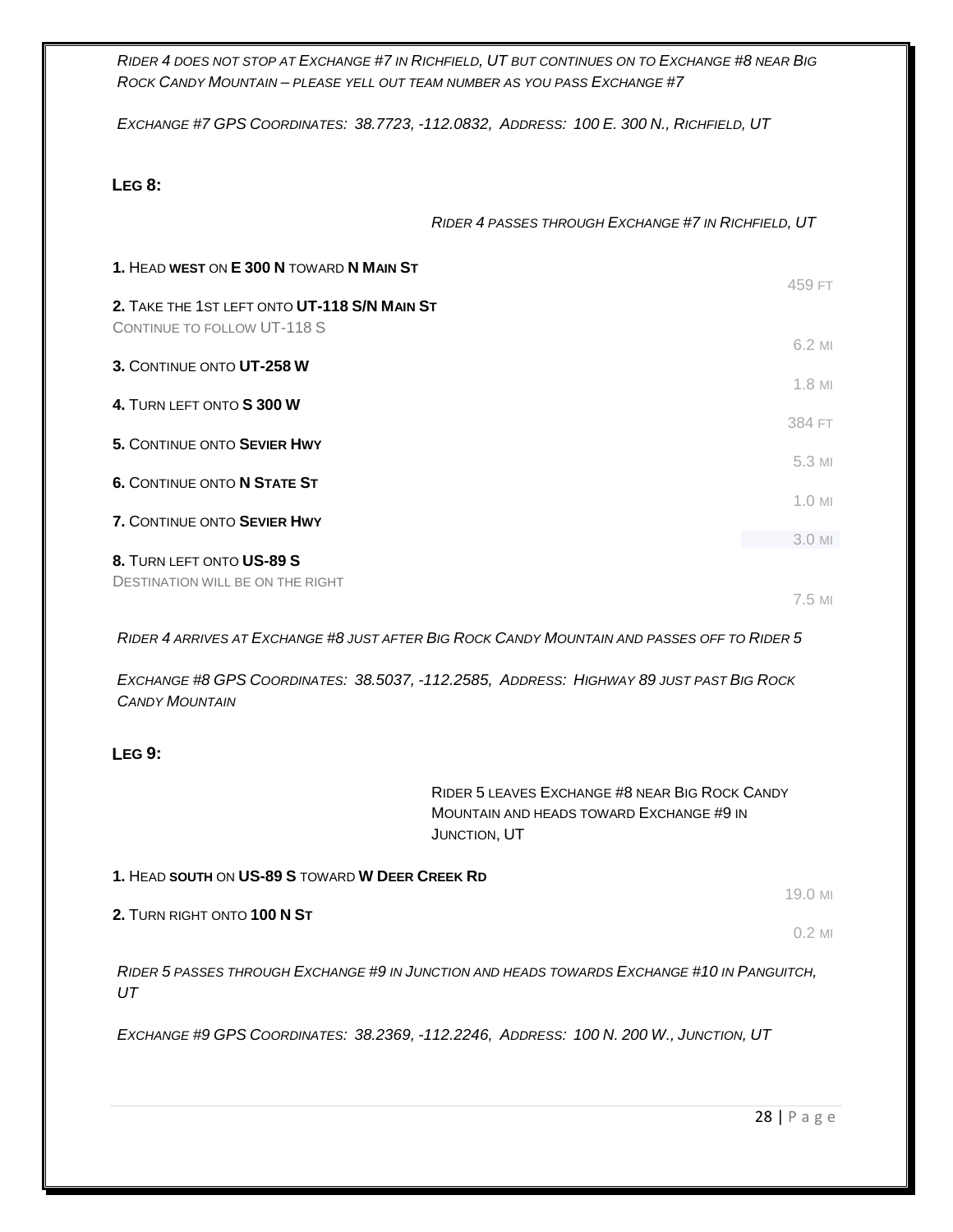## **LEG 10:**

**1.** HEAD **SOUTH** ON **200 W ST** (CURVING LEFT AT THE ELBOW IN THE ROAD) UNTIL YOU REACH **US-89 S/S MAIN ST**

**2.** TURN RIGHT ONTO **US-89 S/S MAIN ST** CONTINUE TO FOLLOW US-89 S DESTINATION WILL BE ON THE LEFT

32.2 MI

0.5 MI

#### *RIDER 5 ARRIVES AT EXCHANGE #10 IN PANGUITCH, UT AND HANDS OFF TO RIDER 1*

*EXCHANGE #10 GPS COORDINATES: 37.8343, -112.4374, ADDRESS: HIGHWAY 89 AS YOU ENTER PANGUITCH, UT*

**LEG 11:**

#### *RIDER 1 LEAVES EXCHANGE #10 IN PANGUITCH, UT*

*RIDER 5 PASSES THROUGH EXCHANGE #9 IN JUNCTION, UT*

**1.** HEAD **SOUTH** ON **US-89 S** TOWARD **N MAIN ST** 0.9 MI **2.** CONTINUE ONTO **UT-143 N/S MAIN ST** CONTINUE TO FOLLOW UT-143 N UP THE MOUNTAIN TOWARDS PANGUITCH LAKE 9.6 MI

*RIDER 1 PASSES THROUGH EXCHANGE #11 – PLEASE YELL TEAM NUMBER AS YOU PASS*

*EXCHANGE #11 GPS COORDINATES: 37.7678, -112.5472, ADDRESS: BETWEEN PANGUITCH AND PANGUITCH LAKE ON HIGHWAY 143*

**LEG 12:**

#### *RIDER 1 PASSES THROUGH EXCHANGE #11*

#### **1.** HEAD **WEST** ON **UT-143 N** TOWARD **PANGUITCH LAKE RD**

*RIDER 1 ARRIVES AT EXCHANGE #12 AND HANDS OFF TO RIDER 2*

*EXCHANGE #12 GPS COORDINATES: 37.6811, -112.6654, ADDRESS: JUST PAST PANGUITCH LAKE ON HIGHWAY 143*

10.2 MI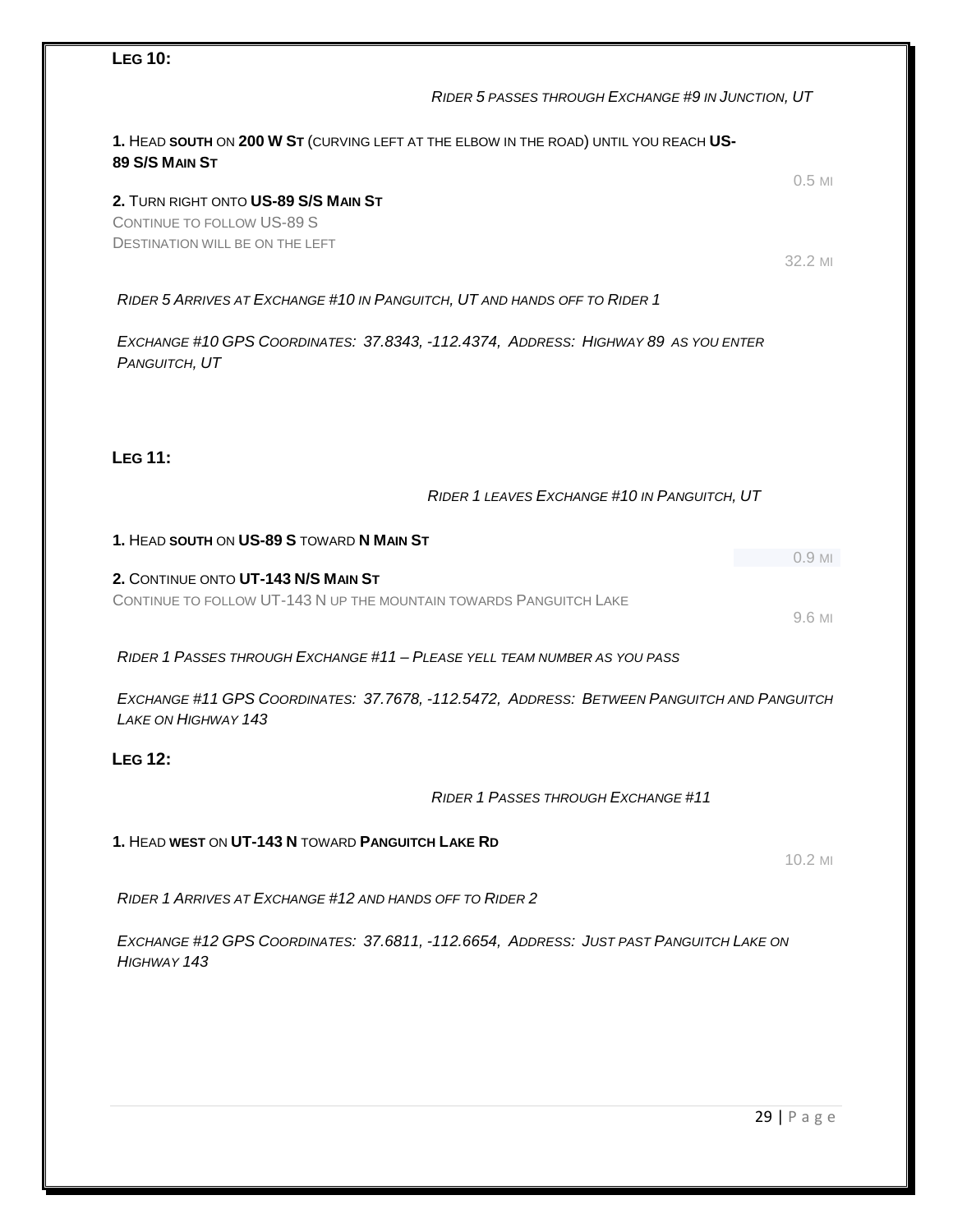#### **LEG 13 (START OF KING & QUEEN OF THE MOUNTAIN COMPETITION):**

*RIDER 2 (ALONG WITH ANY OTHER RIDERS PARTICIPATING IN THE KING & QUEEN OF THE MOUNTAIN COMPETITION) LEAVE EXCHANGE #12 – PASSING THROUGH THE SENSORS*

| 1. HEAD SOUTH ON UT-143 TOWARD BIRCH SPRINGS KNOWLL RD |                     |
|--------------------------------------------------------|---------------------|
| 2. TURN LEFT TOWARD ASPEN MEADOWS DR.                  | 22 MI               |
| 3. TAKE THE 1ST LEFT TOWARD FOREST SRV RD              | 4.6 MI              |
|                                                        | $10.0 \,\mathrm{M}$ |

*RIDER 2 PASSES THROUGH EXCHANGE #13 – PLEASE ALSO YELL OUT TEAM NUMBER*

*EXCHANGE #13 GPS COORDINATES: 37.5186, -112.6457, ADDRESS: INTERSECTION OF HIGHWAY 14 AND MAMMOTH RD*

#### **LEG 14: (2ND HALF OF KING & QUEEN OF THE MOUNTAIN COMPETITIONS)**

*RIDER 2 PASSES THROUGH EXCHANGE #13 – PLEASE ALSO YELL OUT TEAM NUMBER*

**1.** TURN RIGHT ONTO **UT-14** AND HEAD **WEST**

13.3 MI

*RIDER 2 ARRIVES AT EXCHANGE #14 AND HANDS OFF TO RIDER 3. MUST PASS THROUGH SENSORS.*

*EXCHANGE #14 GPS COORDINATES: 37.5732, -112.8366, ADDRESS: NEAR THE INTERSECTION OF HIGHWAY 148 AND HIGHWAY 14* 

#### **LEG 15:**

|                                                                                                        | RIDER 3 LEAVES EXCHANGE #14 TOWARDS CEDAR CITY,<br>UТ |           |
|--------------------------------------------------------------------------------------------------------|-------------------------------------------------------|-----------|
| 1. HEAD SOUTHEAST ON UT-148 S TOWARD UT-14 E/CEDAR CANYON                                              |                                                       |           |
| 2. TURN RIGHT ONTO UT-14 W/CEDAR CANYON<br>CONTINUE TO FOLLOW UT-14 W                                  |                                                       | 387 FT    |
| 3. TURN RIGHT ONTO N 200 E                                                                             |                                                       | $17.7$ MI |
|                                                                                                        |                                                       | $0.2$ MI  |
| 4. TAKE THE 2ND LEFT ONTO E 200 N                                                                      |                                                       | $0.1$ MI  |
| <u> Die de Alexander die biskup Fisculture – 445 – die islamische produktionischer International (</u> |                                                       |           |

*RIDER 3 PASSES THROUGH EXCHANGE #15 – PLEASE YELL OUT TEAM NUMBER AS YOU PASS*

*EXCHANGE #15 GPS COORDINATES: 37.6810, -113.0607, ADDRESS:100 E. 200 N., CEDAR CITY, UT*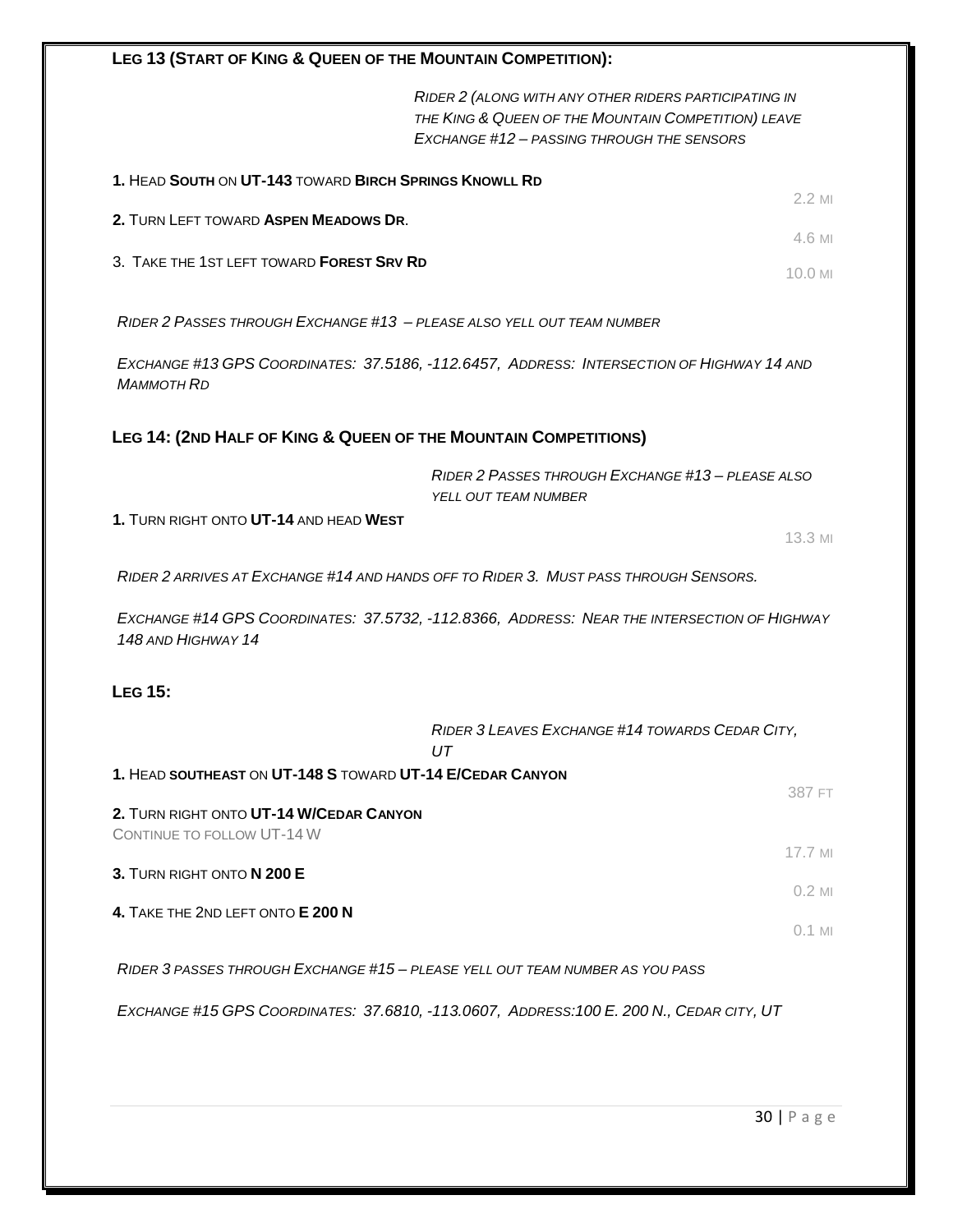#### **LEG 16:**

*RIDER 3 PASSES THROUGH EXCHANGE #15 – PLEASE YELL OUT TEAM NUMBER AS YOU PASS*

#### **1.** HEAD **WEST** ON **E 200 N** TOWARD **N MAIN ST**

#### **2.** CONTINUE ONTO **UT-56 W**

*RIDER 3 ARRIVES AT EXCHANGE #16 AND HANDS OFF TO RIDER 4*

*EXCHANGE #16 GPS COORDINATES: 37.6113, -113.3838, ADDRESS: BETWEEN CEDAR CITY AND BERYL JUNCTION ON HIGHWAY 56*

#### **LEG 17:**

#### *RIDER 4 LEAVES EXCHANGE #16*

#### **1.** HEAD **WEST** ON **UT-56 W** TOWARD **IRON TOWN RD**

17.2 MI

1.7 MI

17.5 MI

*RIDER 4 PASSES THROUGH EXCHANGE # 17 WITHOUT STOPPING – PLEASE YELL OUT TEAM NUMBER AS YOU PASS*

*EXCHANGE #17 GPS COORDINATES: 37.7093, -113.6563, ADDRESS: BERYL JUNCTION ( HIGHWAY 18 AND HIGHWAY 56).*

#### **LEG 18:**

#### *RIDER 4 PASSES THROUGH EXCHANGE # 17 WITHOUT STOPPING – PLEASE YELL OUT TEAM NUMBER AS YOU PASS*

#### **1.** HEAD **SOUTH** ON **UT-18 S**

10.7 MI

*RIDER 4 ARRIVES AT EXCHANGE #18 IN ENTERPRISE, UT AND HANDS OFF TO RIDER 5*

*EXCHANGE #18 GPS COORDINATES: 37.5734, -113.7046, ADDRESS: ENTERPRISE, UT (INTERSECTION OF HIGHWAY 18 AND HIGHWAY 219)*

#### **LEG 19:**

*RIDER 5 LEAVES EXCHANGE #18 IN ENTERPRISE, UT*

#### **1.** HEAD **SOUTH** ON **UT-18 S**

13.2 MI

*RIDER 5 PASSES THROUGH EXCHANGE #19 WITHOUT STOPPING – PLEASE YELL OUR TEAM NUMBER AS YOU PASS*

*EXCHANGE #19 GPS COORDINATES: 37.4224, -113.6310, ADDRESS: CENTRO, UT ON HIGHWAY 18*

 $31$  | Page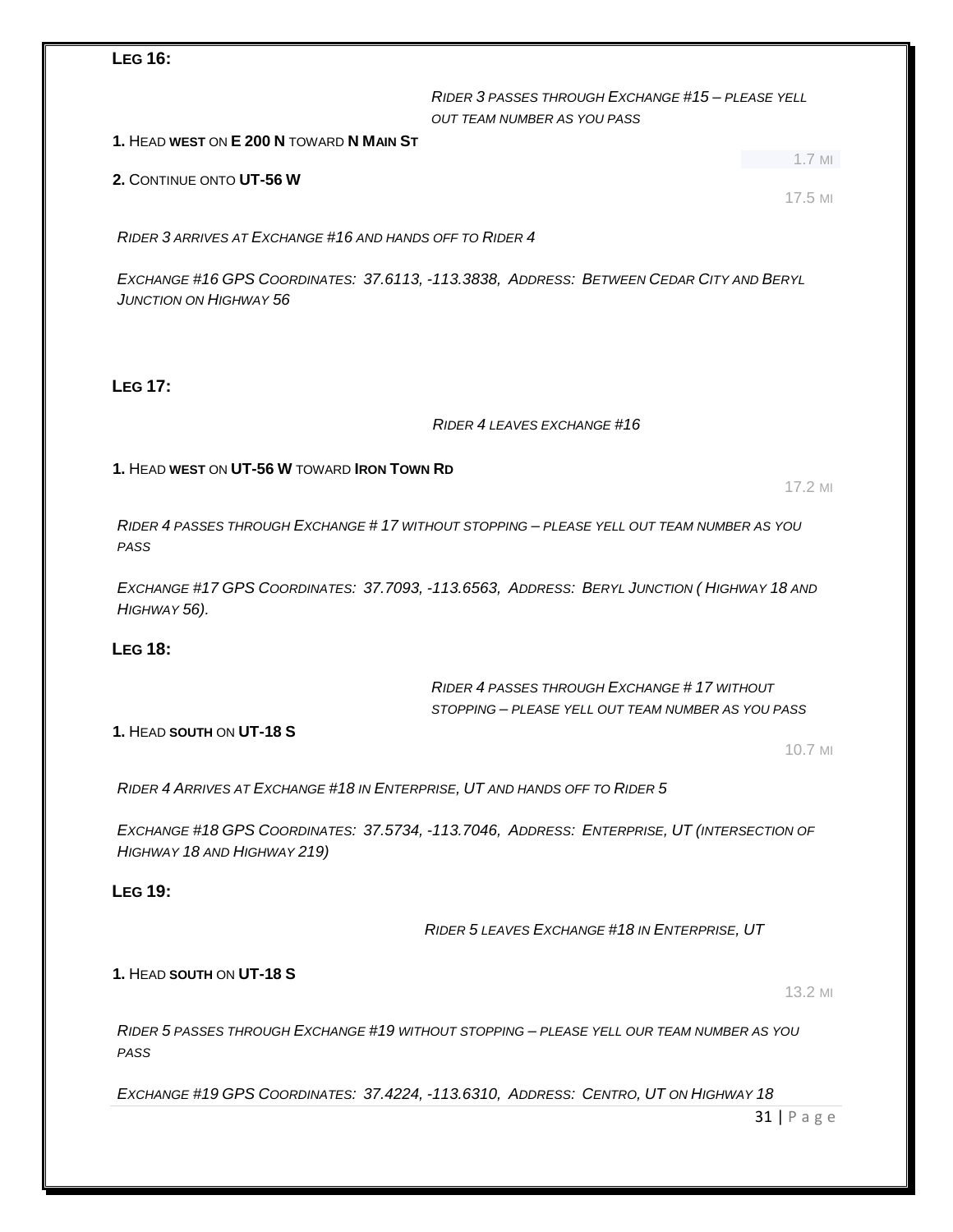#### **LEG 20:**

#### *RIDER 5 PASSES THROUGH EXCHANGE #19 WITHOUT STOPPING – PLEASE YELL OUR TEAM NUMBER AS YOU PASS*

| 1. HEAD SOUTH ON UT-18 S TOWARD E CENTER ST                                                            | 23.9 MI  |
|--------------------------------------------------------------------------------------------------------|----------|
| 2. TURN RIGHT ONTO W SUNSET BLVD                                                                       |          |
| 3. TURN RIGHT ONTO N CANYON VIEW DR                                                                    | $2.2$ MI |
| <b>DESTINATION WILL BE ON THE RIGHT</b>                                                                | $0.3$ MI |
| RIDER 5 ARRIVES AT EXCHANGE #20 IN SANTA CLARA, UT AND HANDS OFF TO RIDER 1                            |          |
| EXCHANGE #20 GPS COORDINATES: 37.1318, -113.6410, ADDRESS: 1250 N. CANYON VIEW DR., SANTA<br>CLARA, UT |          |
| <b>LEG 21:</b>                                                                                         |          |
| RIDER 1 LEAVES FROM EXCHANGE #20                                                                       |          |
| 1. HEAD NORTHWEST ON N CANYON VIEW DR                                                                  |          |
| 2. TAKE THE 1ST LEFT TO STAY ON N CANYON VIEW DR                                                       | 236 FT   |
| 3. TURN LEFT ONTO SANTA CLARA PKWY                                                                     | $0.1$ MI |
| 4. TURN LEFT TO STAY ON SANTA CLARA PKWY                                                               | 256 FT   |
| 5. TURN RIGHT ONTO SANTA CLARA DR/W SUNSET BLVD                                                        | 381 FT   |
| 6. CONTINUE ONTO E OLD US HWY 91                                                                       | $1.7$ MI |
|                                                                                                        | $1.1$ MI |
| 7. CONTINUE ONTO W OLD HWY 91                                                                          | 5.7 MI   |
| 8. SLIGHT LEFT TO STAY ON W OLD HWY 91<br><b>DESTINATION WILL BE ON THE RIGHT</b>                      |          |
|                                                                                                        | 2.0 MI   |

*RIDER 1 PASSES THROUGH EXCHANGE #21 – PLEASE YELL TEAM NUMBER AS YOU PASS (NOTE: VEHICLE PARKING IS LIMITED AT THIS EXCHANGE – PLEASE PARALLEL PARK UP THE ADJACENT ROAD RATHER THAN ON THE COURSE IF YOU NEED TO PARK AND WAIT)*

*EXCHANGE #21 GPS COORDINATES: 37.1630, -113.7844, ADDRESS: ALONG OLD HIGHWAY 91 WEST OF SANTA CLARA*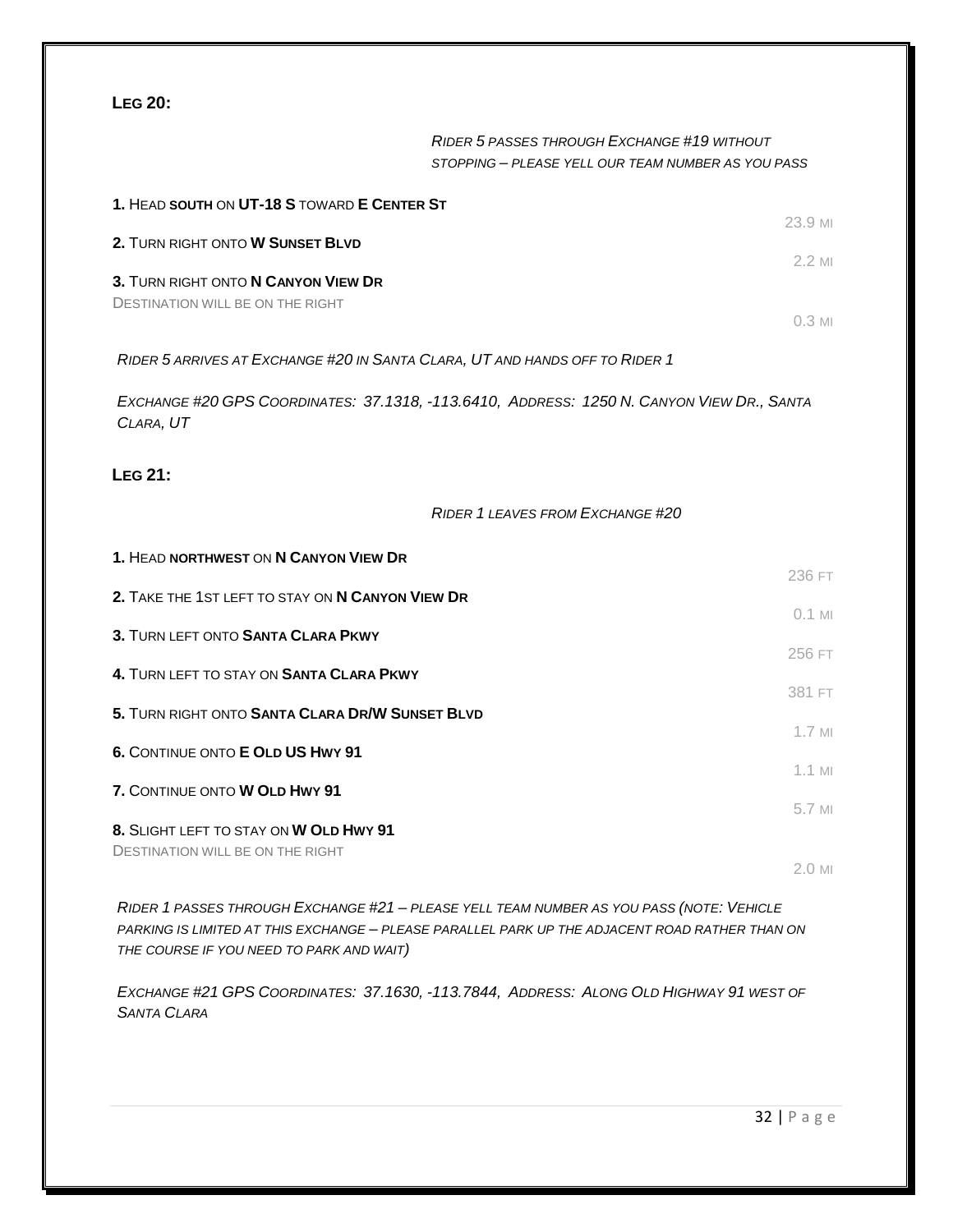| <b>LEG 22:</b>                                           |                                                                                                 |                      |
|----------------------------------------------------------|-------------------------------------------------------------------------------------------------|----------------------|
|                                                          | RIDER 1 WILL PASS THROUGH EXCHANGE #21                                                          |                      |
| 1. HEAD SOUTHWEST ON W OLD HWY 91                        |                                                                                                 | $14.6$ MI            |
| 2. CONTINUE ONTO CO HWY 91<br><b>ENTERING ARIZONA</b>    |                                                                                                 |                      |
| <b>DESTINATION WILL BE ON THE RIGHT</b>                  |                                                                                                 | $2.2$ MI             |
| RIDER 1 ARRIVES AT EXCHANGE #22 AND HANDS OFF TO RIDER 2 |                                                                                                 |                      |
| HIGHWAY 91                                               | EXCHANGE #22 GPS COORDINATES: 36.9672, -113.9214, ADDRESS: NEAR THE UT/AZ BORDER ON             |                      |
| <b>LEG 23:</b>                                           |                                                                                                 |                      |
|                                                          | RIDER 2 LEAVES FROM EXCHANGE #22 NEAR THE UT/AZ<br><b>BORDER</b>                                |                      |
| 1. HEAD SOUTH ON CO HWY 91                               |                                                                                                 | $5.4$ MI             |
| 2. CONTINUE ONTO COUNTY 91<br><b>ENTERING NEVADA</b>     |                                                                                                 |                      |
| 3. CONTINUE ONTO HILLSIDE DR                             |                                                                                                 | $9.3$ MI<br>$0.6$ MI |
|                                                          | RIDER 2 WILL PASS THROUGH EXCHANGE #23 AND RIDE THROUGH MESQUITE TOWARDS EXCHANGE #24           |                      |
| <b>MESQUITE, NV</b>                                      | EXCHANGE #23 GPS COORDINATES: 36.8119, -114.0600, ADDRESS: PIONEER PARK ON HILLSIDE DRIVE IN    |                      |
| <b>LEG 24:</b>                                           |                                                                                                 |                      |
|                                                          | RIDER 2 WILL PASS THROUGH EXCHANGE #23 AND RIDE<br><b>THROUGH MESQUITE TOWARDS EXCHANGE #24</b> |                      |
| 1. HEAD SOUTHWEST ON HILLSIDE DR TOWARD CANAL ST         |                                                                                                 | $0.3$ MI             |
| 2. TURN LEFT ONTO SANDHILL RD                            |                                                                                                 |                      |
|                                                          | 3. SANDHILL RD TURNS RIGHT AND BECOMES E MESQUITE BLVD/STATE ROUTE 144                          | $0.4$ MI             |
| 4. TURN LEFT ONTO NV-170 S/RIVERSIDE RD                  |                                                                                                 | $1.6$ MI             |
|                                                          |                                                                                                 | 12.2 MI              |
|                                                          | RIDER 2 ARRIVES AT EXCHANGE #24 NEAR THE I-15 ONRAMP SOUTH OF MESQUITE AND HANDS OFF TO RIDER 3 |                      |
| SOUTH OF MESQUITE, NV                                    | EXCHANGE #24 GPS COORDINATES: 36.7707, -114.2344, ADDRESS: EXIT 112 ON INTERSTATE 15 JUST       |                      |
|                                                          |                                                                                                 | $33$   Page          |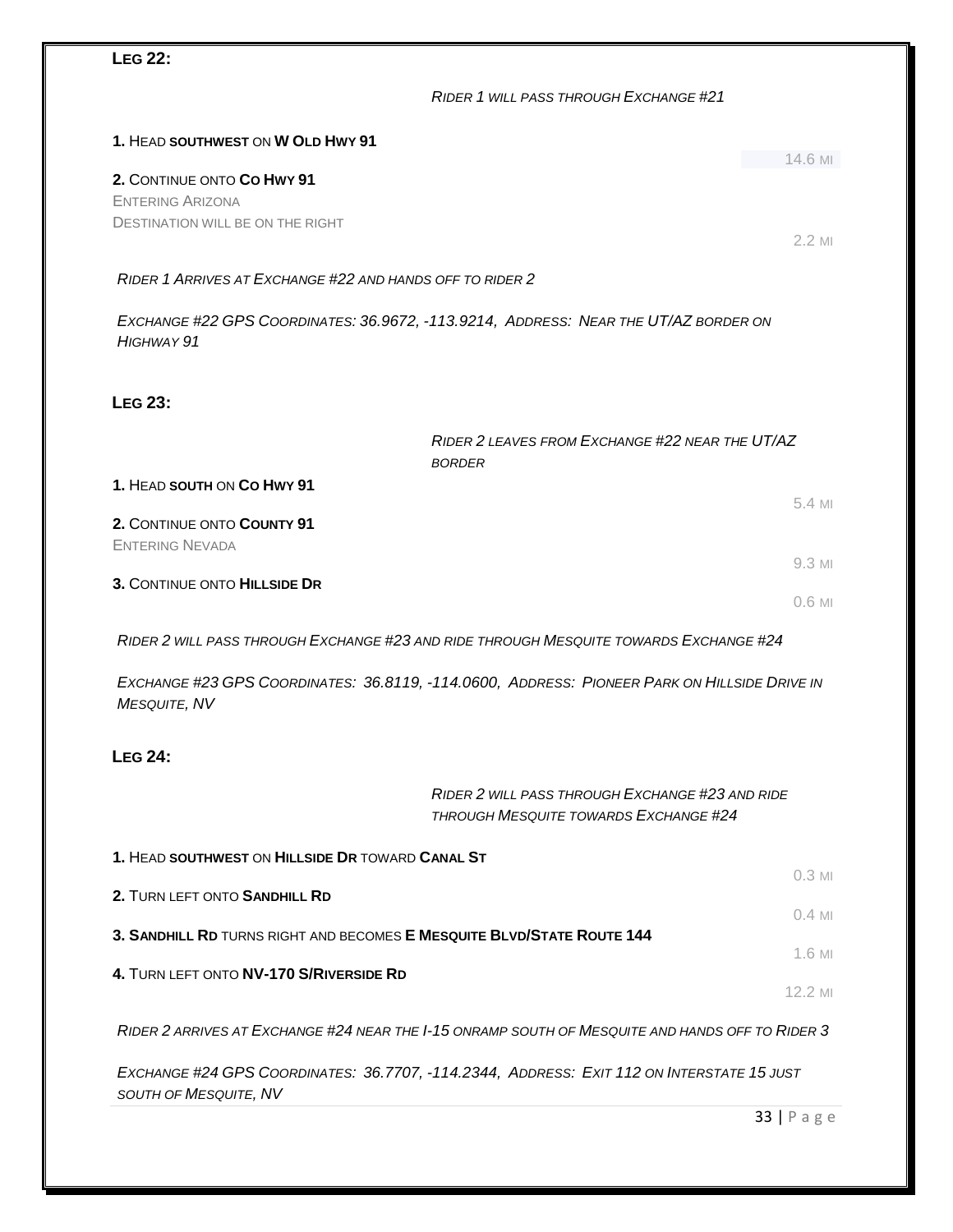**LEG 25:** *RIDER 3 LEAVES EXCHANGE #24 AND RIDES ON I-15 SHOULDER (PLEASE MAKE SURE TO STAY FAR TO THE RIGHT)* **1.** HEAD **NORTH** ON **RIVERSIDE RD** 279 FT **2.** TAKE THE RAMP ONTO **I-15 S** 18.1 MI **3.** TAKE EXIT **93** (THE EXIT LOCATED AS YOU DROP DOWN OFF THE PLATEAU) TOWARD **NV-169 S/N MOAPA VALLEY BLVD** 0.4 MI **4.** TURN LEFT ONTO **NV-169 S/N MOAPA VALLEY BLVD** DESTINATION WILL BE ON THE RIGHT 5.6 MI *RIDER 3 PASSES THROUGH EXCHANGE #25 – PLEASE YELL TEAM NUMBER AS YOU PASS EXCHANGE #25 GPS COORDINATES: 36.6003, -114.4841, ADDRESS: RAWSON & MOAPA VALLEY BLVD, LOGANDALE, NV* **LEG 26:** *RIDER 3 PASSES THROUGH EXCHANGE #25* **1.** HEAD **SOUTH** ON **NV-169 S/N MOAPA VALLEY BLVD** TOWARD **RAWSON** CONTINUE TO FOLLOW NV-169 S 14.5 MI **2.** CONTINUE ONTO **NV-167/HWY 167/NORTHSHORE RD** (INTO LAKE MEAD NATIONAL RECREATION AREA) ONE VEHICLE'S (AND YOUR RIDER'S) ENTRANCE FEE INTO LAKE MEAD NATIONAL REC. AREA HAS ALREADY BEEN PAID – IF YOU HAVE ANY ADDITIONAL VEHICLES YOU WILL NEED TO PAY AN ENTRANCE FEE FOR THOSE VEHICLES) 8.9 MI *RIDER 3 ARRIVES AT EXCHANGE #26 AND HANDS OFF TO RIDER 4 EXCHANGE #26 GPS COORDINATES: 36.3618, -114.4812* **LEG 27:** *RIDER 4 LEAVES FROM EXCHANGE #26* **1.** HEAD **WEST** ON **NORTHSHORE RD** TOWARD **ECHO BAY RD** DESTINATION WILL BE ON THE RIGHT 16.6 MI *RIDER 4 PASSES THROUGH EXCHANGE #27 EXCHANGE #27 GPS COORDINATES: 36.2271, -114.6210*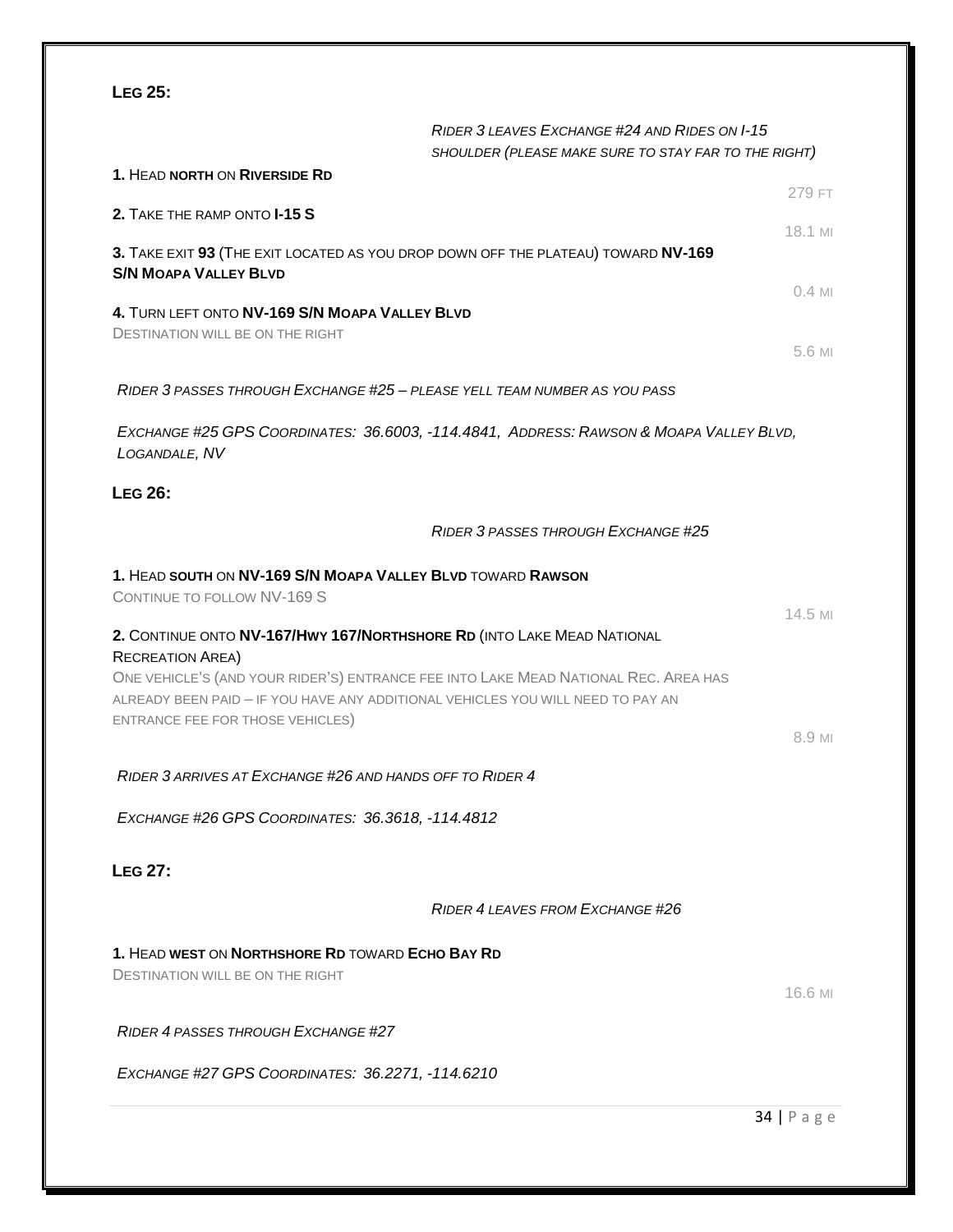| <b>LEG 28:</b>                                                                                              |          |
|-------------------------------------------------------------------------------------------------------------|----------|
| RIDER 4 PASSES THROUGH EXCHANGE #27                                                                         |          |
| 1. HEAD WEST ON NORTHSHORE RD                                                                               | 7.0 MI   |
| RIDER 4 ARRIVES AT EXCHANGE #28 AND HANDS OFF TO RIDER 5                                                    |          |
| EXCHANGE #28 GPS COORDINATES: 36.1932, -114.7299                                                            |          |
| <b>LEG 29:</b>                                                                                              |          |
| RIDER 5 LEAVES FROM EXCHANGE #28                                                                            |          |
| 1. HEAD WEST ON NORTHSHORE RD TOWARD STATE ROUTE 41A                                                        |          |
| <b>DESTINATION WILL BE ON THE LEFT</b>                                                                      | 9.5 MI   |
| RIDER 5 PASSES THROUGH EXCHANGE #29 - PLEASE YELL TEAM NUMBER AS YOU PASS.                                  |          |
| EXCHANGE #29 GPS COORDINATES: 36.1457, -114.8766                                                            |          |
| <b>LEG 30::</b>                                                                                             |          |
|                                                                                                             |          |
| <b>VEHICLE WILL FOLLOW COURSE UNTIL THE VERY END OF</b><br><b>ROUTE</b>                                     |          |
| 1. HEAD WEST ON NORTHSHORE RD TOWARD LAKE MEAD BLVD                                                         | 3.9 MI   |
| 2. TURN RIGHT ONTO E LAKE MEAD DR/LAKESHORE RD                                                              |          |
| CONTINUE TO FOLLOW E LAKE MEAD DR<br>PARTIAI TOI I ROAD                                                     |          |
| 3. TURN RIGHT ONTO LAKE LAS VEGAS PKWY                                                                      | 2.4 MI   |
|                                                                                                             | $1.3$ MI |
| 4. AT THE TRAFFIC CIRCLE, CONTINUE STRAIGHT TO STAY ON LAKE LAS VEGAS PKWY                                  | $0.4$ MI |
| 5. AT THE TRAFFIC CIRCLE, TAKE THE 1ST EXIT ONTO MONTELAGO BLVD                                             | 0.9 MI   |
| <b>6. TURN RIGHT INTO THE WESTIN RESORT</b>                                                                 | 351 FT   |
| 7. TURN LEFT INTO FINISH LINE                                                                               |          |
|                                                                                                             | 100 FT   |
| PLEASE PARK YOUR VEHICLE IN THE PARKING AREA AND THEN CHEER YOUR TEAM AS THEY FINISH                        |          |
| FINISH LINE GPS COORDINATES: 36.1136, -114.9238, ADDRESS: THE WESTIN RESORT AT LAKE LAS VEGAS,<br><b>NV</b> |          |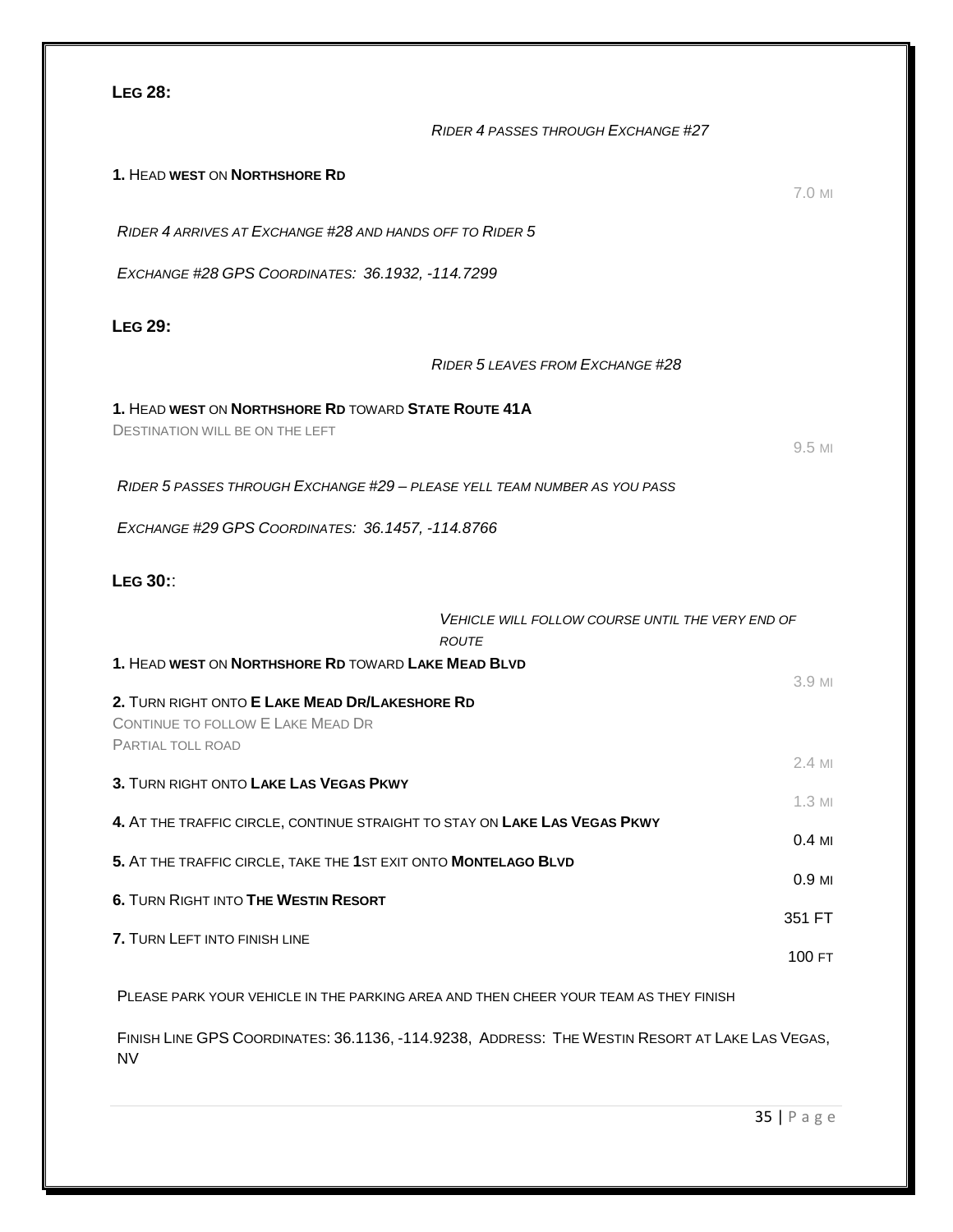## **5 PERSON HALF RELAY TEAMS – ENDING IN PANGUITCH**

## **LEG 1:**

| 1. HEAD WEST ON 11400 S/DAYBREAK PKWY<br>$0.3$ MI                                                                        |  |
|--------------------------------------------------------------------------------------------------------------------------|--|
| 2. TURN LEFT ONTO UT-85<br>UT-85 BECOMES PORTER ROCKWELL BLVD<br>6.8 MI                                                  |  |
| 3. TURN RIGHT ONTO UT-68/S REDWOOD ROAD                                                                                  |  |
| 4. CONTINUE SOUTH DOWN REDWOOD ROAD FOR 6.6 MI AND TURN RIGHT ONTO W 400 N<br>6.6 MI                                     |  |
| 4. TAKE THE 1ST LEFT ONTO N THUNDER BLVD<br>$0.4$ MI                                                                     |  |
| RIDER 1 ARRIVES @ EXCHANGE #1 IN SARATOGA SPRINGS, UT AND HANDS OFF TO RIDER 2                                           |  |
| EXCHANGE #1 GPS COORDINATES: 39.9527, -111.9563, ADDRESS: PONY EXPRESS PARKWAY AND THUNDER<br>BLVD, SARATOGA SPRINGS, UT |  |
| LEG <sub>2</sub> :                                                                                                       |  |
| 1. HEAD SOUTH ON N THUNDER BLVD TOWARD PONY EXPRESS PKWY                                                                 |  |
| $0.1$ MI<br>2. TURN LEFT ONTO PONY EXPRESS PKWY                                                                          |  |
| $0.3$ MI<br>3. TURN RIGHT ONTO UT-68 S/N 10800 W/N REDWOOD RD                                                            |  |
| CONTINUE TO FOLLOW UT-68 S                                                                                               |  |
| <b>DESTINATION WILL BE ON THE RIGHT</b><br>31.0 MI                                                                       |  |
| RIDER 2 ARRIVES @ EXCHANGE #2 IN ELBERTA, UT AND HANDS OFF TO RIDER 3                                                    |  |
| EXCHANGE #2 GPS COORDINATES: 39.8138, -111.8511, ADDRESS: 12800 W AND HIGHWAY 6, ELBERTA, UT                             |  |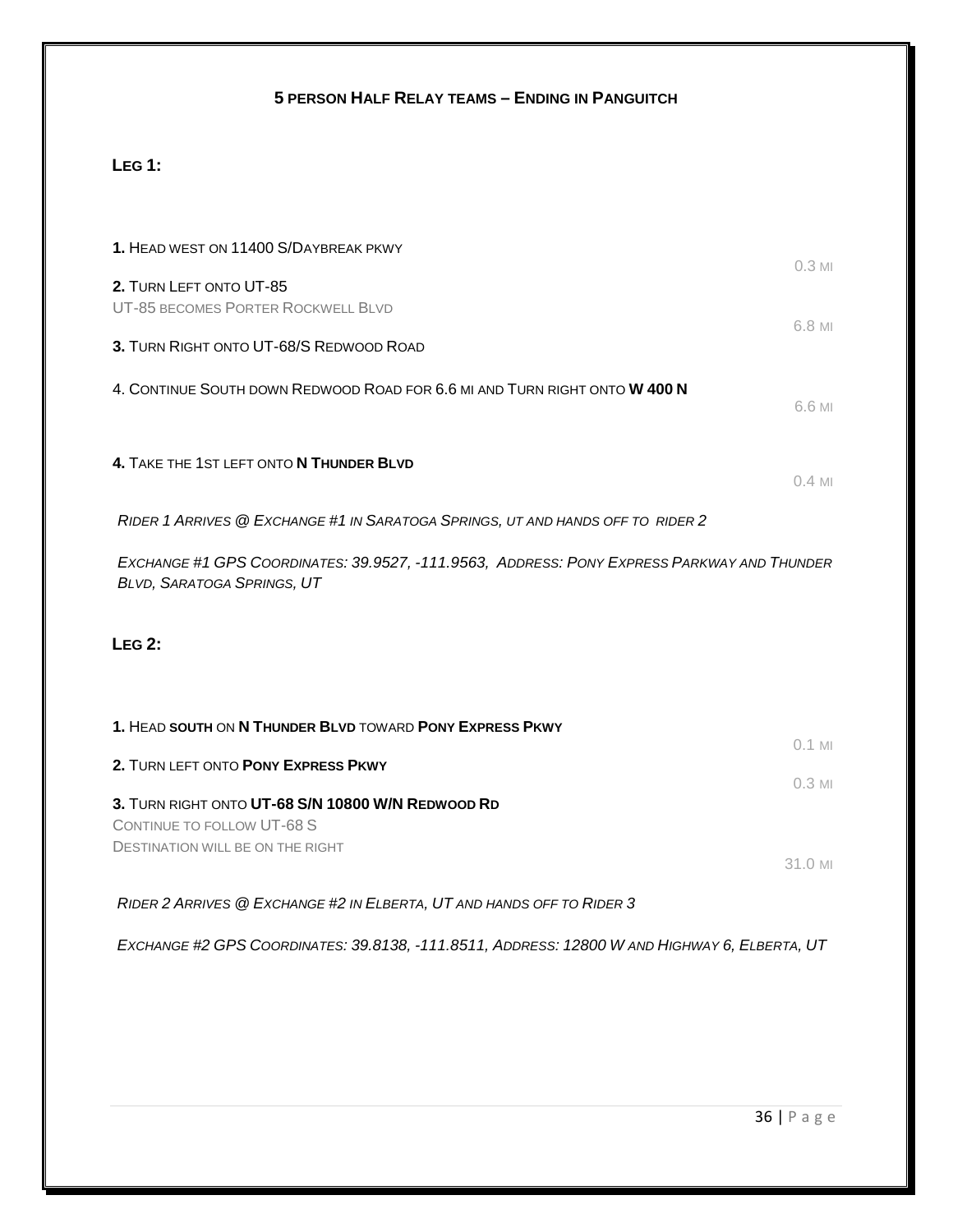#### **LEG 3:**

| 1. HEAD SOUTH ON <b>S 12800 W ST</b> TOWARD <b>W 15200 S</b>                                                  | 3.1 MI               |
|---------------------------------------------------------------------------------------------------------------|----------------------|
| 2. TURN LEFT ONTO W 17600 S                                                                                   |                      |
| 3. W 17600 S TURNS LEFT AND BECOMES GOSHEN SLANT RD/SANDHILL RD<br><b>CONTINUE TO FOLLOW SANDHILL RD</b>      | $1.2$ MI             |
| 4. TURN RIGHT AT TRIANGLE RANCH RD                                                                            | $1.7$ MI<br>$1.2$ MI |
| 5. TURN RIGHT ONTO GOSHEN CANYON RD<br>CONTINUE TO FOLLOW GOSHEN CANYON RD                                    |                      |
| 6. TURN RIGHT ONTO N MAIN ST/THE MONA RD<br><b>DESTINATION WILL BE ON THE RIGHT</b>                           | 8.0 MI               |
|                                                                                                               | $0.1$ MI             |
| RIDER 3 ARRIVES @ EXCHANGE #3 IN MONA, UT AND HANDS OFF TO RIDER 4                                            |                      |
| EXCHANGE #3 GPS COORDINATES: 39.8138, -111.8511, ADDRESS: 100 S MAIN ST., MONA, UT                            |                      |
| LEG 4:                                                                                                        |                      |
| 1. HEAD SOUTH ON N MAIN ST/THE MONA RD TOWARD 00 NORTH-SOUTH ST/W CENTER ST<br>CONTINUE TO FOLLOW THE MONA RD |                      |
| 2. TURN RIGHT ONTO UT-28 S<br><b>DESTINATION WILL BE ON THE RIGHT</b>                                         | 5.2 MI<br>12.8 MI    |
| RIDER 4 ARRIVES AT EXCHANGE #4 IN LEVAN, UT AND HANDS OFF TO RIDER 5                                          |                      |
| EXCHANGE #4 GPS COORDINATES: 39.5632, -111.8620, ADDRESS: HIGHWAY UT-28 AS YOU ENTER LEVAN,<br>UT             |                      |
| <b>LEG 5:</b>                                                                                                 |                      |

**1.** HEAD **SOUTH** ON **UT-28 S** TOWARD **E 3RD ST N**

**2.** TURN LEFT ONTO **UT-28 S/N MAIN ST**

0.3 MI

37 | Page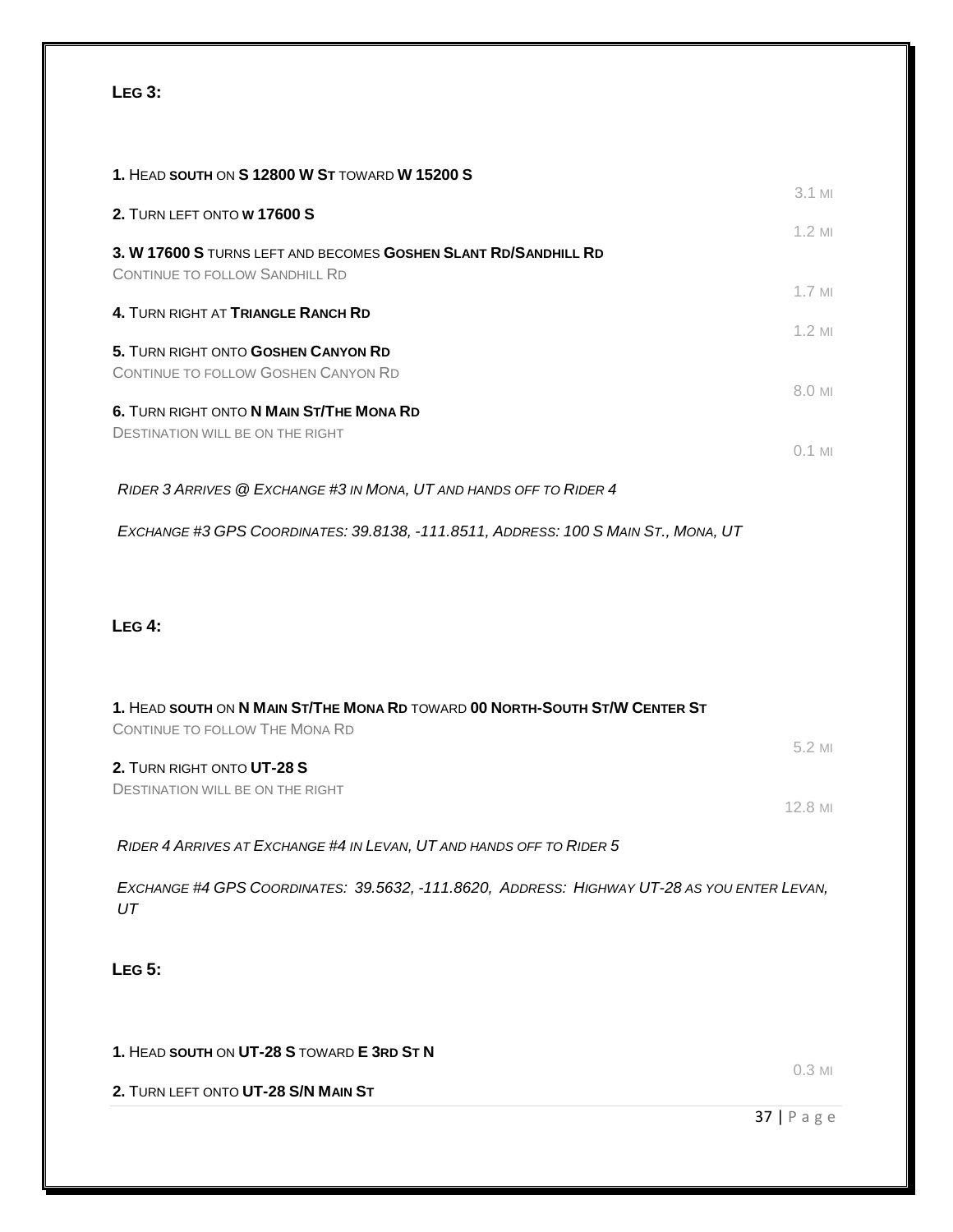| RIDER 5 ARRIVES @ EXCHANGE #5 IN GUNNISON, UT AND HANDS OFF TO RIDER 1<br>EXCHANGE #5 GPS COORDINATES: 39.1597, -111.8181, ADDRESS: 300 N. MAIN ST., GUNNISON, UT<br>2. TURN RIGHT ONTO W MAIN ST<br>3. SLIGHT LEFT ONTO UT-24 E<br>4. SLIGHT RIGHT ONTO E CENTER ST<br>EXCHANGE #6 GPS COORDINATES: 38.9209, -111.9327, ADDRESS: 150 E. CENTER ST., AURORA, UT<br>RIDER 2 WILL ARRIVE AT EXCHANGE #7 IN RICHFIELD, UT AND WILL HAND OFF TO RIDER 3<br>EXCHANGE #7 GPS COORDINATES: 38.7723, -112.0832, ADDRESS: 100 E. 300 N., RICHFIELD, UT | CONTINUE TO FOLLOW UT-28 S                                                         | 30.0 MI  |
|-----------------------------------------------------------------------------------------------------------------------------------------------------------------------------------------------------------------------------------------------------------------------------------------------------------------------------------------------------------------------------------------------------------------------------------------------------------------------------------------------------------------------------------------------|------------------------------------------------------------------------------------|----------|
|                                                                                                                                                                                                                                                                                                                                                                                                                                                                                                                                               | 3. CONTINUE ONTO N MAIN ST                                                         | 164 FT   |
|                                                                                                                                                                                                                                                                                                                                                                                                                                                                                                                                               |                                                                                    |          |
|                                                                                                                                                                                                                                                                                                                                                                                                                                                                                                                                               |                                                                                    |          |
|                                                                                                                                                                                                                                                                                                                                                                                                                                                                                                                                               |                                                                                    |          |
|                                                                                                                                                                                                                                                                                                                                                                                                                                                                                                                                               | <b>LEG 6:</b>                                                                      |          |
|                                                                                                                                                                                                                                                                                                                                                                                                                                                                                                                                               |                                                                                    |          |
|                                                                                                                                                                                                                                                                                                                                                                                                                                                                                                                                               | 1. HEAD SOUTH ON US-89 S/N MAIN ST TOWARD W 200 N ST<br>CONTINUE TO FOLLOW US-89 S |          |
|                                                                                                                                                                                                                                                                                                                                                                                                                                                                                                                                               |                                                                                    | 14.4 MI  |
|                                                                                                                                                                                                                                                                                                                                                                                                                                                                                                                                               |                                                                                    | $0.7$ MI |
|                                                                                                                                                                                                                                                                                                                                                                                                                                                                                                                                               |                                                                                    | 3.7 MI   |
|                                                                                                                                                                                                                                                                                                                                                                                                                                                                                                                                               |                                                                                    | $0.5$ MI |
|                                                                                                                                                                                                                                                                                                                                                                                                                                                                                                                                               | RIDER 6 WILL HAND OFF TO RIDER 7 AT EXCHANGE #6 IN AURORA, UT                      |          |
|                                                                                                                                                                                                                                                                                                                                                                                                                                                                                                                                               |                                                                                    |          |
|                                                                                                                                                                                                                                                                                                                                                                                                                                                                                                                                               |                                                                                    |          |
|                                                                                                                                                                                                                                                                                                                                                                                                                                                                                                                                               |                                                                                    |          |
|                                                                                                                                                                                                                                                                                                                                                                                                                                                                                                                                               |                                                                                    |          |
|                                                                                                                                                                                                                                                                                                                                                                                                                                                                                                                                               | <b>LEG 7:</b>                                                                      |          |
|                                                                                                                                                                                                                                                                                                                                                                                                                                                                                                                                               |                                                                                    |          |
|                                                                                                                                                                                                                                                                                                                                                                                                                                                                                                                                               | 1. HEAD WEST ON E CENTER ST TOWARD N 100 E                                         |          |
|                                                                                                                                                                                                                                                                                                                                                                                                                                                                                                                                               | 2. TAKE THE 1ST LEFT ONTO UT-260 S/S MAIN ST                                       | $0.1$ MI |
|                                                                                                                                                                                                                                                                                                                                                                                                                                                                                                                                               | 3. TURN RIGHT ONTO UT-24 E                                                         | $1.4$ MI |
|                                                                                                                                                                                                                                                                                                                                                                                                                                                                                                                                               | 4. CONTINUE ONTO UT-118 S                                                          | 2.8 MI   |
|                                                                                                                                                                                                                                                                                                                                                                                                                                                                                                                                               | <b>DESTINATION WILL BE ON THE RIGHT</b>                                            | 9.4 MI   |
|                                                                                                                                                                                                                                                                                                                                                                                                                                                                                                                                               |                                                                                    |          |
|                                                                                                                                                                                                                                                                                                                                                                                                                                                                                                                                               |                                                                                    |          |
|                                                                                                                                                                                                                                                                                                                                                                                                                                                                                                                                               |                                                                                    |          |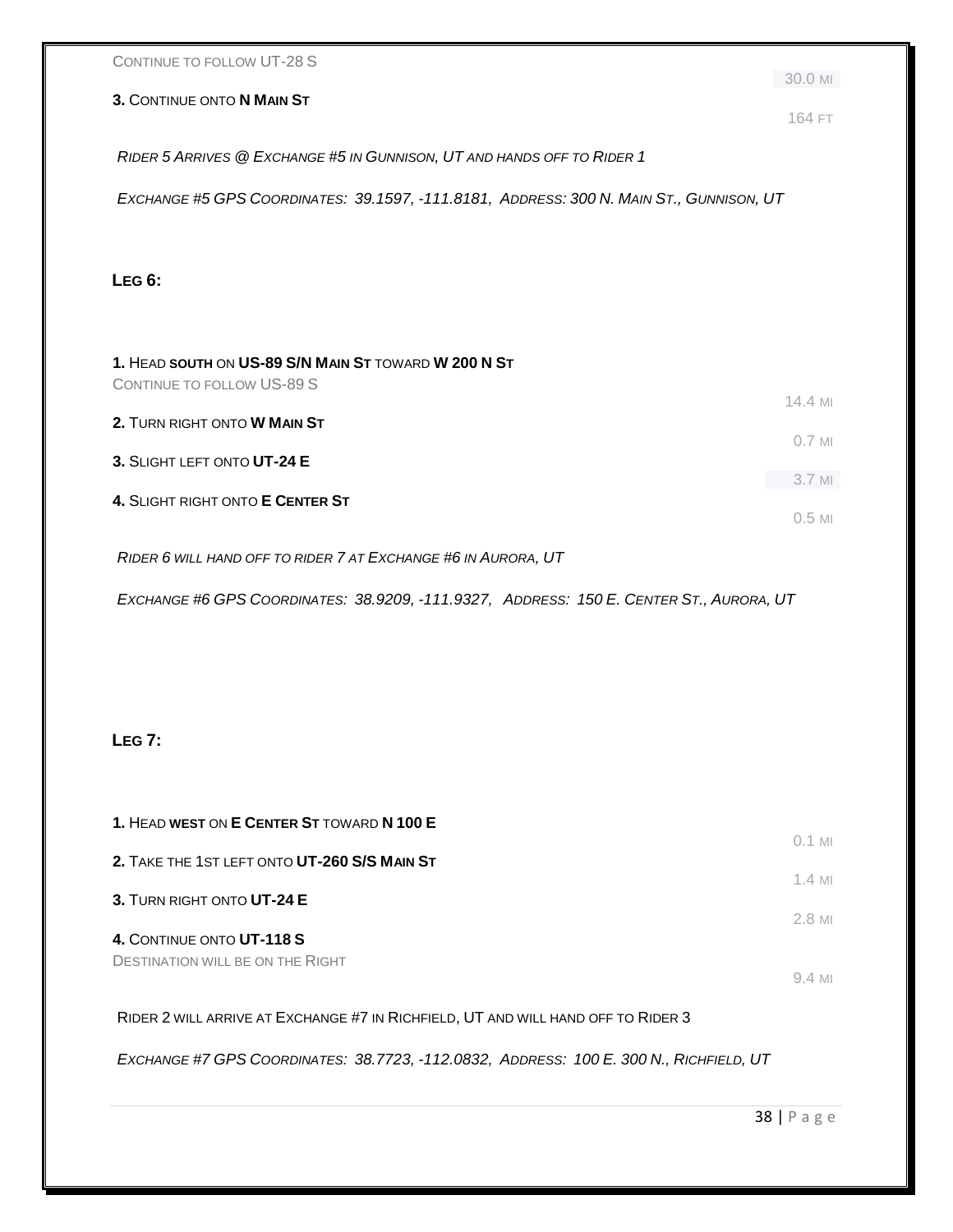#### **LEG 8:**

| 1. HEAD WEST ON E 300 N TOWARD N MAIN ST                                    | 459 FT           |
|-----------------------------------------------------------------------------|------------------|
| 2. TAKE THE 1ST LEFT ONTO UT-118 S/N MAIN ST<br>CONTINUE TO FOLLOW UT-118 S |                  |
| 3. CONTINUE ONTO UT-258 W                                                   | 6.2 MI           |
| 4. TURN LEFT ONTO S 300 W                                                   | 1.8 MI<br>384 FT |
| <b>5. CONTINUE ONTO SEVIER HWY</b>                                          | 5.3 MI           |
| <b>6. CONTINUE ONTO N STATE ST</b>                                          | $1.0$ MI         |
| 7. CONTINUE ONTO SEVIER HWY                                                 | 3.0 MI           |
| 8. TURN LEFT ONTO US-89 S<br><b>DESTINATION WILL BE ON THE RIGHT</b>        |                  |
|                                                                             | 7.5 MI           |

*RIDER 3 WILL ARRIVE AT EXCHANGE #8 IN RICHFIELD, UT AND HAND OFF TO RIDER 4*

*EXCHANGE #8 GPS COORDINATES: 38.5037, -112.2585, ADDRESS: HIGHWAY 89 JUST PAST BIG ROCK CANDY MOUNTAIN*

#### **LEG 9:**

| 1. HEAD SOUTH ON US-89 S TOWARD W DEER CREEK RD                            |          |
|----------------------------------------------------------------------------|----------|
|                                                                            | 19.0 MI  |
| 2. TURN RIGHT ONTO 100 N ST (IN JUNCTION, UT)                              | $0.2$ MI |
|                                                                            |          |
| RIDER 4 WILL ARRIVE AT EXCHANGE #9 IN JUNCTION, UT AND HAND OFF TO RIDER 5 |          |

*EXCHANGE #9 GPS COORDINATES: 38.2369, -112.2246, ADDRESS: 100 N. 200 W., JUNCTION, UT*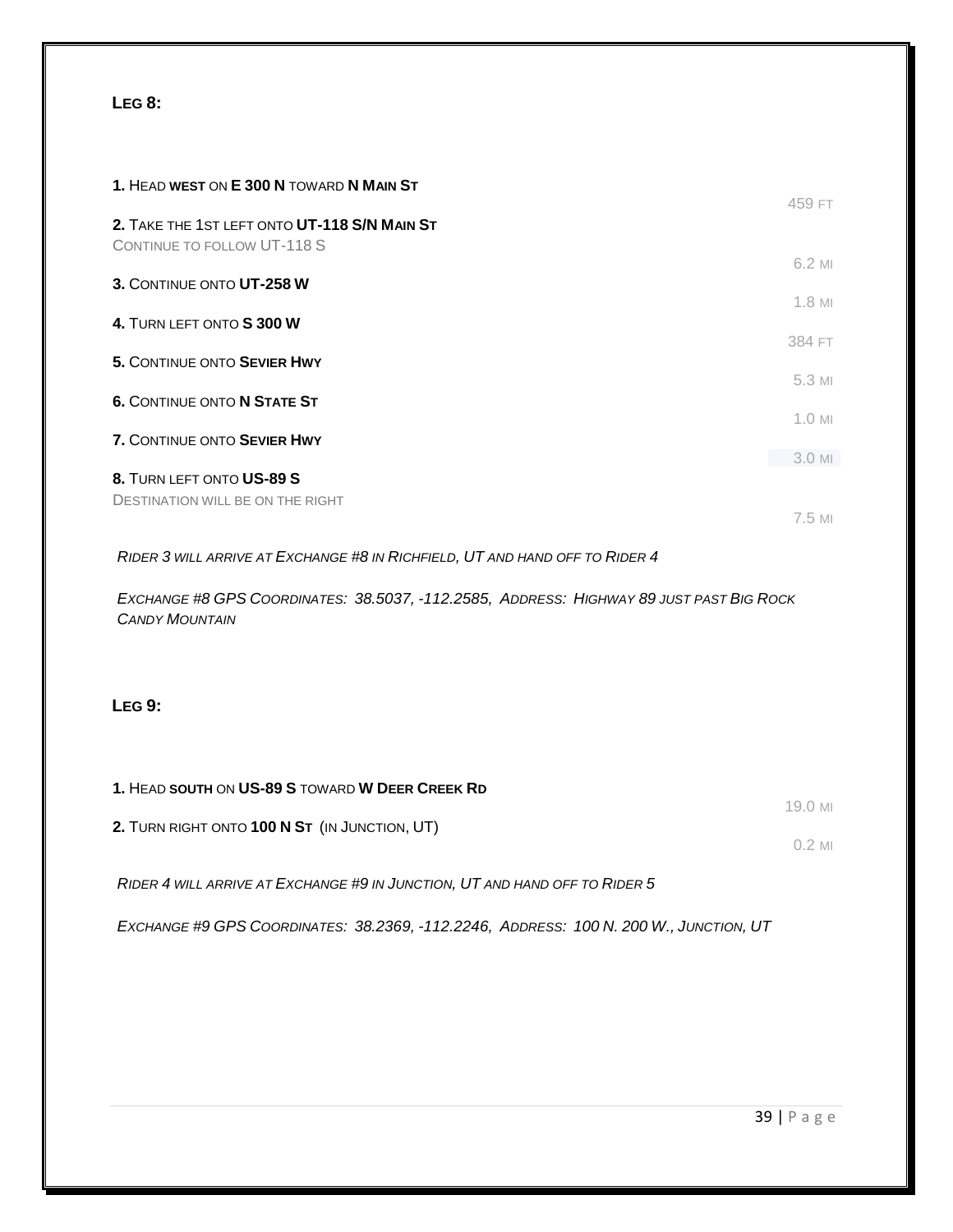**1.** HEAD **SOUTH** ON **N 200 W ST** TOWARD **W CENTER ST** (ROAD HAS A LEFT TURN ELBOW – FOLLOW ROAD UNTIL YOU ARRIVE AT US-89 S/S MAIN ST)

**2.** TURN RIGHT ONTO **US-89 S/S MAIN ST**

CONTINUE TO FOLLOW US-89 S

*HALF RELAY TEAMS WILL FINISH IN PANGUITCH*

*EXCHANGE #10/ FINISH LINE FOR HALF RELAY TEAMS GPS COORDINATES: 37.8343, -112.4374, ADDRESS: HIGHWAY 89 AS YOU ENTER PANGUITCH, UT*

0.5 MI

32.2 MI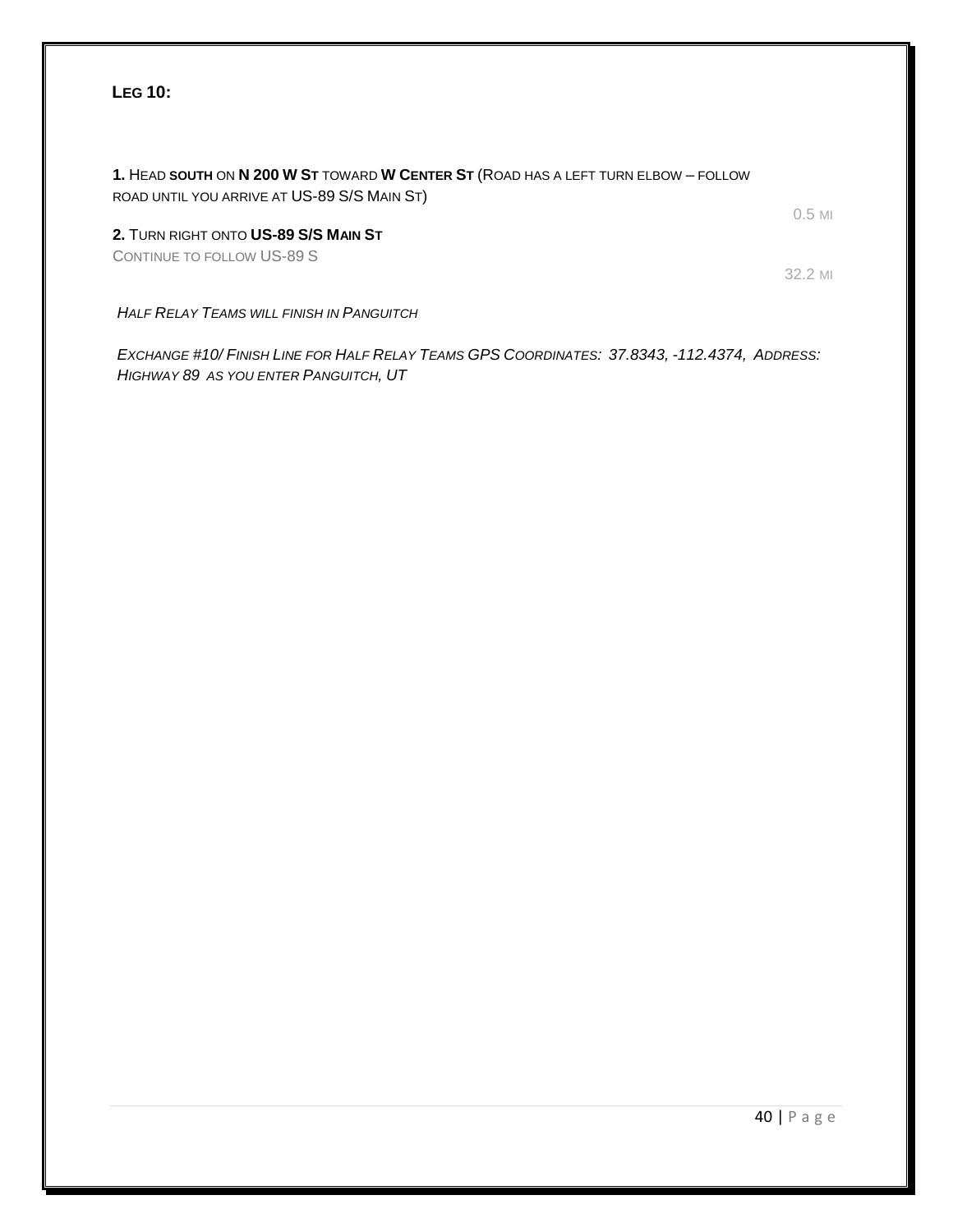#### **10 PERSON TEAM – VEHICLE 1**

## **LEG 1:**

| 1. HEAD WEST ON 11400 S/DAYBREAK PKWY                                                                                           |          |
|---------------------------------------------------------------------------------------------------------------------------------|----------|
| 2. TURN LEFT ONTO UT-85                                                                                                         | $0.3$ MI |
| UT-85 BECOMES PORTER ROCKWELL BLVD                                                                                              | 6.8 MI   |
| 3. TURN RIGHT ONTO UT-68/S REDWOOD ROAD                                                                                         |          |
| 4. CONTINUE SOUTH DOWN REDWOOD ROAD FOR 6.6 MI AND TURN RIGHT ONTO W 400 N                                                      | 6.6 MI   |
| 4. TAKE THE 1ST LEFT ONTO N THUNDER BLVD                                                                                        | $0.4$ MI |
| RIDER 1 ARRIVES @ EXCHANGE #1 IN SARATOGA SPRINGS, UT AND HANDS OFF TO RIDER 2                                                  |          |
| EXCHANGE #1 GPS COORDINATES: 39.9527, -111.9563, ADDRESS: PONY EXPRESS PARKWAY AND THUNDER<br><b>BLVD, SARATOGA SPRINGS, UT</b> |          |
|                                                                                                                                 |          |

#### **LEG 2:**

| 1. HEAD SOUTH ON N THUNDER BLVD TOWARD PONY EXPRESS PKWY |              |
|----------------------------------------------------------|--------------|
|                                                          | $0.1$ MI     |
| 2. TURN LEFT ONTO PONY EXPRESS PKWY                      |              |
|                                                          | 0.3 ML       |
| 3. TURN RIGHT ONTO UT-68 S/N 10800 W/N REDWOOD RD        |              |
| CONTINUE TO FOLLOW UT-68 S                               |              |
| <b>DESTINATION WILL BE ON THE RIGHT</b>                  |              |
|                                                          | 31 $\cap$ MI |

*RIDER 2 ARRIVES @ EXCHANGE #2 IN ELBERTA, UT AND HANDS OFF TO RIDER 3*

*EXCHANGE #2 GPS COORDINATES: 39.8138, -111.8511, ADDRESS: 12800 W AND HIGHWAY 6, ELBERTA, UT*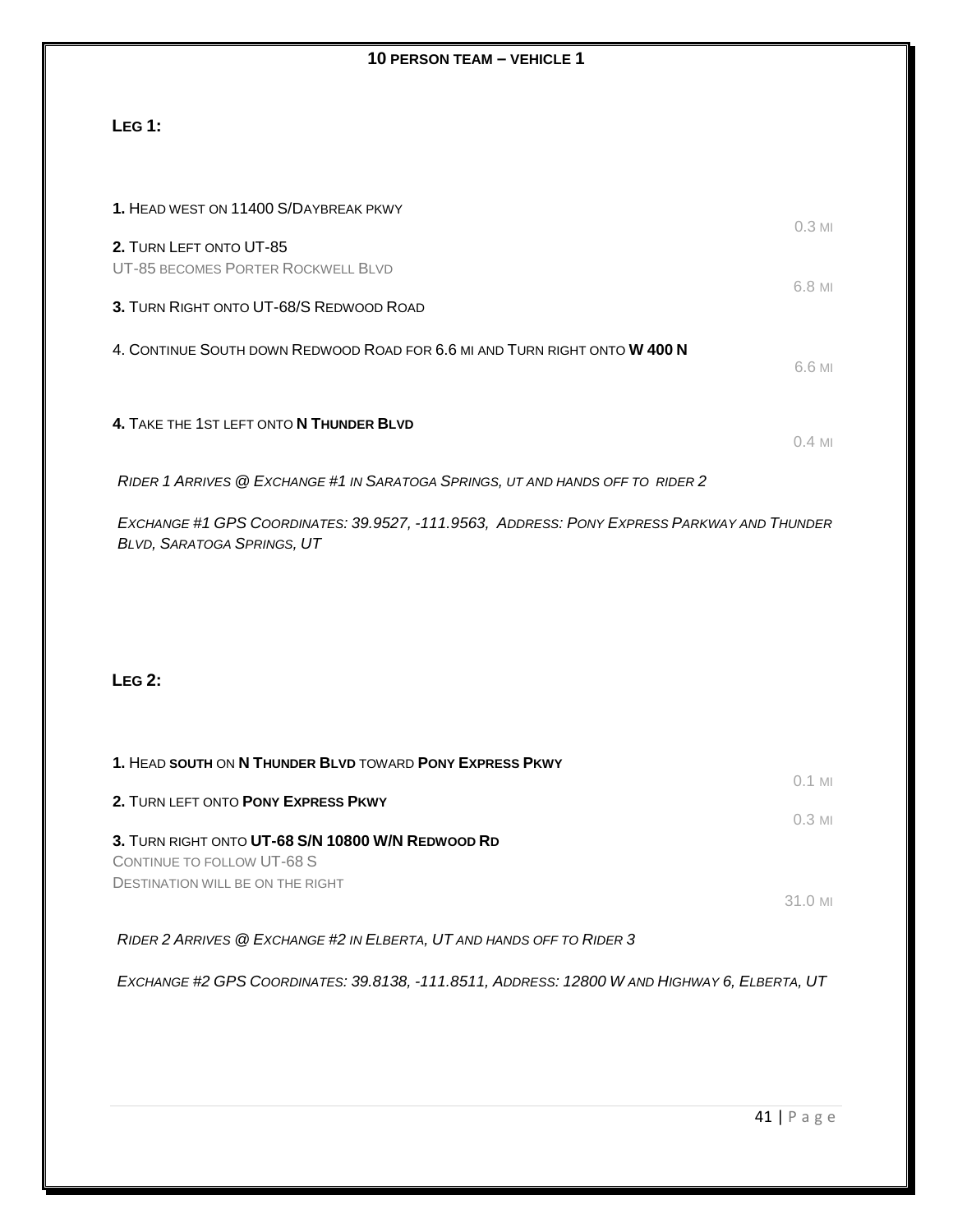## **LEG 3:**

| 1. HEAD SOUTH ON S 12800 W ST TOWARD W 15200 S                                                                | $3.1$ MI            |
|---------------------------------------------------------------------------------------------------------------|---------------------|
| 2. TURN LEFT ONTO W 17600 S                                                                                   |                     |
| 3. W 17600 S TURNS LEFT AND BECOMES GOSHEN SLANT RD/SANDHILL RD<br><b>CONTINUE TO FOLLOW SANDHILL RD</b>      | $1.2$ MI            |
| 4. TURN RIGHT AT TRIANGLE RANCH RD                                                                            | $1.7$ MI            |
| 5. TURN RIGHT ONTO GOSHEN CANYON RD<br>CONTINUE TO FOLLOW GOSHEN CANYON RD                                    | $1.2$ MI<br>8.0 MI  |
| 6. TURN RIGHT ONTO N MAIN ST/THE MONA RD<br><b>DESTINATION WILL BE ON THE RIGHT</b>                           | $0.1$ MI            |
| RIDER 3 ARRIVES @ EXCHANGE #3 IN MONA, UT AND HANDS OFF TO RIDER 4                                            |                     |
| EXCHANGE #3 GPS COORDINATES: 39.8138, -111.8511, ADDRESS: 100 S MAIN ST., MONA, UT                            |                     |
| LEG 4:                                                                                                        |                     |
| 1. HEAD SOUTH ON N MAIN ST/THE MONA RD TOWARD 00 NORTH-SOUTH ST/W CENTER ST<br>CONTINUE TO FOLLOW THE MONA RD |                     |
| 2. TURN RIGHT ONTO UT-28 S<br><b>DESTINATION WILL BE ON THE RIGHT</b>                                         | 5.2 MI<br>$12.8$ MI |
| RIDER 4 ARRIVES AT EXCHANGE #4 IN LEVAN, UT AND HANDS OFF TO RIDER 5                                          |                     |
| EXCHANGE #4 GPS COORDINATES: 39.5632, -111.8620, ADDRESS: HIGHWAY UT-28 AS YOU ENTER LEVAN,<br>UT             |                     |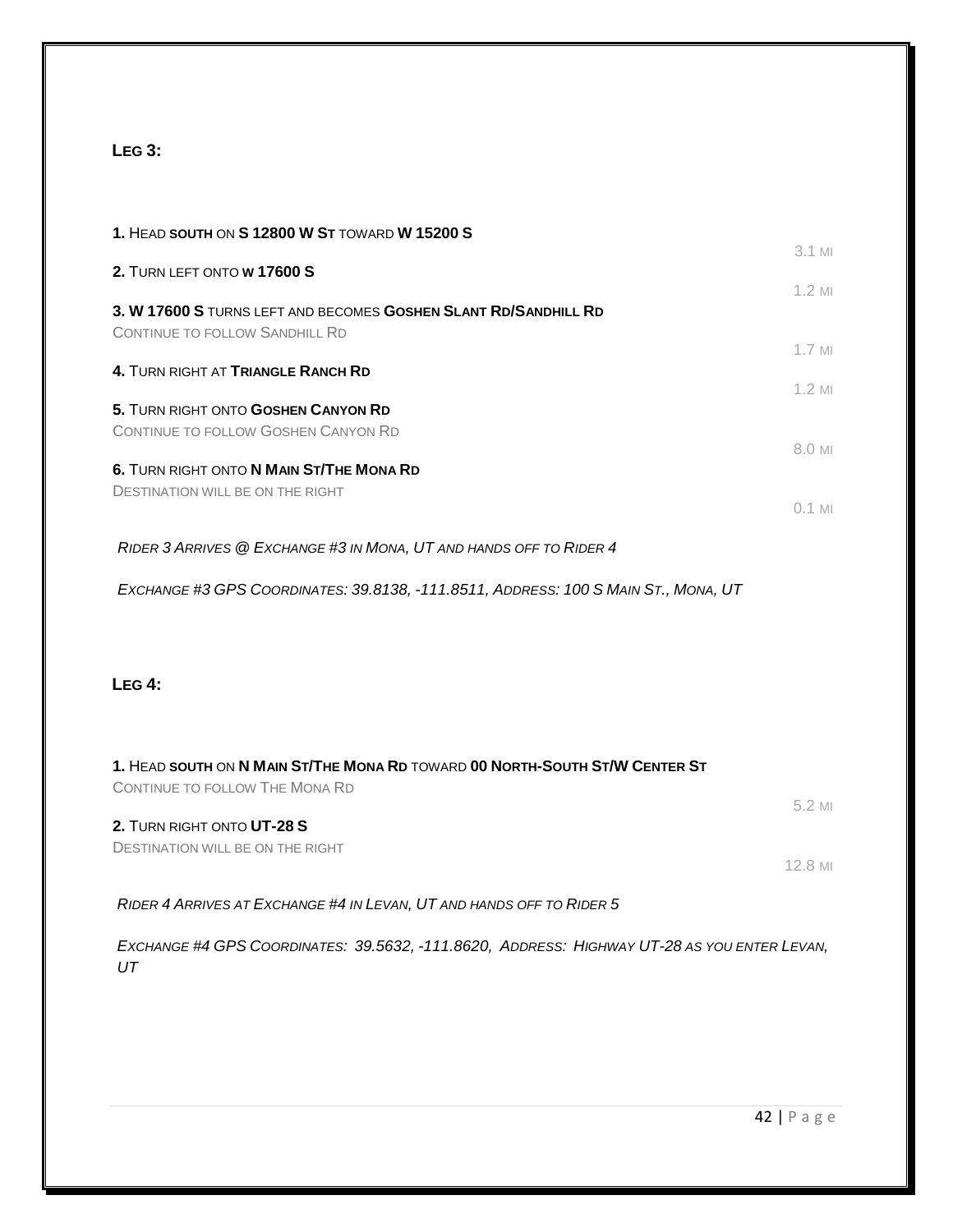## **LEG 5:**

| 1. HEAD SOUTH ON UT-28 S TOWARD E 3RD ST N                                                                                                                                                                                | $0.3$ MI |
|---------------------------------------------------------------------------------------------------------------------------------------------------------------------------------------------------------------------------|----------|
| 2. TURN LEFT ONTO UT-28 S/N MAIN ST<br>CONTINUE TO FOLLOW UT-28 S                                                                                                                                                         | 30.0 MI  |
| 3. CONTINUE ONTO N MAIN ST                                                                                                                                                                                                | 164 FT   |
| RIDER 5 ARRIVES @ EXCHANGE #5 IN GUNNISON, UT AND HANDS OFF TO RIDER 6 IN VEHICLE #2                                                                                                                                      |          |
| EXCHANGE #5 GPS COORDINATES: 39.1597, -111.8181, ADDRESS: 300 N. MAIN ST., GUNNISON, UT                                                                                                                                   |          |
| <b>DRIVING DIRECTIONS FROM MAJOR EXCHANGE #5 TO MAJOR EXCHANGE #10</b><br>(BASICALLY FOLLOWS COURSE BUT DOESN'T STOP AT EACH EXCHANGE):<br>VEHICLE 1 LOADS ALL RIDERS AND HEADS TO MAJOR<br>EXCHANGE #10 IN PANGUITCH, UT |          |
| 1. HEAD SOUTH ON US-89 S/N MAIN ST TOWARD W 200 N ST<br>CONTINUE TO FOLLOW US-89 S                                                                                                                                        |          |
| 2. TURN RIGHT TO MERGE ONTO <b>I-70 W/US-89 S</b> TOWARD RICHFIELD                                                                                                                                                        | 16.0 MI  |
| 3. TAKE EXIT 23 FOR US-89 N TOWARD PANGUITCH/KANAB                                                                                                                                                                        | 32.9 MI  |
| 4. MERGE ONTO US-89 S                                                                                                                                                                                                     | $0.8$ MI |
|                                                                                                                                                                                                                           | 60.0 MI  |
| VEHICLE #1 WAITS FOR RIDER 10 AND VEHICLE #2 TO ARRIVE (NOTE: RIDER 1 MAY HAVE TO START PRIOR TO RIDER 10<br>ARRIVING IF RACE OFFICIAL DICTATES DUE TO ELAPSED TIME).                                                     |          |

## **LEG 11:**

**1.** HEAD **SOUTH** ON **US-89 S** TOWARD **N MAIN ST** 0.9 MI **2.** CONTINUE ONTO **UT-143 N/S MAIN ST** CONTINUE TO FOLLOW UT-143 N 9.6 MI

43 | Page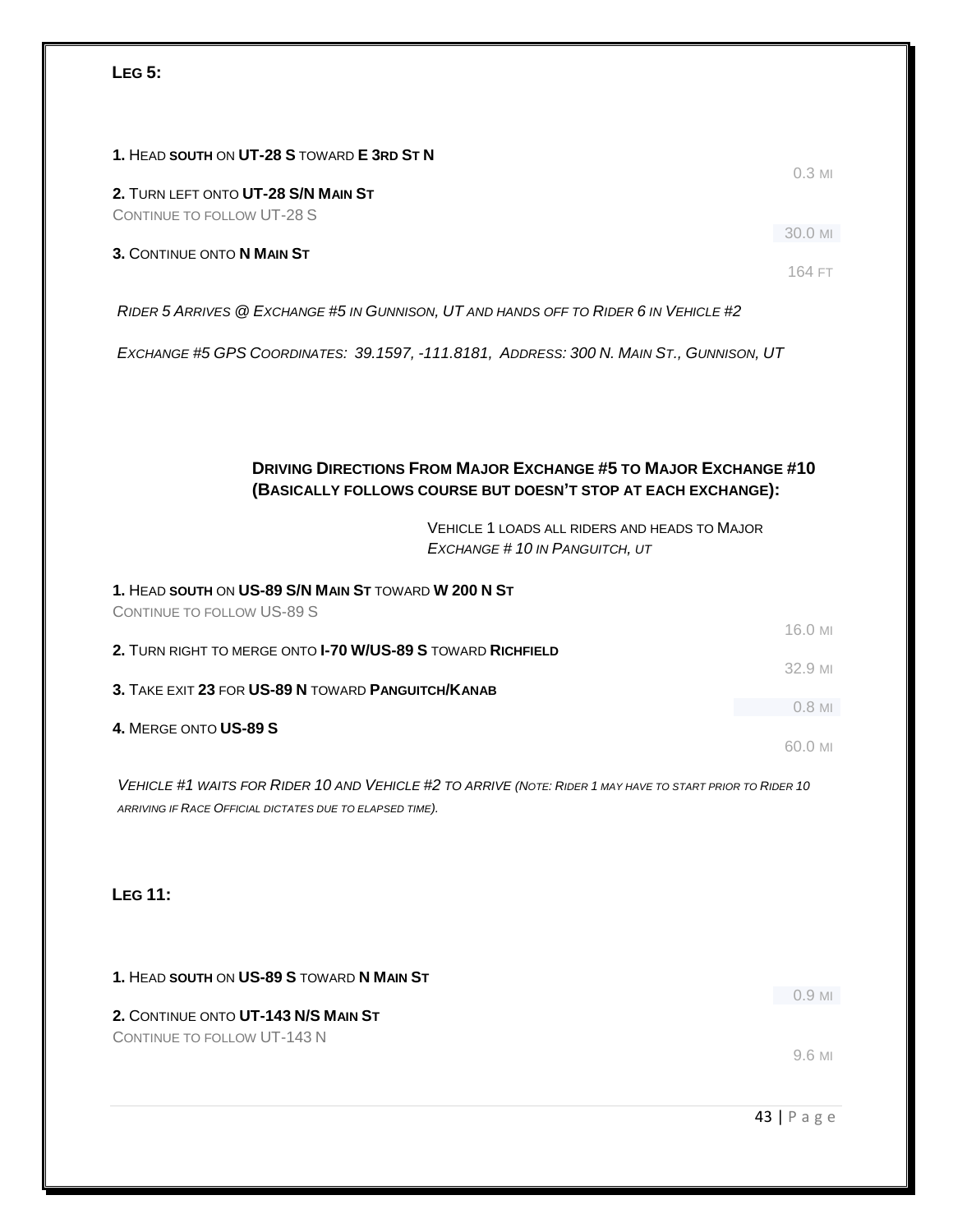*RIDER 1 ARRIVES AT EXCHANGE #11 ON THE WAY TO PANGUITCH LAKE, UT AND HANDS OFF TO RIDER 2*

*EXCHANGE #11 GPS COORDINATES: 37.7678, -112.5472, ADDRESS: BETWEEN PANGUITCH AND PANGUITCH LAKE ON HIGHWAY 143*

**LEG 12:**

#### **1.** HEAD **WEST** ON **UT-143 N** TOWARD **PANGUITCH LAKE RD**

10.2 MI

*RIDER 2 ARRIVES @ EXCHANGE #12 AND HANDS OFF TO RIDER 3*

*EXCHANGE #12 GPS COORDINATES: 37.6811, -112.6654, ADDRESS: JUST PAST PANGUITCH LAKE ON HIGHWAY 143*

#### **LEG 13 (START OF KING & QUEEN OF THE MOUNTAIN COMPETITION):**

*RIDER 2 (ALONG WITH ANY OTHER RIDERS PARTICIPATING IN THE KING & QUEEN OF THE MOUNTAIN COMPETITION) LEAVE EXCHANGE #12 – PASSING THROUGH THE SENSORS*

| 1. HEAD SOUTH ON UT-143 TOWARD BIRCH SPRINGS KNOWLL RD |                     |
|--------------------------------------------------------|---------------------|
|                                                        | $2.2$ MI            |
| 2. TURN LEFT TOWARD ASPEN MEADOWS DR.                  |                     |
|                                                        | 4.6 MI              |
| 3. TAKE THE 1ST LEFT TOWARD FOREST SRV RD              | $10.0 \,\mathrm{M}$ |

*RIDER 2 PASSES THROUGH EXCHANGE #13 – PLEASE ALSO YELL OUT TEAM NUMBER*

*EXCHANGE #13 GPS COORDINATES: 37.5186, -112.6457, ADDRESS: INTERSECTION OF HIGHWAY 14 AND MAMMOTH RD*

#### **LEG 14: (2ND HALF OF KING & QUEEN OF THE MOUNTAIN COMPETITIONS)**

*RIDER 2 PASSES THROUGH EXCHANGE #13 – PLEASE ALSO YELL OUT TEAM NUMBER*

**1.** TURN RIGHT ONTO **UT-14** AND HEAD **WEST**

13.3 MI

*RIDER 2 ARRIVES AT EXCHANGE #14 AND HANDS OFF TO RIDER 3. MUST PASS THROUGH SENSORS.*

*EXCHANGE #14 GPS COORDINATES: 37.5732, -112.8366, ADDRESS: NEAR THE INTERSECTION OF HIGHWAY 148 AND HIGHWAY 14*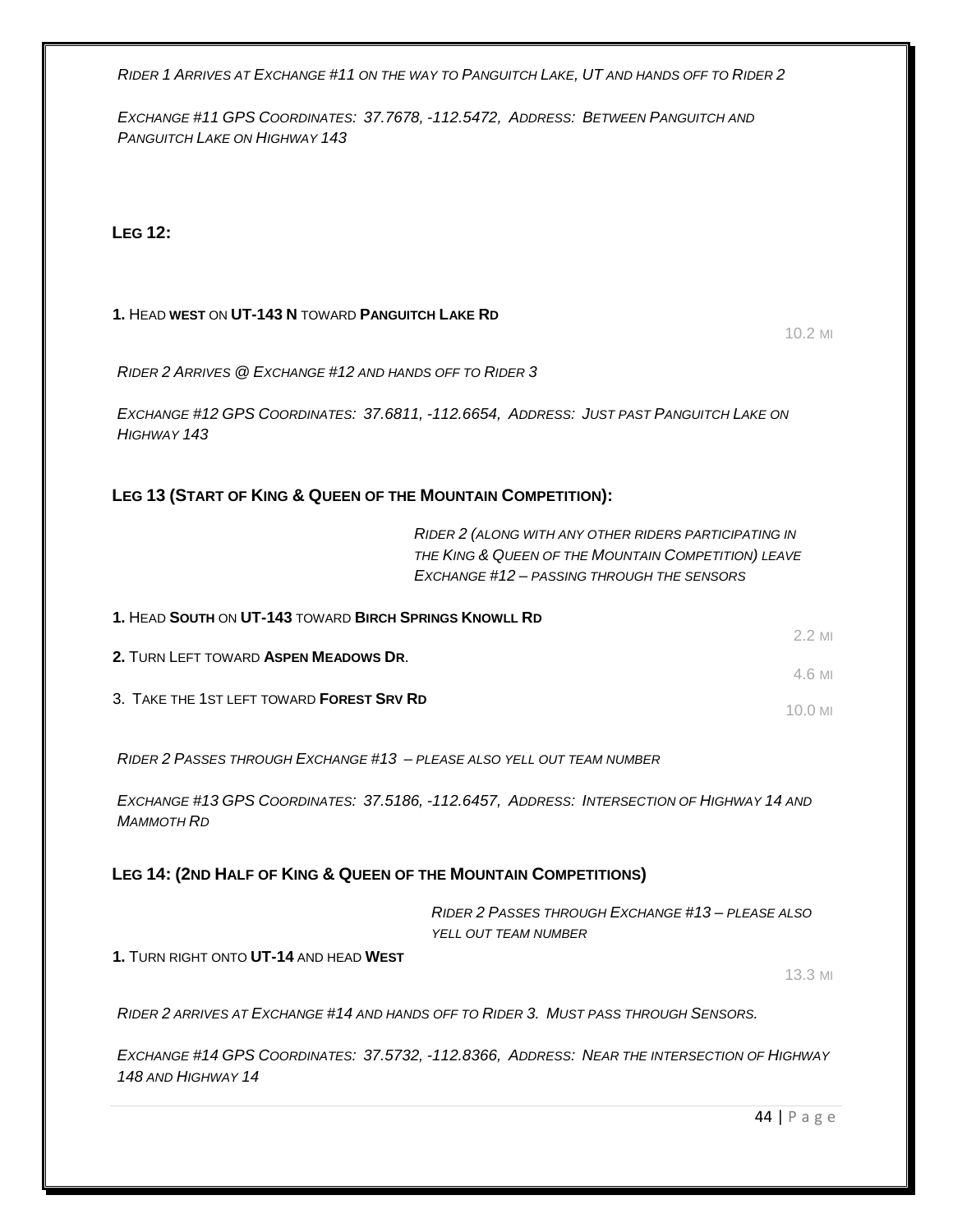### **LEG 15:**

| 1. HEAD SOUTHEAST ON UT-148 S TOWARD UT-14 E/CEDAR CANYON                | 387 FT               |
|--------------------------------------------------------------------------|----------------------|
| 2. TURN RIGHT ONTO UT-14 W/CEDAR CANYON<br>CONTINUE TO FOLLOW UT-14 W    |                      |
| 3. TURN RIGHT ONTO N 200 E                                               | $17.7$ MI            |
| 4. TAKE THE 2ND LEFT ONTO E 200 N                                        | $0.2$ MI<br>$0.1$ MI |
| RIDER 5 ARRIVES @ EXCHANGE 15 IN CEDAR CITY, UT AND HANDS OFF TO RIDER 6 |                      |

*EXCHANGE #15 GPS COORDINATES: 37.6810, -113.0607, ADDRESS:100 E. 200 N., CEDAR CITY, UT*

#### **DRIVING DIRECTIONS FROM MAJOR EXCHANGE #15 TO MAJOR EXCHANGE #20:**

*VEHICLE 1 LOADS UP RIDERS 1 – 5 AND DRIVES TO MAJOR EXCHANGE #20 IN SANTA CLARA, UT*

| 2. TURN LEFT TO MERGE ONTO <b>I-15 S</b><br>50.0 MI<br>3. TAKE EXIT 8 FOR ST GEORGE BLVD TOWARD STATE HWY 18/SANTA CLARA<br>$0.3$ MI<br>4. TURN RIGHT ONTO E ST GEORGE BLVD/ST. GEORGE BOULEVARD W<br>1.9 MI<br>5. TURN RIGHT ONTO N BLUFF ST<br><b>6. SLIGHT LEFT ONTO W SUNSET BLVD</b><br>$2.2$ MI<br><b>7. TURN RIGHT ONTO N CANYON VIEW DR</b><br>$0.3$ MI | 1. HEAD WEST ON E 200 N TOWARD N MAIN ST | $1.1$ MI |
|-----------------------------------------------------------------------------------------------------------------------------------------------------------------------------------------------------------------------------------------------------------------------------------------------------------------------------------------------------------------|------------------------------------------|----------|
|                                                                                                                                                                                                                                                                                                                                                                 |                                          |          |
|                                                                                                                                                                                                                                                                                                                                                                 |                                          |          |
|                                                                                                                                                                                                                                                                                                                                                                 |                                          |          |
|                                                                                                                                                                                                                                                                                                                                                                 |                                          |          |
|                                                                                                                                                                                                                                                                                                                                                                 |                                          | $1.1$ MI |
|                                                                                                                                                                                                                                                                                                                                                                 |                                          |          |
|                                                                                                                                                                                                                                                                                                                                                                 |                                          |          |

*VEHICLE 1 ARRIVES @ MAJOR EXCHANGE #20 IN SANTA CLARA, UT AND WAITS FOR RIDER 10 AND VEHICLE 2 TO ARRIVE*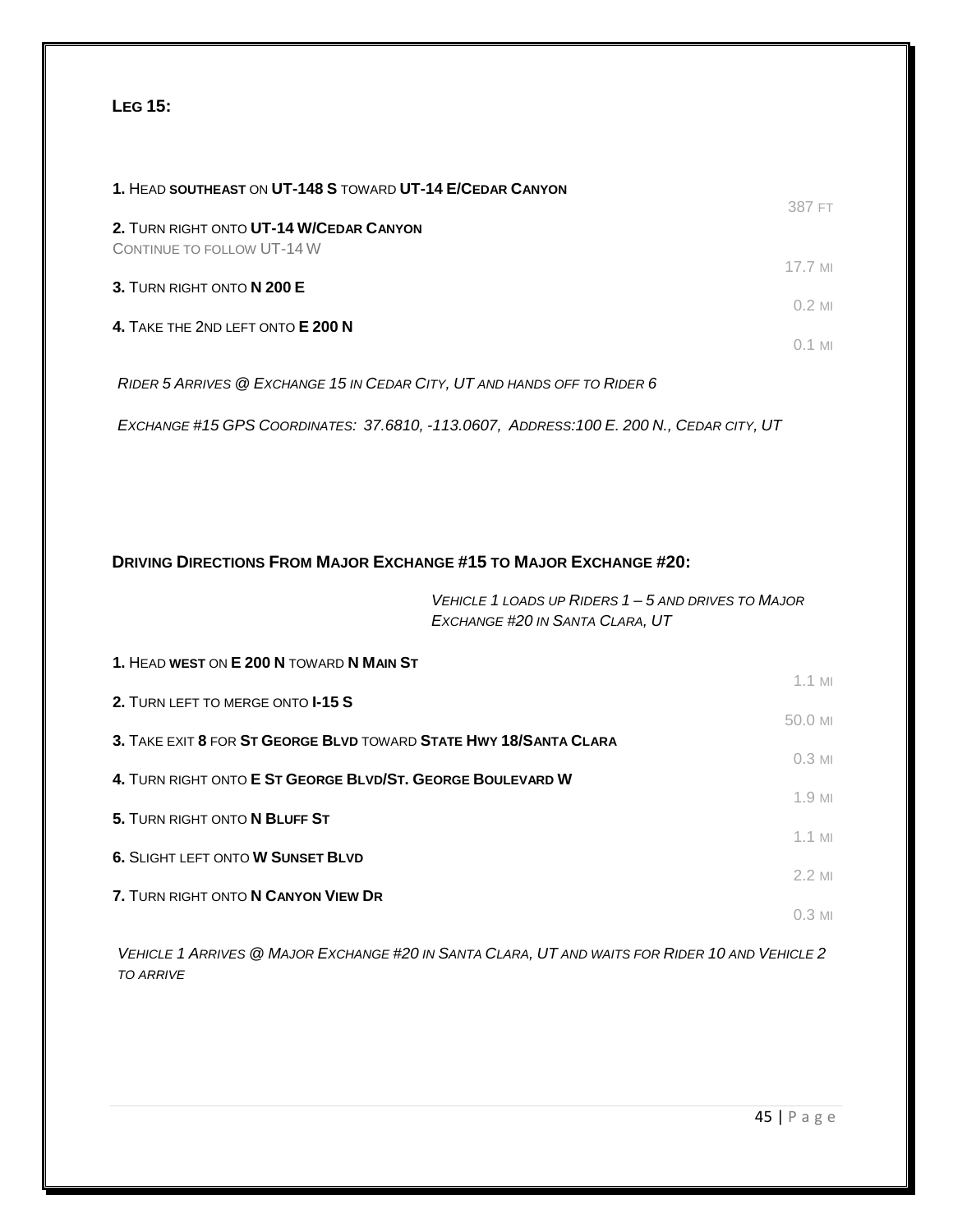#### **LEG 21**:

| 1. HEAD NORTHWEST ON N CANYON VIEW DR                                             |          |
|-----------------------------------------------------------------------------------|----------|
|                                                                                   | 236 FT   |
| 2. TAKE THE 1ST LEFT TO STAY ON N CANYON VIEW DR                                  | $0.1$ MI |
| 3. TURN LEFT ONTO SANTA CLARA PKWY                                                |          |
| 4. TURN LEFT TO STAY ON SANTA CLARA PKWY                                          | 256 FT   |
|                                                                                   | 381 FT   |
| 5. TURN RIGHT ONTO SANTA CLARA DR/W SUNSET BLVD                                   | $1.7$ MI |
| 6. CONTINUE ONTO E OLD US HWY 91                                                  |          |
| 7. CONTINUE ONTO W OLD HWY 91                                                     | $1.1$ MI |
|                                                                                   | 5.7 MI   |
| 8. SLIGHT LEFT TO STAY ON W OLD HWY 91<br><b>DESTINATION WILL BE ON THE RIGHT</b> |          |
|                                                                                   | $2.0$ MI |

*RIDER 1 ARRIVES AT EXCHANGE #21 JUST OUTSIDE OF SANTA CLARA, UT AND HANDS OFF TO RIDER 2*

*EXCHANGE #21 GPS COORDINATES: 37.1630, -113.7844, ADDRESS: ALONG OLD HIGHWAY 91 WEST OF SANTA CLARA*

#### **LEG 22:**

| 1. HEAD SOUTHWEST ON W OLD HWY 91       |         |
|-----------------------------------------|---------|
|                                         | 14.6 MI |
| 2. CONTINUE ONTO CO HWY 91              |         |
| ENTERING ARIZONA                        |         |
| <b>DESTINATION WILL BE ON THE RIGHT</b> |         |
|                                         | 22M     |

*RIDER 2 ARRIVES AT EXCHANGE #22 JUST ACROSS THE UT/AZ BORDER AND HANDS OFF TO RIDER 3*

*EXCHANGE #22 GPS COORDINATES: 36.9672, -113.9214, ADDRESS: NEAR THE UT/AZ BORDER ON HIGHWAY 91*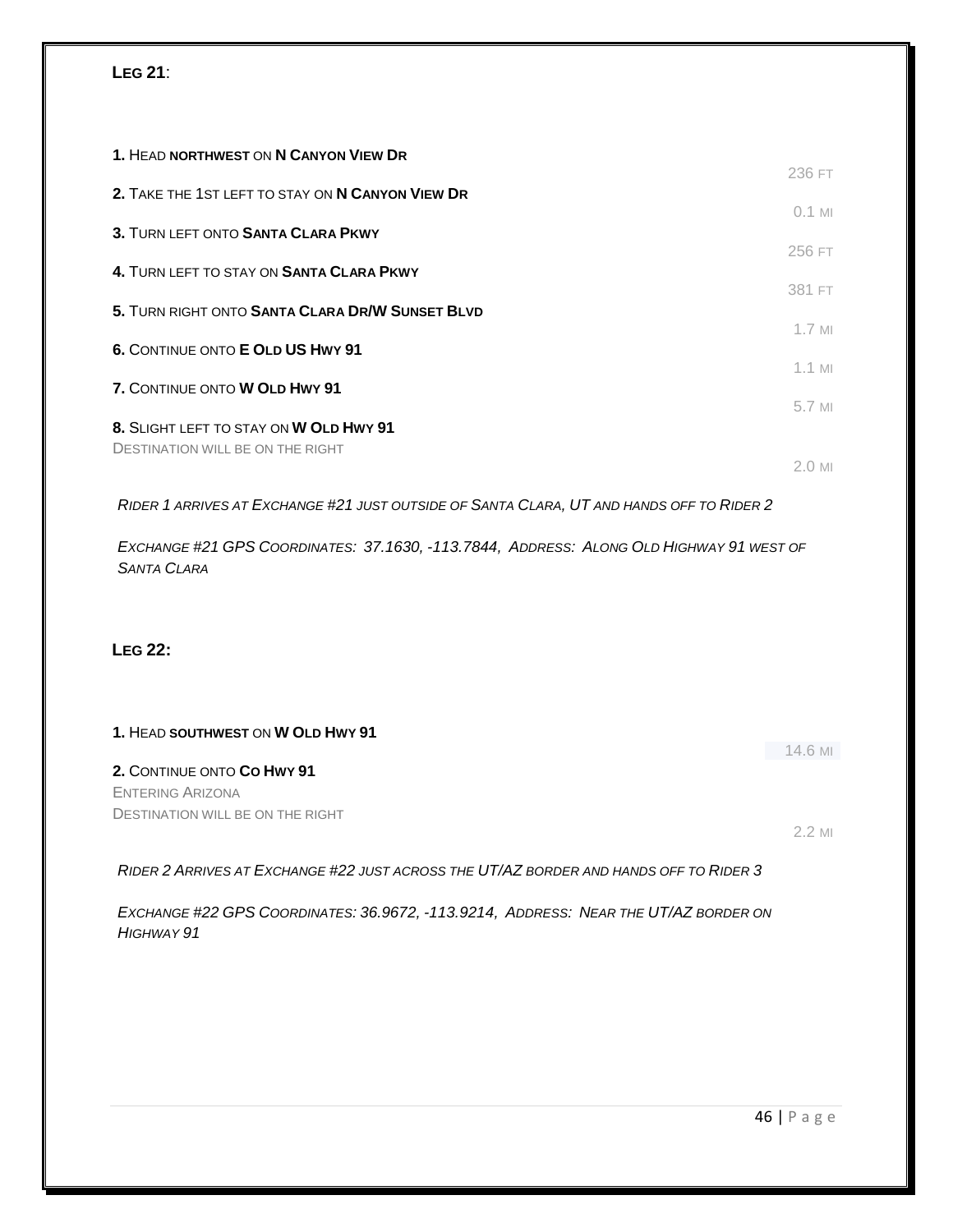#### **LEG 23:**

| 1. HEAD SOUTH ON CO HWY 91                           | 5.4 MI   |
|------------------------------------------------------|----------|
| 2. CONTINUE ONTO COUNTY 91<br><b>ENTERING NEVADA</b> |          |
| 3. CONTINUE ONTO HILLSIDE DR                         | 9.3 MI   |
|                                                      | $0.6$ MI |

*RIDER 3 ARRIVES AT EXCHANGE #22 IN MESQUITE, NV AT PIONEER PARK AND EXCHANGES WITH RIDER 4*

*EXCHANGE #23 GPS COORDINATES: 36.8119, -114.0600, ADDRESS: PIONEER PARK ON HILLSIDE DRIVE IN MESQUITE, NV*

#### **LEG 24:**

| $0.3$ MI |
|----------|
| $0.4$ MI |
|          |
| $1.6$ MI |
| 12 2 MI  |
|          |

*RIDER 4 ARRIVES AT EXCHANGE #24 NEAR THE I-15 ONRAMP SOUTH OF MESQUITE AND HANDS OFF TO RIDER 5*

*EXCHANGE #24 GPS COORDINATES: 36.7707, -114.2344, ADDRESS: EXIT 112 ON INTERSTATE 15 JUST SOUTH OF MESQUITE, NV*

#### **LEG 25:**

| 1. HEAD NORTH ON RIVERSIDE RD                       | 279 FT   |
|-----------------------------------------------------|----------|
| 2. TAKE THE RAMP ONTO <b>I-15 S</b>                 | 18.1 MI  |
| 3. TAKE EXIT 93 TOWARD NV-169 S/N MOAPA VALLEY BLVD | $0.4$ MI |
| 4. TURN LEFT ONTO NV-169 S/N MOAPA VALLEY BLVD      |          |
|                                                     | 5.6 MI   |

*RIDER 5 ARRIVES AT EXCHANGE #25 AT BOWLER PARK IN MOAPA VALLEY, NV AND HANDS OFF TO RIDER 6*

*EXCHANGE #25 GPS COORDINATES: 36.6003, -114.4841, ADDRESS: RAWSON & MOAPA VALLEY BLVD, LOGANDALE, NV*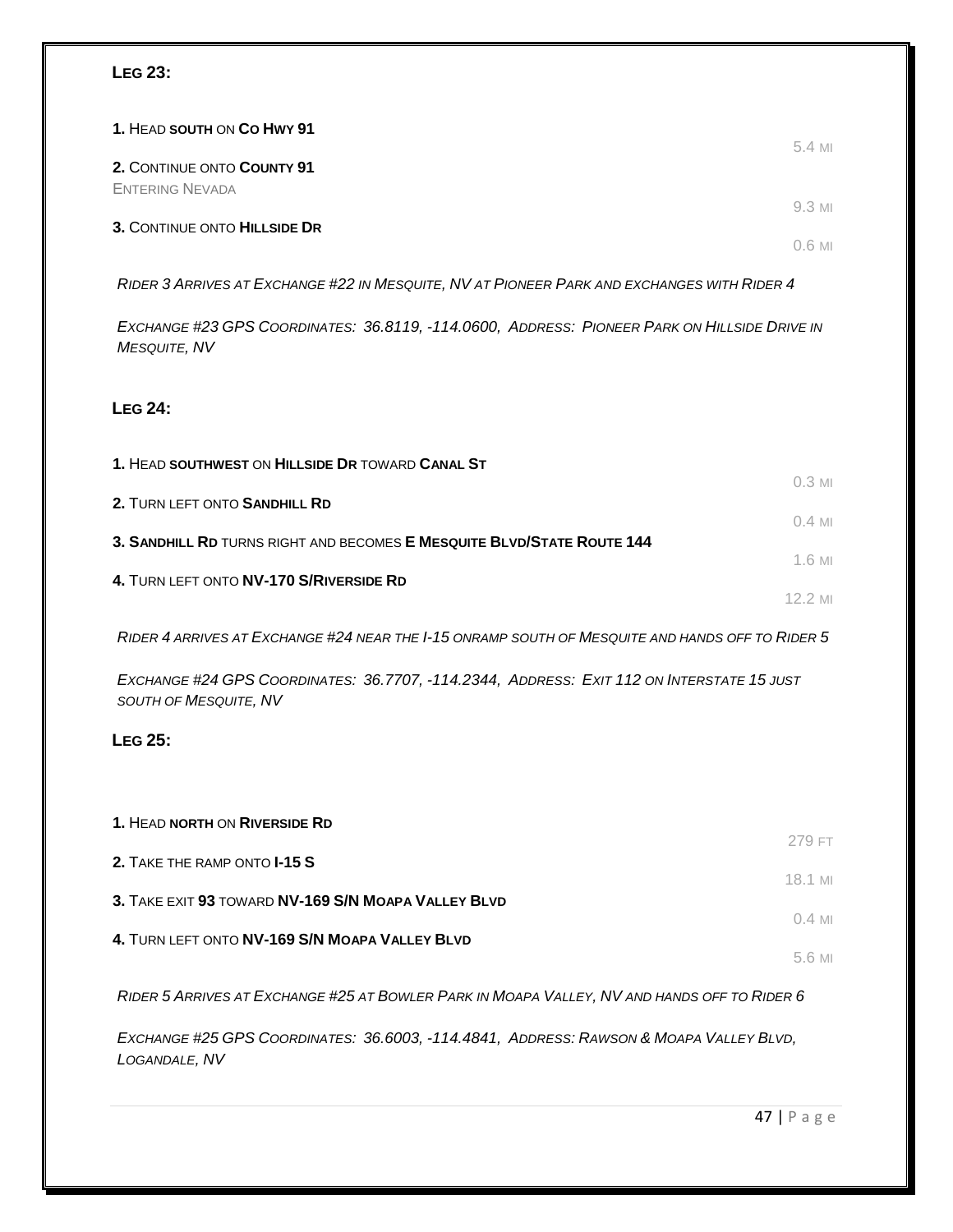#### **DRIVING DIRECTIONS FROM MAJOR EXCHANGE #25 TO FINISH LINE @ LAKE LAS VEGAS:**

*VEHICLE 1 LOADS UP RIDERS 1 -5 AND RETURNS TO I-15 TO HEAD SOUTH TO THE FINISH LINE AT LAKE LAS VEGAS*

| 1. HEAD NORTH ON NV-169 N/N MOAPA VALLEY BLVD TOWARD WHIPPLE TRAIL           |          |
|------------------------------------------------------------------------------|----------|
| 2. TURN LEFT TO MERGE ONTO <b>I-15 S</b>                                     | 5.7 MI   |
| 3. TAKE EXIT 42 FOR U.S. 93 S/U.S. 95 S/INTERSTATE 515 S TOWARD PHOENIX      | 50.3 MI  |
| 4. MERGE ONTO <b>I-515 S/US-93 S/US-95 S</b>                                 | $1.3$ MI |
|                                                                              | 13.1 MI  |
| 5. TAKE EXIT 61B TO MERGE ONTO <b>I-215 E/NV-564 E</b> TOWARD LAKE MEAD PKWY | $1.3$ MI |
| <b>6. CONTINUE ONTO NV-564 E/W LAKE MEAD DR</b>                              | 6.5 MI   |
| 7. TURN LEFT ONTO LAKE LAS VEGAS PKWY                                        |          |
| 8. AT THE TRAFFIC CIRCLE, CONTINUE STRAIGHT TO STAY ON LAKE LAS VEGAS PKWY   | $1.3$ MI |
| 9. AT THE TRAFFIC CIRCLE TAKE 1ST RIGHT ONTO MONTELAGO BLVD                  | $0.2$ MI |
|                                                                              | $0.9$ MI |
| <b>10. TURN RIGHT INTO THE WESTIN RESORT</b>                                 | 351 FT   |
| <b>11. TURN LEFT INTO FINISH LINE</b>                                        | 100 FT   |

*VEHICLE 1 ARRIVES AT THE FINISH LINE TO WAIT FOR RIDER 10 AND THE REST OF THEIR TEAM. THE FINISH LINE WILL BE INSIDE THE WESTIN RESORT PARKING LOT AT LAKE LAS VEGAS.*

FINISH LINE GPS COORDINATES: 36.1136, -114.9238, ADDRESS: THE WESTIN RESORT AT LAKE LAS VEGAS, NV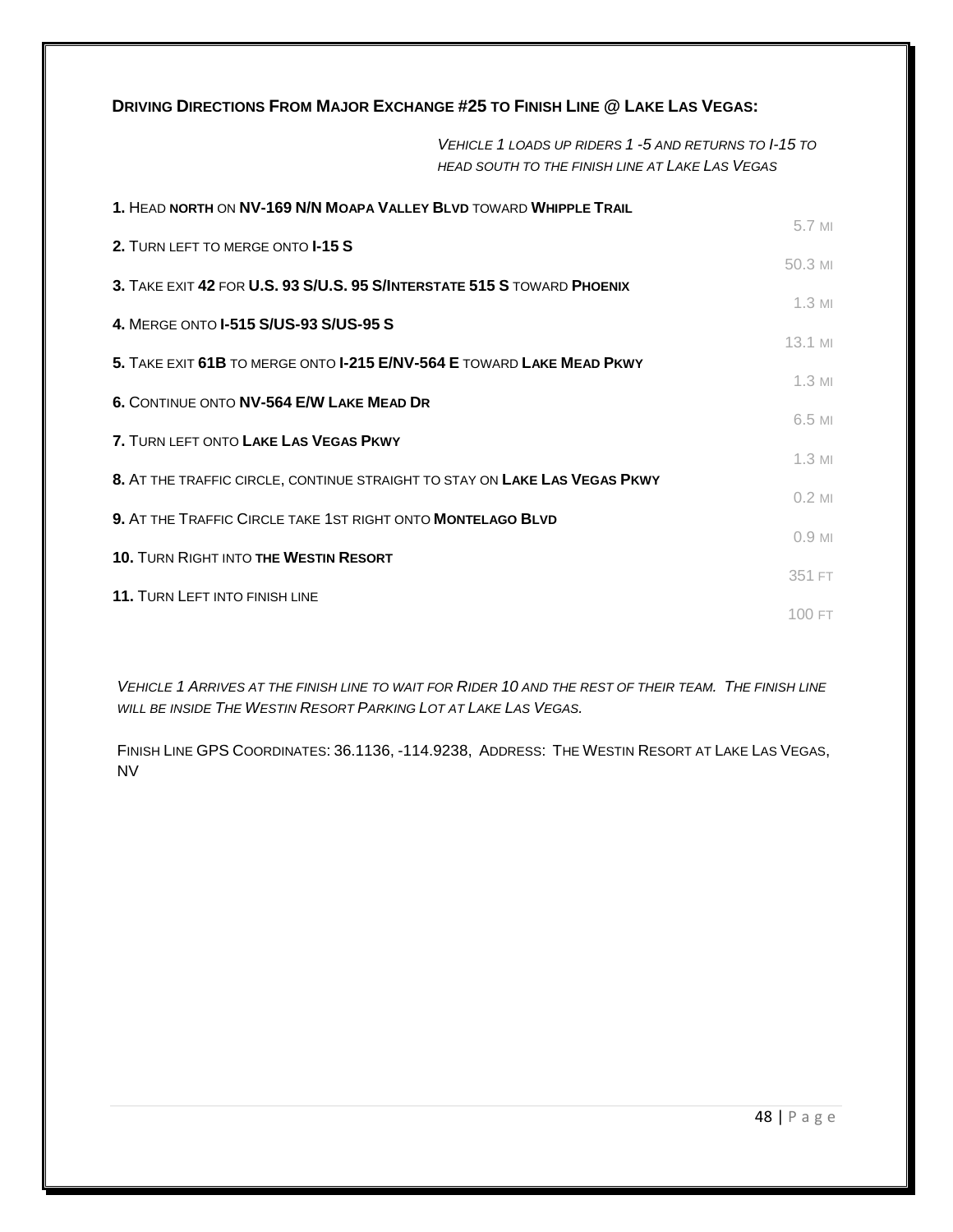| <b>10 PERSON TEAM - VEHICLE 2</b>                                                                          |          |
|------------------------------------------------------------------------------------------------------------|----------|
| <b>DRIVING DIRECTIONS FROM STARTING POINT TO MAJOR EXCHANGE #5:</b>                                        |          |
| <b>VEHICLE #2 WILL LEAVE FROM STARTING LINE AND DRIVE</b><br>DIRECTLY TO MAJOR EXCHANGE #5 IN GUNNISON, UT |          |
| 1. HEAD EAST ON W 11000 S/PARK RD TOWARD S 1700 W/S 17TH W/S REDWOOD RD                                    | 203 FT   |
| 2. TAKE THE 1ST RIGHT ONTO UT-68 S/S 1700 W/S 17TH W/S REDWOOD RD                                          | $2.0$ MI |
| 3. TURN LEFT ONTO UT-71 N/W 12600 S<br>CONTINUE TO FOLLOW UT-71 N                                          |          |
| 4. MERGE ONTO I-15 S VIA THE RAMP TO PROVO                                                                 | 2.4 MI   |
| 5. TAKE EXIT 222 (2ND NEPHI EXIT) FOR UT-28 TOWARD S MAIN ST                                               | 68.1 MI  |
| 6. TURN LEFT ONTO UT-28 S/S MAIN ST<br>CONTINUE TO FOLLOW UT-28 S                                          | $0.5$ MI |
| 7. TURN LEFT ONTO UT-28 S/N MAIN ST (IN LEVAN)<br>CONTINUE TO FOLLOW UT-28 S                               | 8.9 MI   |
| 8. CONTINUE ONTO N MAIN ST                                                                                 | 30.0 MI  |
| RIDER 6 WILL WAIT FOR THE HAND OFF FROM RIDER 5                                                            | 164 FT   |
| LEG 6:                                                                                                     |          |
| 1. HEAD SOUTH ON US-89 S/N MAIN ST TOWARD W 200 N ST<br>CONTINUE TO FOLLOW US-89 S                         |          |
| 2. TURN RIGHT ONTO W MAIN ST                                                                               | 14.4 MI  |
| 3. SLIGHT LEFT ONTO UT-24 E                                                                                | $0.7$ MI |
| 4. SLIGHT RIGHT ONTO E CENTER ST                                                                           | 3.7 MI   |
|                                                                                                            | $0.5$ MI |
| RIDER 6 WILL HAND OFF TO RIDER 7 AT EXCHANGE #6 IN AURORA, UT                                              |          |

*EXCHANGE #6 GPS COORDINATES: 38.9209, -111.9327, ADDRESS: 150 E. CENTER ST., AURORA, UT*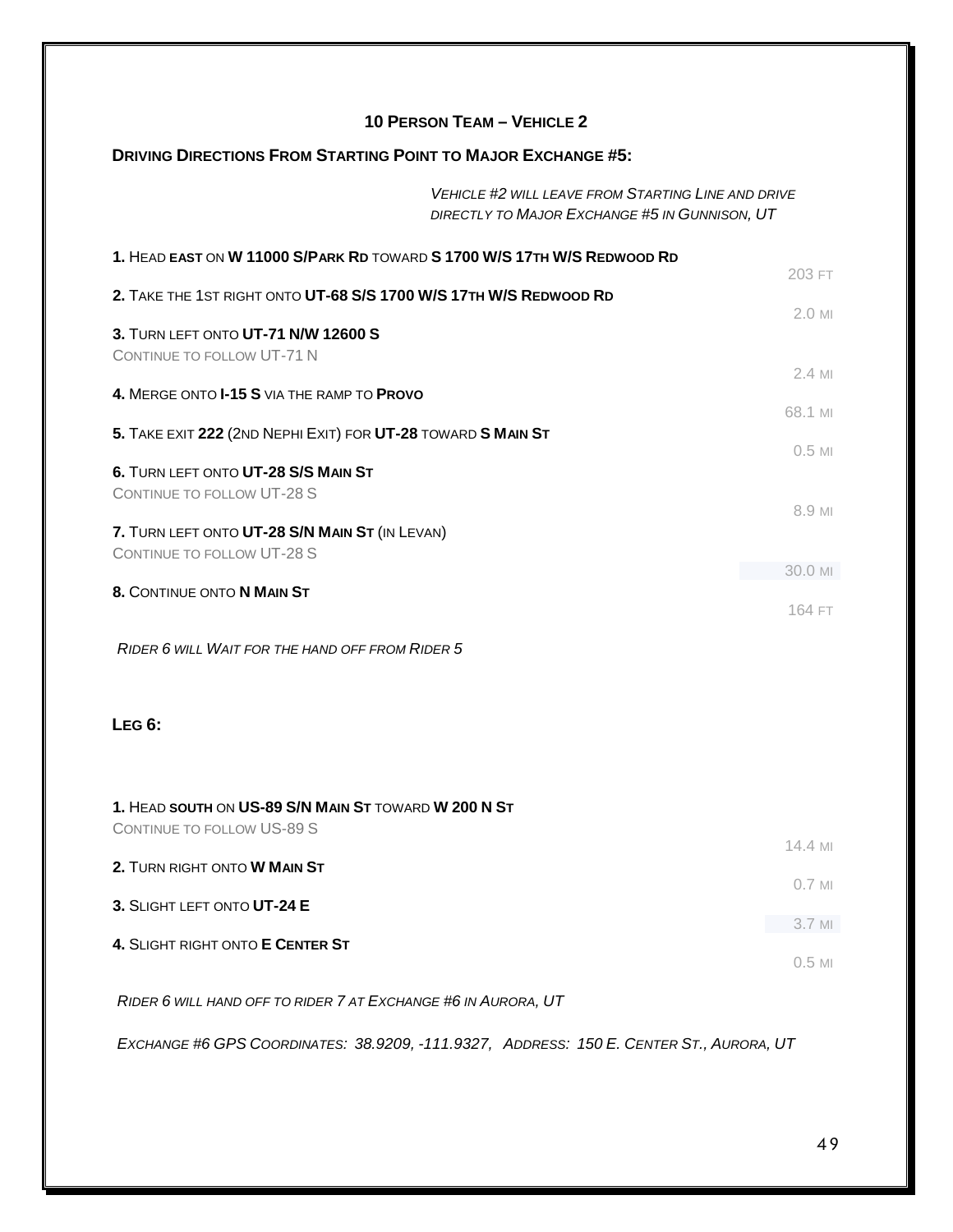#### **LEG 7:**

| 1. HEAD WEST ON E CENTER ST TOWARD N 100 E                                       |                          |
|----------------------------------------------------------------------------------|--------------------------|
| 2. TAKE THE 1ST LEFT ONTO UT-260 S/S MAIN ST                                     | $0.1$ MI                 |
| 3. TURN RIGHT ONTO UT-24 E                                                       | $1.4$ MI                 |
| 4. CONTINUE ONTO UT-118 S                                                        | $2.8$ MI                 |
| <b>DESTINATION WILL BE ON THE RIGHT</b>                                          | $9.4 \text{ }\mathrm{M}$ |
| RIDER 7 WILL ARRIVE AT EXCHANGE #7 IN RICHFIELD, UT AND WILL HAND OFF TO RIDER 8 |                          |

*EXCHANGE #7 GPS COORDINATES: 38.7723, -112.0832, ADDRESS: 100 E. 300 N., RICHFIELD, UT*

#### **LEG 8:**

| 1. HEAD WEST ON E 300 N TOWARD N MAIN ST                                    | 459 FT   |
|-----------------------------------------------------------------------------|----------|
| 2. TAKE THE 1ST LEFT ONTO UT-118 S/N MAIN ST<br>CONTINUE TO FOLLOW UT-118 S |          |
| 3. CONTINUE ONTO UT-258 W                                                   | 6.2 MI   |
|                                                                             | $1.8$ MI |
| 4. TURN LEFT ONTO S 300 W                                                   | 384 FT   |
| 5. CONTINUE ONTO SEVIER HWY                                                 | 5.3 MI   |
| <b>6. CONTINUE ONTO N STATE ST</b>                                          |          |
| <b>7. CONTINUE ONTO SEVIER HWY</b>                                          | 1.0 MI   |
| 8. TURN LEFT ONTO US-89 S                                                   | $3.0$ MI |
| <b>DESTINATION WILL BE ON THE RIGHT</b>                                     |          |
|                                                                             | 7.5 MI   |

*RIDER 8 WILL ARRIVE AT EXCHANGE #8 IN RICHFIELD, UT AND HAND OFF TO RIDER 9*

*EXCHANGE #8 GPS COORDINATES: 38.5037, -112.2585, ADDRESS: HIGHWAY 89 JUST PAST BIG ROCK CANDY MOUNTAIN*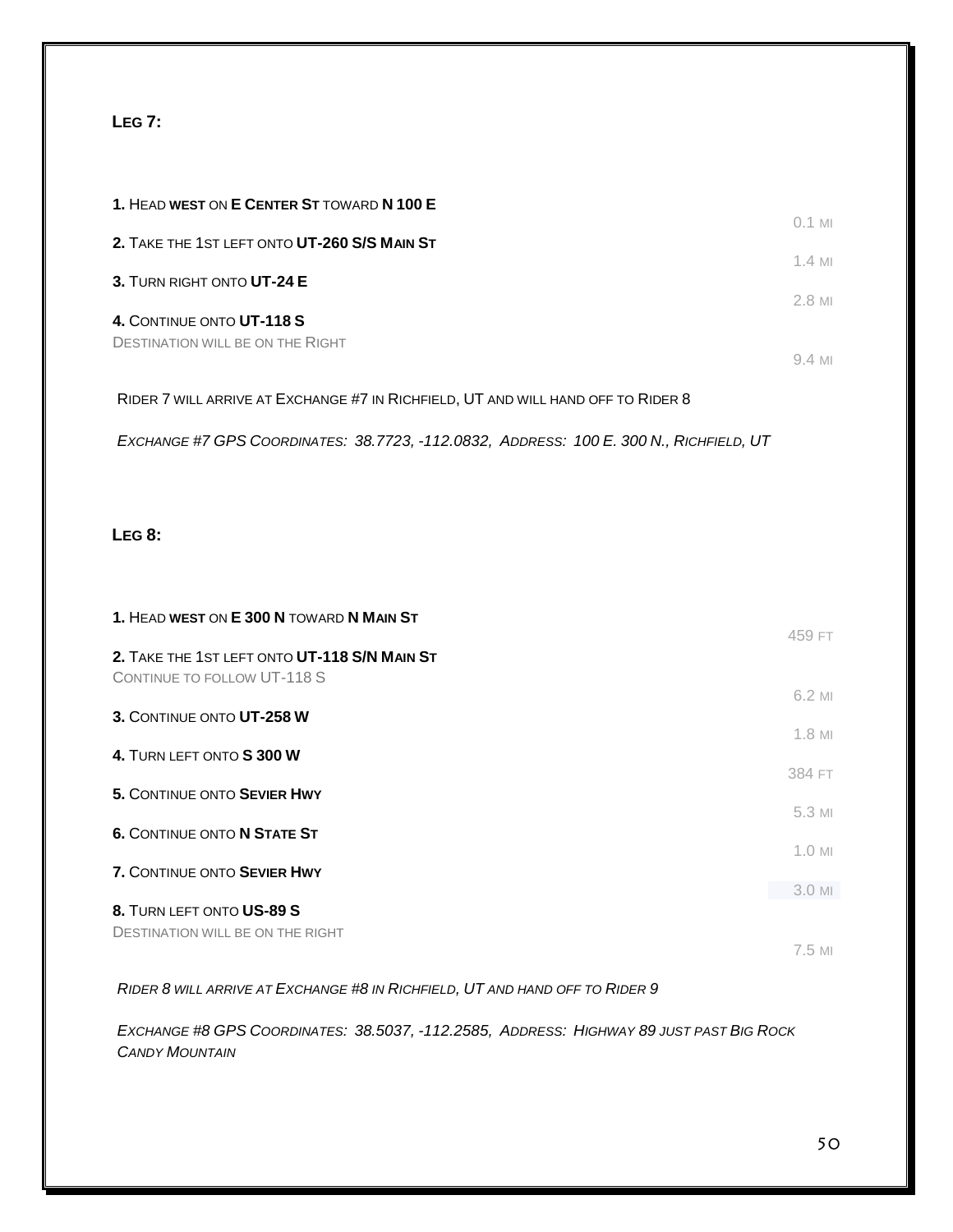## **LEG 9:**

| 1. HEAD SOUTH ON US-89 S TOWARD W DEER CREEK RD                             |                                                                                                                                        | 19.0 MI            |
|-----------------------------------------------------------------------------|----------------------------------------------------------------------------------------------------------------------------------------|--------------------|
| 2. TURN RIGHT ONTO 100 N ST (IN JUNCTION, UT)                               |                                                                                                                                        | $0.2$ MI           |
| RIDER 9 WILL ARRIVE AT EXCHANGE #9 IN JUNCTION, UT AND HAND OFF TO RIDER 10 |                                                                                                                                        |                    |
|                                                                             | EXCHANGE #9 GPS COORDINATES: 38.2369, -112.2246, ADDRESS: 100 N. 200 W., JUNCTION, UT                                                  |                    |
|                                                                             |                                                                                                                                        |                    |
| <b>LEG 10:</b>                                                              |                                                                                                                                        |                    |
|                                                                             |                                                                                                                                        |                    |
| ROAD UNTIL YOU ARRIVE AT US-89 S/S MAIN ST)                                 | 1. HEAD SOUTH ON N 200 W ST TOWARD W CENTER ST (ROAD HAS A LEFT TURN ELBOW - FOLLOW                                                    |                    |
| 2. TURN RIGHT ONTO US-89 S/S MAIN ST                                        |                                                                                                                                        | $0.5$ MI           |
| <b>CONTINUE TO FOLLOW US-89 S</b>                                           |                                                                                                                                        | 32.2 MI            |
| WILL BE WAITING)                                                            | RIDER 10 WILL ARRIVE AT EXCHANGE #10 IN PANGUITCH AND HAND OFF TO RIDER 1 (FROM VEHICLE 1 THAT                                         |                    |
| PANGUITCH, UT                                                               | EXCHANGE #10 GPS COORDINATES: 37.8343, -112.4374, ADDRESS: HIGHWAY 89 AS YOU ENTER                                                     |                    |
|                                                                             |                                                                                                                                        |                    |
|                                                                             |                                                                                                                                        |                    |
| MAY NOT FOLLOW THE COURSE OVER CEDAR BREAKS):                               | <b>VEHICLE DRIVING DIRECTIONS FROM MAJOR EXCHANGE #10 TO MAJOR EXCHANGE #15 (VEHICLE 2</b>                                             |                    |
|                                                                             | ANYONE WANTING TO COMPETE IN THE KING & QUEEN OF<br>THE MOUNTAIN COMPETITION WILL NEED TO RIDE UP THE<br><b>MOUNTAIN IN VEHICLE #1</b> |                    |
| 1. HEAD NORTH ON US-89 N TOWARD 1200 N                                      |                                                                                                                                        |                    |
| 2. TURN LEFT ONTO UT-20 W                                                   |                                                                                                                                        | 9.2 MI             |
| 3. TURN LEFT TO MERGE ONTO I-15 S                                           |                                                                                                                                        | 20.5 MI<br>35.8 MI |
| 4. TAKE EXIT 59 FOR UT-56 TOWARD CEDAR CITY                                 |                                                                                                                                        |                    |
|                                                                             |                                                                                                                                        |                    |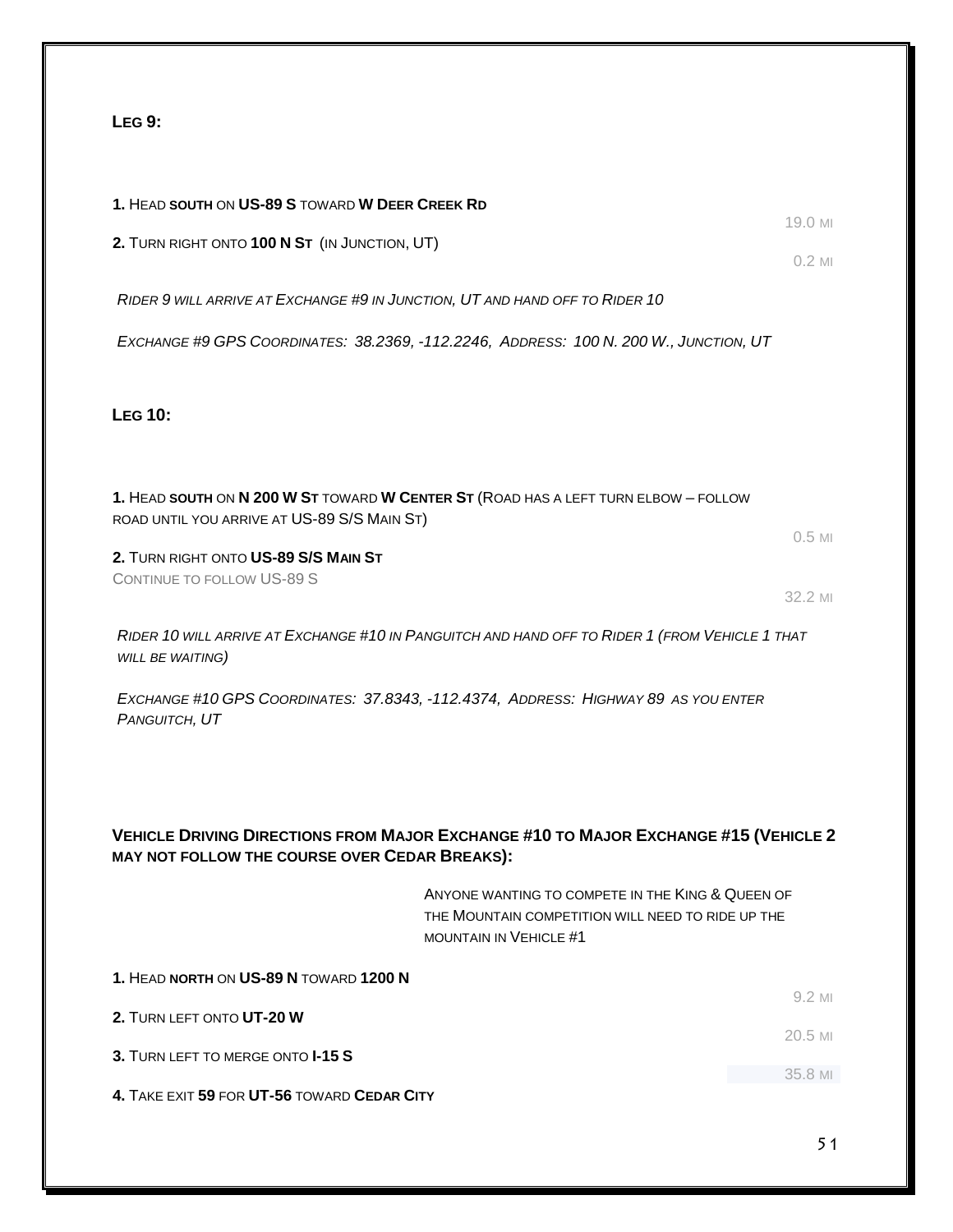| 5. TURN RIGHT ONTO UT-56 E/W 200 N<br>CONTINUE TO FOLLOW W 200 N                                                         | $0.2$ MI            |
|--------------------------------------------------------------------------------------------------------------------------|---------------------|
| MAJOR EXCHANGE #15 WILL BE AT THE PARK ON 200 N                                                                          | $1.1$ MI            |
| EXCHANGE #15 GPS COORDINATES: 37.6810, -113.0607, ADDRESS:100 E. 200 N., CEDAR CITY, UT                                  |                     |
| <b>LEG 16:</b>                                                                                                           |                     |
| 1. HEAD WEST ON E 200 N TOWARD N MAIN ST                                                                                 |                     |
| 2. CONTINUE ONTO UT-56 W<br><b>DESTINATION WILL BE ON THE RIGHT</b>                                                      | $1.7$ MI<br>17.5 MI |
| RIDER 6 WILL ARRIVE AT EXCHANGE #16 AND HAND OFF TO RIDER 7                                                              |                     |
| EXCHANGE #16 GPS COORDINATES: 37.6113, -113.3838, ADDRESS: BETWEEN CEDAR CITY AND BERYL<br><b>JUNCTION ON HIGHWAY 56</b> |                     |
| <b>LEG 17:</b>                                                                                                           |                     |
| 1. HEAD WEST ON UT-56 W TOWARD IRON TOWN RD                                                                              | $17.2$ MI           |
| RIDER 7 WILL ARRIVE AT EXCHANGE #17 AND HAND OFF TO RIDER 8                                                              |                     |
| EXCHANGE #17 GPS COORDINATES: 37.7093, -113.6563, ADDRESS: BERYL JUNCTION (HIGHWAY 18 AND<br>HIGHWAY 56).                |                     |
| <b>LEG 18:</b>                                                                                                           |                     |
| 1. HEAD SOUTH ON UT-18 S                                                                                                 | 10.7 MI             |
| RIDER 8 ARRIVES AT EXCHANGE #18 IN ENTERPRISE, UT AND HANDS OFF TO RIDER 9                                               |                     |
|                                                                                                                          |                     |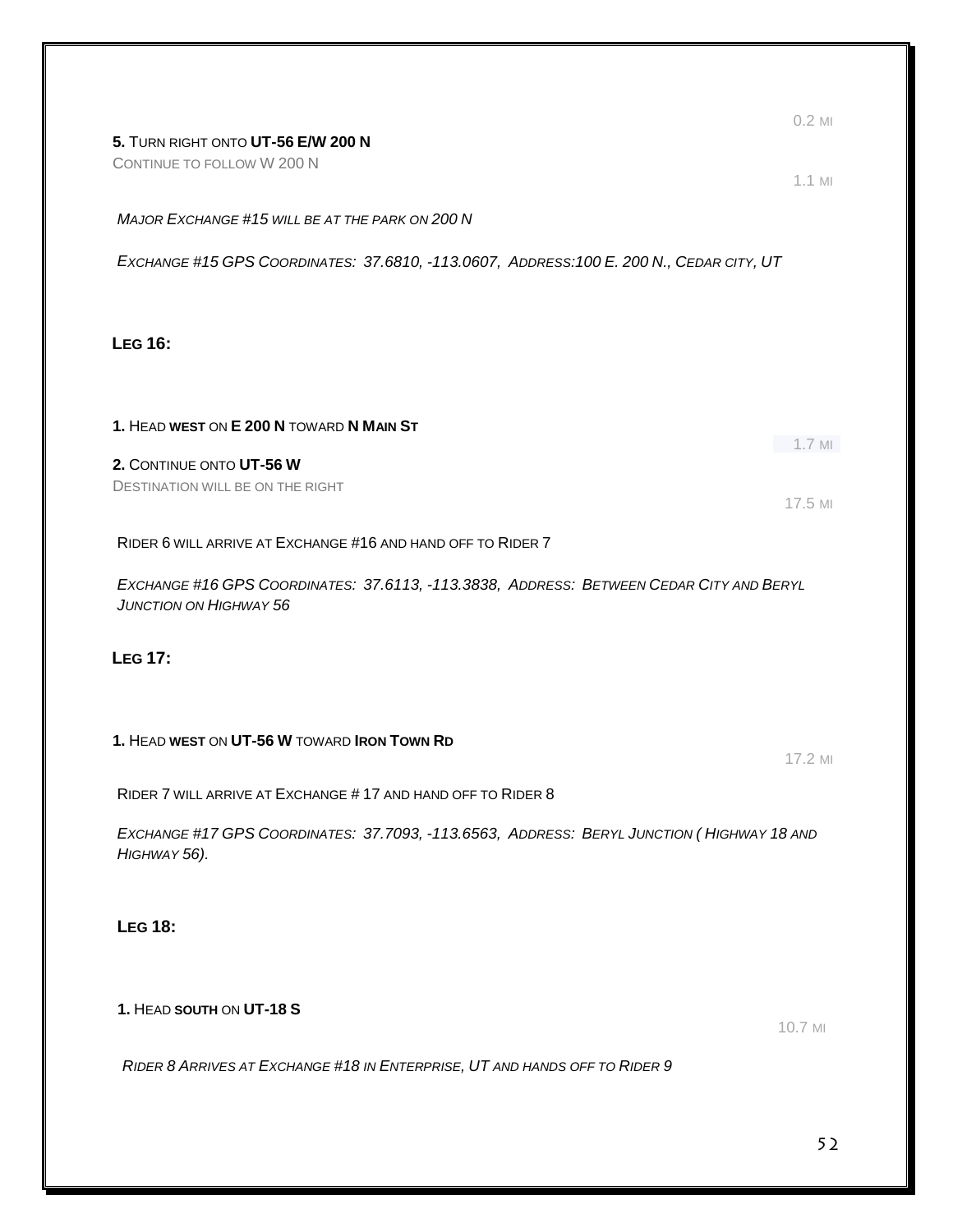*EXCHANGE #18 GPS COORDINATES: 37.5734, -113.7046, ADDRESS: ENTERPRISE, UT (INTERSECTION OF HIGHWAY 18 AND HIGHWAY 219)*

#### **LEG 19:**

## **1.** HEAD **SOUTH** ON **UT-18 S** 13.2 MI *RIDER 9 ARRIVES AT EXCHANGE #19 AND HANDS OFF TO RIDER 10 EXCHANGE #19 GPS COORDINATES: 37.4224, -113.6310, ADDRESS: CENTRO, UT ON HIGHWAY 18* **LEG 20: 1.** HEAD **SOUTH** ON **UT-18 S** TOWARD **E CENTER ST** 23.9 MI **2.** TURN RIGHT ONTO **W SUNSET BLVD** 2.2 MI **3.** TURN RIGHT ONTO **N CANYON VIEW DR** DESTINATION WILL BE ON THE RIGHT NEAR THE TOP OF THE HILL 0.3 MI *RIDER 10 ARRIVES AT EXCHANGE #20 AND HANDS OFF TO RIDER 1 FROM VEHICLE 1 EXCHANGE #20 GPS COORDINATES: 37.1318, -113.6410, ADDRESS: 1250 N. CANYON VIEW DR., SANTA CLARA, UT* **DRIVING DIRECTIONS FOR VEHICLE 2 FROM MAJOR EXCHANGE #20 TO MAJOR EXCHANGE #25 (VIA I-15): 1.** HEAD **SOUTHEAST** ON **N CANYON VIEW DR** TOWARD **SANTA CLARA DR/W SUNSET BLVD** 0.3 MI **2.** TURN LEFT ONTO **SANTA CLARA DR/W SUNSET BLVD** CONTINUE TO FOLLOW W SUNSET BLVD 2.1 MI **3.** TURN RIGHT ONTO **UT-18 S/N BLUFF ST** CONTINUE TO FOLLOW UT-18 S 2.9 MI **4.** TURN RIGHT ONTO THE **INTERSTATE 15 S** RAMP TO **LAS VEGAS**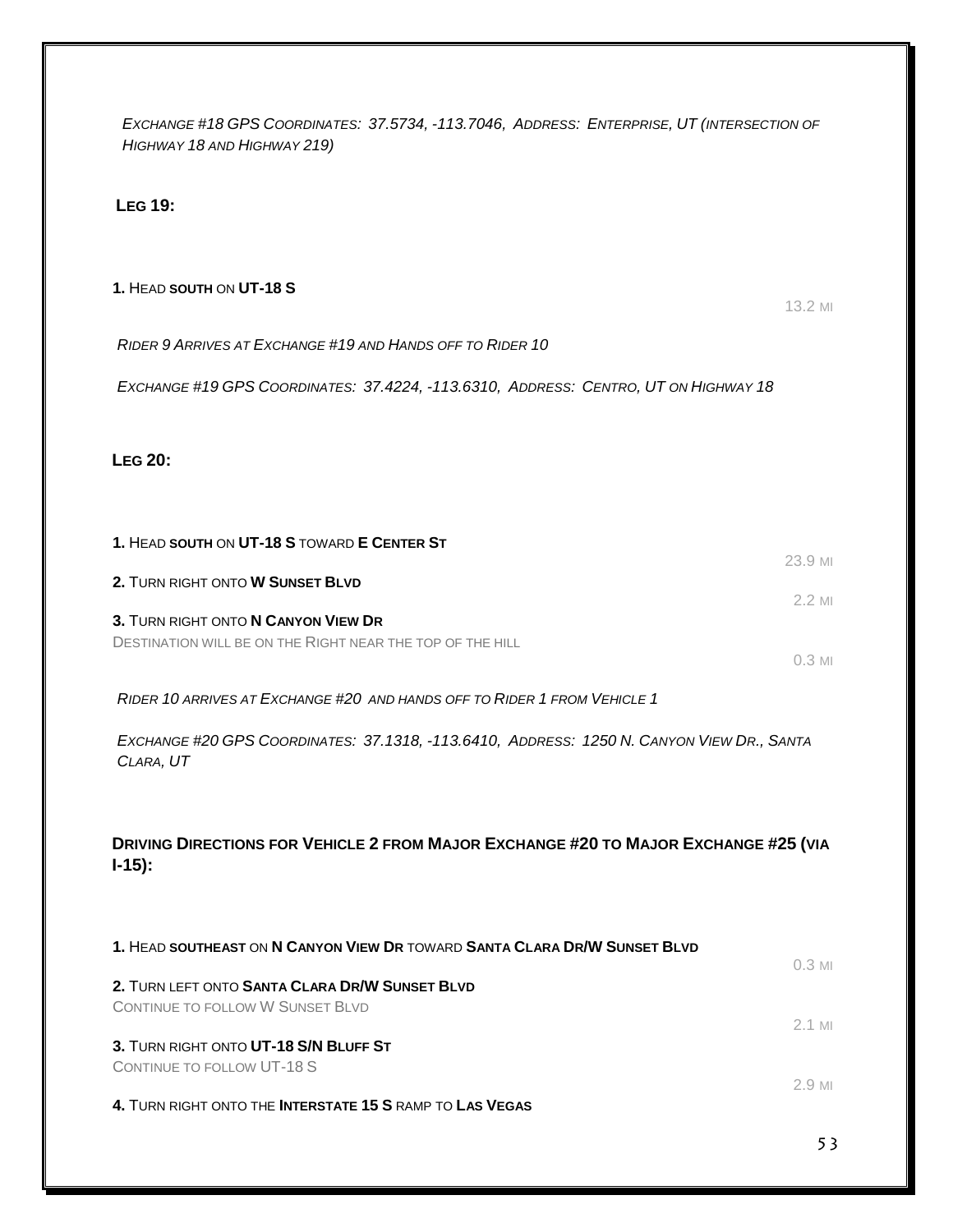| 5. MERGE ONTO I-15 S                                                                 | $0.4$ MI |
|--------------------------------------------------------------------------------------|----------|
| PASSING THROUGH ARIZONA<br><b>ENTERING NEVADA</b>                                    |          |
| 6. TAKE EXIT 93 TOWARD NV-169 S/N MOAPA VALLEY BLVD                                  | 65.0 MI  |
|                                                                                      | $0.4$ MI |
| 7. TURN LEFT ONTO NV-169 S/N MOAPA VALLEY BLVD                                       | 5.6 MI   |
| RIDER 6 WILL WAIT AT EXCHANGE #25 UNTIL RIDER 5 (FROM VEHICLE 1) ARRIVES             |          |
|                                                                                      |          |
| <b>LEG 26:</b>                                                                       |          |
|                                                                                      |          |
| 1. HEAD SOUTH ON NV-169 S/N MOAPA VALLEY BLVD TOWARD RAWSON                          |          |
| CONTINUE TO FOLLOW NV-169 S                                                          | 14.5 MI  |
| 2. CONTINUE ONTO NV-167/HWY 167/NORTHSHORE RD                                        | 8.9 MI   |
| RIDER 6 ARRIVES AT EXCHANGE #26 AND HANDS OFF TO RIDER 7                             |          |
| EXCHANGE #26 GPS COORDINATES: 36.3618, -114.4812                                     |          |
| <b>LEG 27:</b>                                                                       |          |
|                                                                                      |          |
|                                                                                      |          |
| 1. HEAD WEST ON NORTHSHORE RD TOWARD ECHO BAY RD<br>DESTINATION WILL BE ON THE RIGHT |          |
|                                                                                      | 16.6 MI  |
| RIDER 7 ARRIVES AT EXCHANGE #27 AND HANDS OFF TO RIDER 8                             |          |
| EXCHANGE #27 GPS COORDINATES: 36.2271, -114.6210                                     |          |
|                                                                                      |          |
| <b>LEG 28:</b>                                                                       |          |
|                                                                                      |          |
| 1. HEAD WEST ON NORTHSHORE RD                                                        |          |

7.0 MI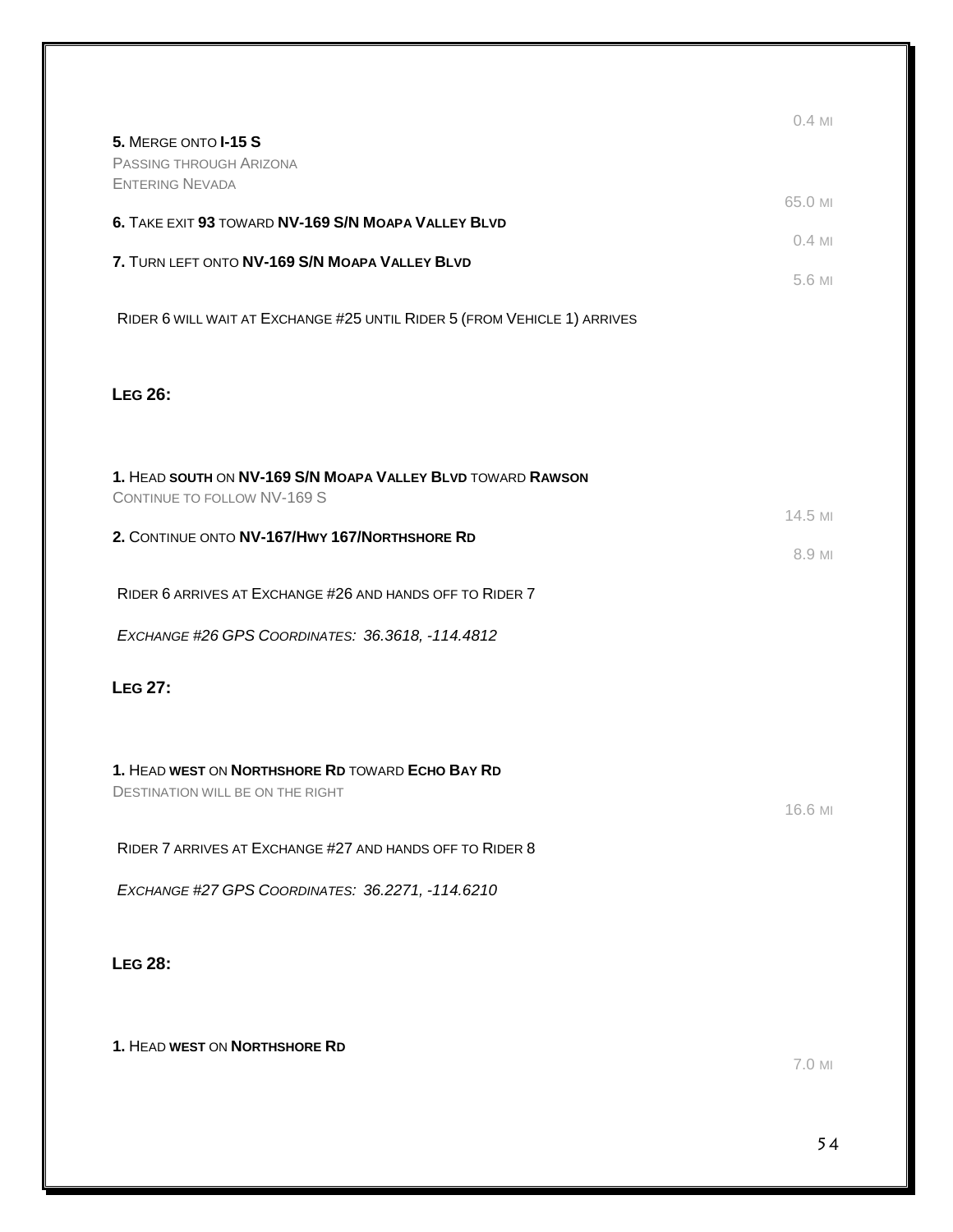| RIDER 8 ARRIVES AT EXCHANGE #28 AND HANDS OFF TO RIDER 9                                                                                                                                                        |                 |
|-----------------------------------------------------------------------------------------------------------------------------------------------------------------------------------------------------------------|-----------------|
| EXCHANGE #28 GPS COORDINATES: 36.1932, -114.7299                                                                                                                                                                |                 |
| <b>LEG 29:</b>                                                                                                                                                                                                  |                 |
| 1. HEAD WEST ON NORTHSHORE RD TOWARD STATE ROUTE 41A<br><b>DESTINATION WILL BE ON THE LEFT</b><br>RIDER 9 ARRIVES AT EXCHANGE #29 AND HANDS OFF TO RIDER 10<br>EXCHANGE #29 GPS COORDINATES: 36.1457, -114.8766 | 9.5 MI          |
| <b>LEG 30</b>                                                                                                                                                                                                   |                 |
|                                                                                                                                                                                                                 |                 |
| 1. HEAD WEST ON NORTHSHORE RD TOWARD LAKE MEAD BLVD<br>2. TURN RIGHT ONTO E LAKE MEAD DR/LAKESHORE RD<br>CONTINUE TO FOLLOW E LAKE MEAD DR                                                                      | 3.9 MI          |
| 3. TURN RIGHT ONTO LAKE LAS VEGAS PKWY                                                                                                                                                                          | 2.4 MI          |
|                                                                                                                                                                                                                 | $1.3$ MI        |
| 4. AT THE TRAFFIC CIRCLE, CONTINUE STRAIGHT TO STAY ON LAKE LAS VEGAS PKWY                                                                                                                                      | $0.2$ MI        |
| 5. AT THE TRAFFIC CIRCLE TAKE 1ST EXIT ONTO MONTELAGO BLVD                                                                                                                                                      | $0.9 \ \rm{MI}$ |
| <b>6. TURN RIGHT INTO THE WESTIN RESORT</b>                                                                                                                                                                     | 351 FT          |
| 7. TURN LEFT INTO THE FINISH LINE                                                                                                                                                                               |                 |
| PLEASE PARK YOUR VEHICLE IN THE PARKING AREA AND WALK TO THE FINISH LINE TO CHEER YOUR TEAM MATES!                                                                                                              | 100 FT          |

FINISH LINE GPS COORDINATES: 36.1136, -114.9238, ADDRESS: THE WESTIN RESORT AT LAKE LAS VEGAS, NV